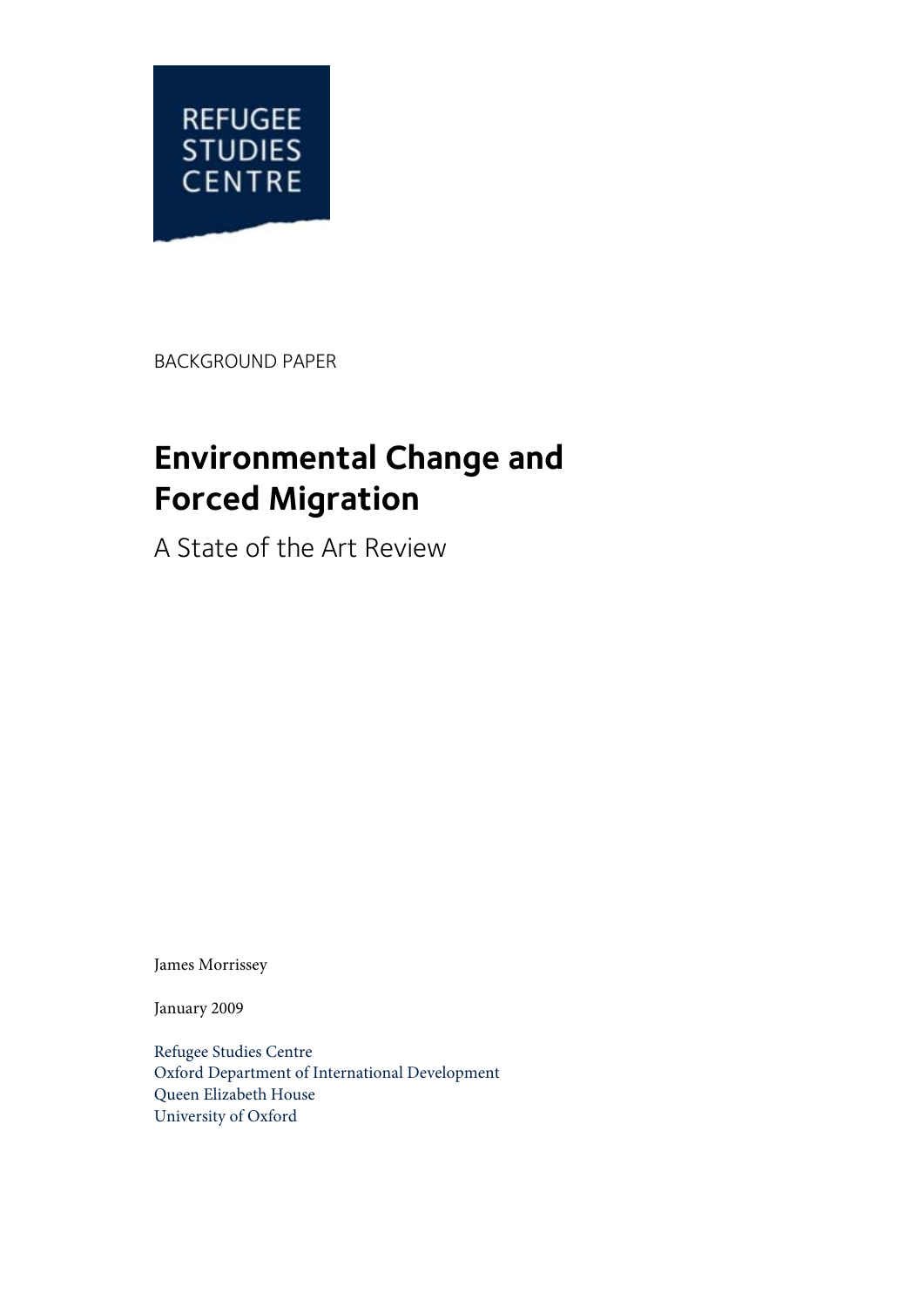# **Contents**

| $\mathbf{1}$ | Introduction                         | $\overline{2}$ |
|--------------|--------------------------------------|----------------|
| 2            | Environmental 'refugees'             | $\mathfrak{Z}$ |
| 3            | Conceiving the environmental refugee | 6              |
| 4            | The politicisation of terms          | 8              |
| 5            | The state of the debate today        | 11             |
| 6            | Assessing the evidence               | 15             |
| 7            | Methodological considerations        | 38             |
| 8            | Conclusion                           | 41             |
| 9            | References                           | 42             |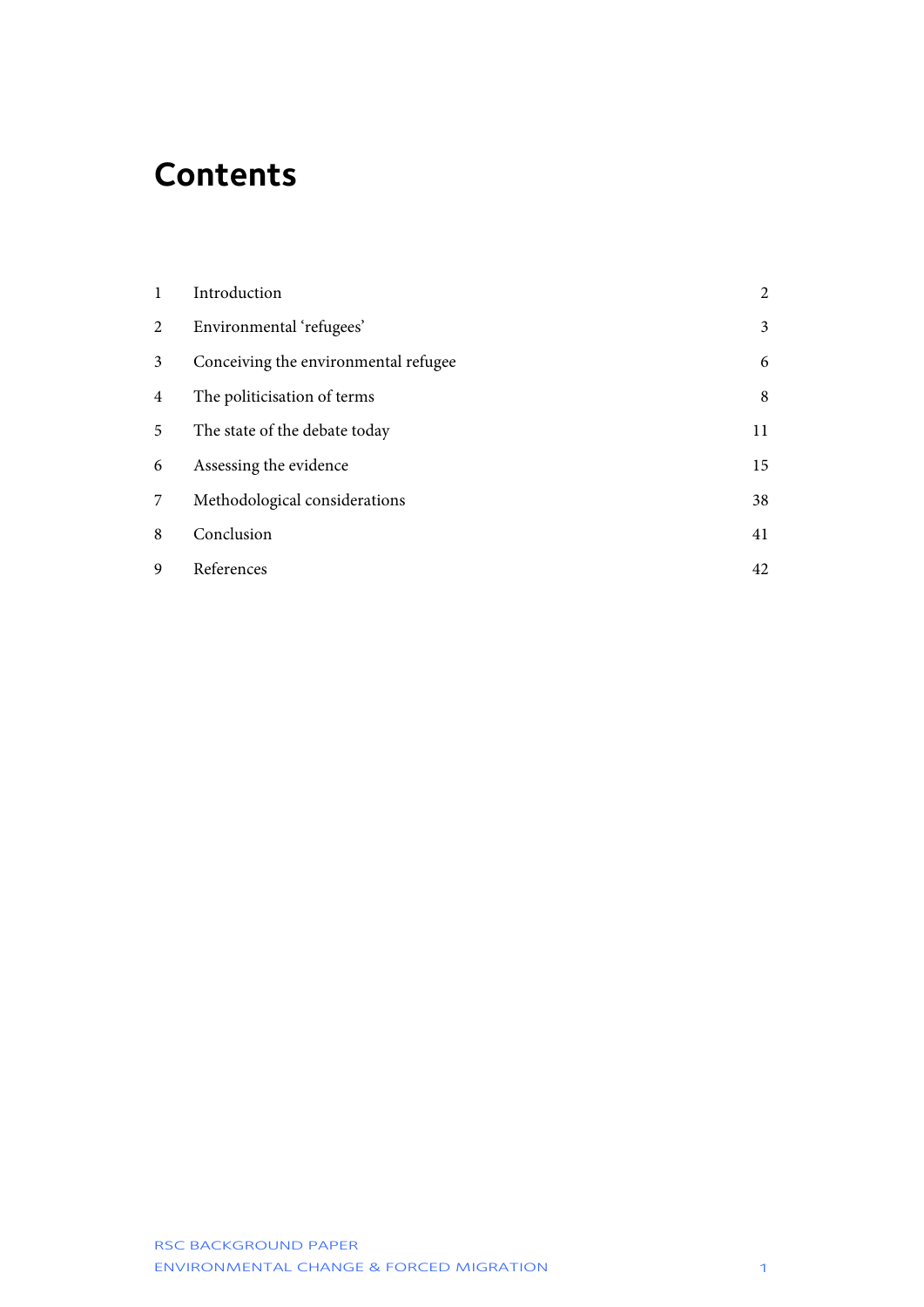# <span id="page-2-0"></span>**1 Introduction**

Interest in the link between environmental change and human migration has grown in the last five years, principally due to the mounting body of evidence on the likely impacts of anthropogenic climate change. This growing concern has led to widespread discussion of the potential for climate change to induce population movement. The drivers of such movement include the inundation of settled land due to sea-level rise, accelerated desertification among currently cultivated lands (leading to migration in search for food), and more frequent and severe climatic disasters such as drought, floods and tropical storms.

The political nature of debates pertaining to issues of environment and migration has lead to a highly politicised discussion regarding the potential existence of 'environmental refugees.' While attention to this debate has grown rapidly in recent years, it is worth noting that the term 'environmental refugee' has been in use since the 1970s, well before the climate change debate was established. General confusion over the exact meaning of the terms 'refugee' and 'environment' as well as the heated political nature of the debate on issues of environment and asylum has resulted in a variety of often highly contradictory view points on the topic of environmental change and migration across academic, policy and popular literature. Foremost among these debates is the degree to which 'environmental refugees' -- and indeed the general relationship between environmental change and migration -- should occupy a position of priority in policy discussions.

This paper was prepared to compliment and develop earlier work of the Refugee Studies Centre on this subject (Boano, Zetter and Morris 2009) and to provide background analysis to the recent RSC Workshop on 'Environmental Change and Displacement: Assessing the Evidence and Developing Norms for Response' held from 8-9 January 2009.

The aim of this paper is three-fold. Firstly, it seeks to outline the current debate on the relationship between environmental change and migration. Secondly, it outlines and interrogates the existing empirical data on the relationship between environmental change and migration. Finally, it highlights some existing gaps in the literature and considers methodological issues, making some suggestions for future exploration of the issue.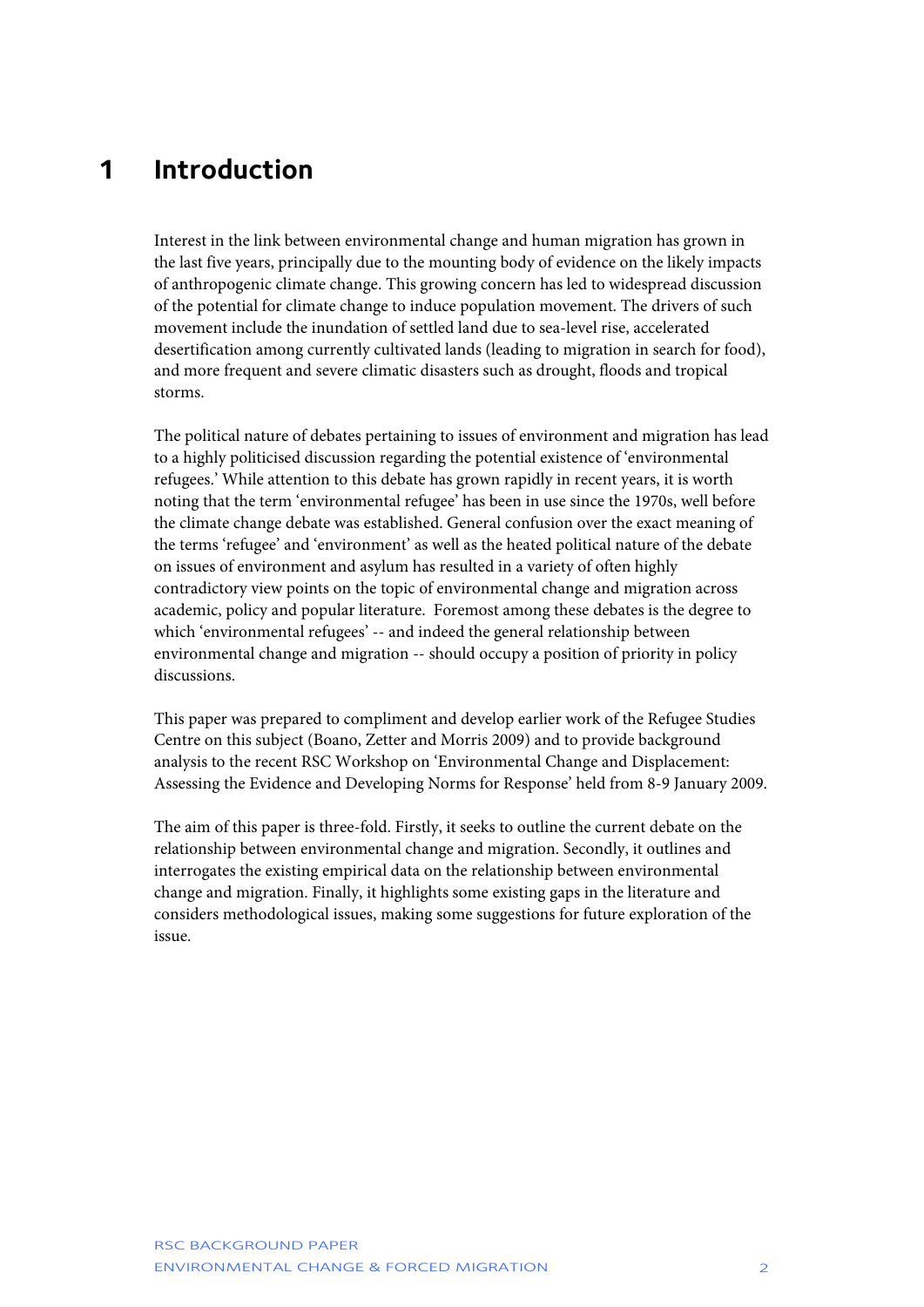### <span id="page-3-0"></span>**2 Environmental 'refugees'**

Black (2001:2) notes that the term 'environmental refugee' was first formally used, in the 1970s, by Lester Brown of the World Watch Institute. This usage came out of a period when literature on the environment was dominated by the neo-Malthusian writings of groups such as The Club of Rome, whose lily pad metaphors (Meadows, D. and Meadows, D. 1972), combined with the fears of resource scarcity that were generated by the OPEC oil crisis of 1973, re-invigorated discussions in which migration was seen to result from population growth exceeding environmental limits. The term was subsequently used in a 1984 briefing document from the London-based International Institute for Environment and Development (Black 1998, Kibreab 1997, Renaud, Bogardi et al. 2007) and entered common usage in the wake of a 1985 UNEP policy paper by Essam El-Hinnawi, published in 1985.

El-Hinnawi's (1985) paper not only brought the debate around environmental refugees to prominence but also undertook two other major tasks which proved important in framing the debate on environmental refugees. Firstly the paper provided a formal definition of an 'environmental refugee,' an issue that continues to raise its head in the debate today. Secondly, it recognised the potential for heterogeneity amongst environmentally displaced persons and as such sought to generate a number of typologies of environmentally motivated migrants.

As such, El-Hinnawi's work is often taken as the starting point for work on the 'environmental refugee.' Based on this literature other authors began to elaborate on the relationship between environmental change and human mobility. Jacobson (1988) sought to operationalise El-Hinnawi's definition and produced one of the first (and most cited) estimates of the number of existing environmental refugees. Jacobsen placed the figure at 10 million after assessing the number of people thought to have been displaced by the drought that affected much of the African Sahel in the early to mid-1980s.

Jacobson's (1988) paper is notable not only for the fact that it attempts to apply El-Hinnawi's definition and provides an estimate of the number of environmental refugees in existence at the time but also because it undertook the important act of suggesting the potential for climate change to generate future flows of 'environmental refugees.' This paper went beyond the simple and highly criticised neo-Malthusian approach and invoked the growing body of evidence on climate change in the debate on 'environmental refugees'. By applying the powerful discourse of climate science and global climate models to the debate on 'environmental refugees,' Jacobsen introduced an empirical discourse into a discussion which until then had remained entirely theoretical.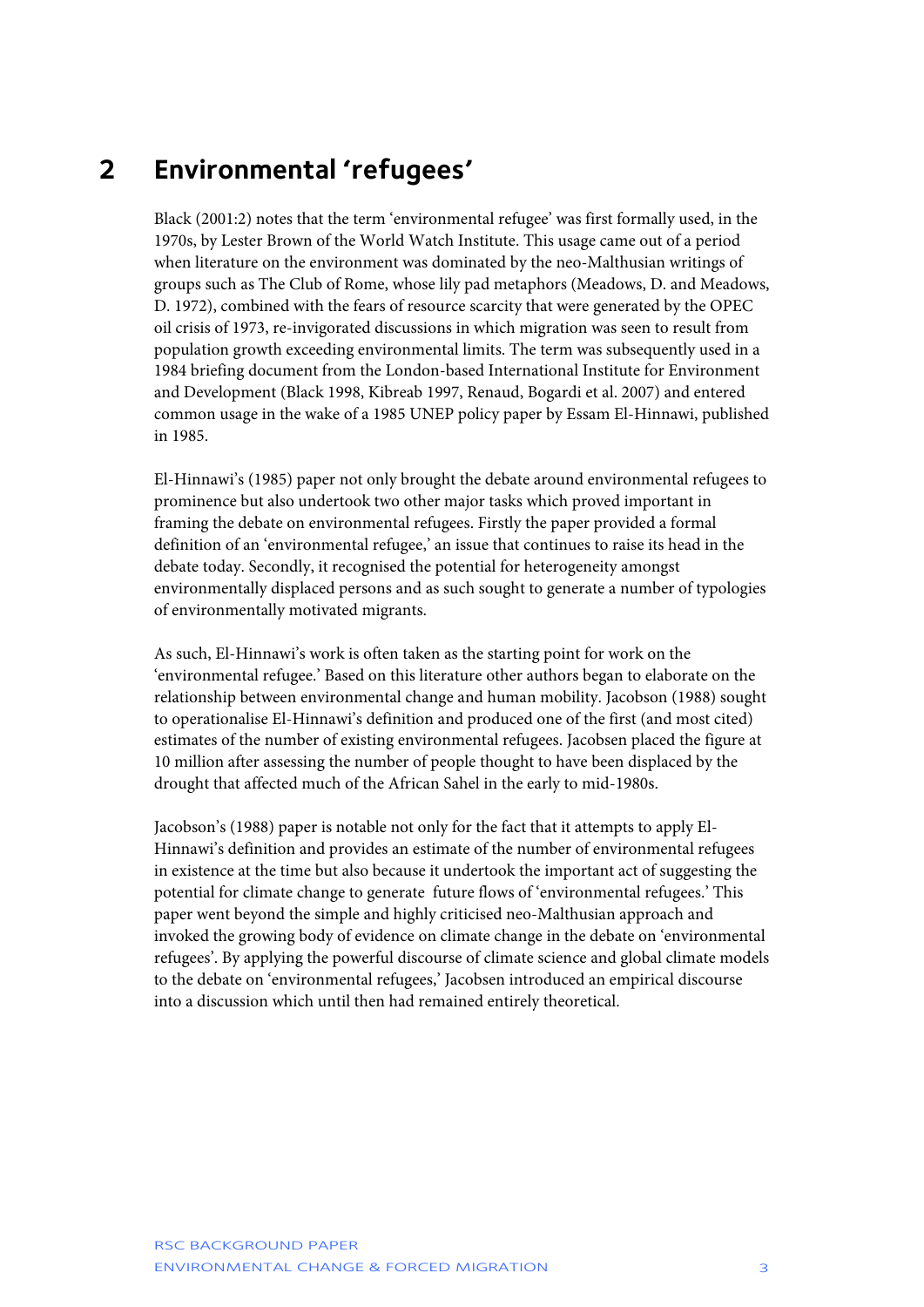With theories of climate change growing in credence and with climate scientists putting forward ever more alarming predictions regarding the potential impacts of such change, a growing number of authors put forward estimates of both the existing number of 'environmental refugees' and of potential future refugee flows in a warmer world. Norman Myers has been one of the most prolific writers on the topic. Over the period spanning 1989 to 2005 he has written a selection of papers and books that deal directly with the topic of environmental refugees, and has also commented on the broader links between environmental change and migration through a number of peripheral papers. He is notable for proposing massive numbers of environmental refugees, scaling up Jacobson's figure of existing environmental refugees from 10 million to 25 million – greater than the current number of recognised 'convention refugees' – and placing future estimates as high as 200 million (Myers 1993, Myers, Kent 1995, Myers 1997, Myers 2002, Myers 2005).

Myers' estimates of 'environmental refugees' are driven by three major sources: population growth, sea-level rise and an increase in extreme weather events (Myers 1993, 1997 and 2002). Myers' scenario relies on Malthusian logic infused with theories of environmental change. As such he cites predicted impacts of climate change and predictions for population growth to paint a picture of an increasingly large and climatestressed population that is reliant on an ever-dwindling resource base. By Myers' account these problems will be most acute in the developing world where fertility rates are highest and where developmental inequalities have already generated greater vulnerability to environmental change.

Myers also comments on how the combined impact of sea-level rise, increased extreme weather events, and subsidence (a result of ground water extraction) will exacerbate flooding and the salination of soils. This, he argues, will result in the forceful displacement of people living in densely populated, low lying regions such as the Nile Delta, the east coast of China, and Bangladesh (Myers, Kent 1995). Myers also warns of the potential impacts in existing refugee producing areas, such as the African Sahel, where he claims the increased frequency and intensity of droughts and floods combined with increasing population pressure will continue to drive refugee flows (Myers, Kent 1995).

Work by El-Hinnawi, along with Jacobson's figures (1988), not only drew the attention of authors citing massive figures for environmental refugees, but also of authors working in migration studies who sought to contrast claims regarding 'environmental refugees' with their experiences from the field of migration. Such authors include McGregor (1994) and Bilsborrow (1992). These authors are critical of the simplistic conceptualisation of the 'environmental refugee' for the way in which it privileges environment as the sole driver of migration (Bilsborrow 1992) and implicitly denies the capacity of individuals to respond to a changing environment, thereby denying human agency (McGregor 1994).

Having said this, however, many authors still acknowledge the notion of the 'environmental refugee' but argue that such a title is only really appropriate for those migrants fleeing drastic environmental changes (Bilsborrow 1992).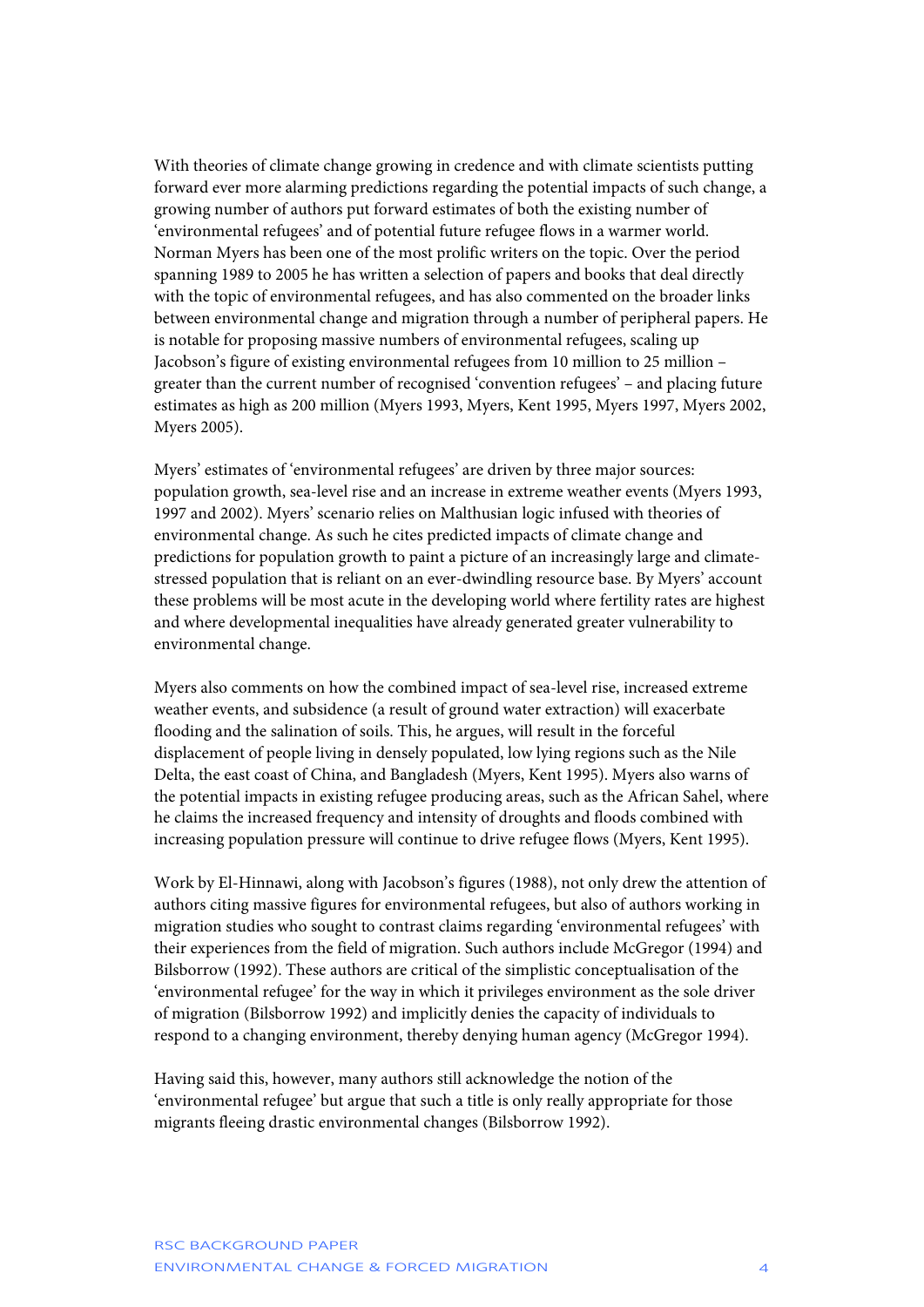In the early to mid-nineties the literature on the link between environmental change and human mobility shifts from a state of alarm to focus on how best to conceive of the 'environmental refugee', thereby distinguishing between the different types of movements that may occur as a response to environmental change.

Suhrke's (1993 and 1994) work identifies the formation of this polarised debate and is notable particularly for its attempts to make sense of the divergent views through the identification of what she terms the 'maximilist' and 'minimalist' schools on 'environmental refugees.' According to Suhrke the maximilist school contained those authors such as El-Hinnawi who invoke notions of large numbers of existing environmental refugees and who cite more to come (Myers, although not cited by Suhrke, would certainly fall into this school).

Suhrke (1993) contrasted the maximilist school with the 'minimalist school' in which she included authors such as Bilsborrow (1992). These authors highlight the complexity of the interaction between environmental and social systems and thus question the assumption of a direct causal link between environmental change and migration. Suhrke locates herself in the minimalist camp, arguing that migration is not mono-causal. Having made this point, however, she does note that the lack of empirical data on 'environmental refugees' is no reason to dismiss the thesis out of hand For Suhrke (1994) the dearth of empirics on the topic is a result of those processes of environmental change, which act to generate migration, not easily lending themselves to quantification. This in turn renders regression analysis as a means for identifying causal relationships impossible. As such, Suhrke concludes by advocating for more work on this topic (Suhrke 1994).

At this point we can recognise a change in the debate on environmental refugees. Interest in the maximilist school begins to wane as a result of the problem pointed out by Suhrke (1993): that a limited ability to quantify the process of environmental change that drive migration, limits the use of regression analysis and thus denies the argument of a direct relationship between environmental change and migration any scientific legitimacy. As a result far less literature comes out of the maximilist school, save from Myers who continues to cite enormous figures for environmental refugees without addressing the criticisms put forward by the minimalist school. The claims of the maximilist school are also lent credence by findings from the broader scientific community, who continue to generate ever greater consensus on the scale and inevitability of climate-induced environmental change (Hugo 1996).

As such, the authors in the minimalist school, unable to deny the concerning evidence on climate change, yet aware of the problems of over-simplifying the relationship between environmental change and migration, begin to focus less on predicting the numbers of current and future environmental refugees and rather focus on how to best conceive of the relationship between environment, migration and refugee-hood. A major aim within this discussion becomes how to distinguish environmental change from other factors driving migration and how to differentiate between forced and voluntary migrants with environmental motivations.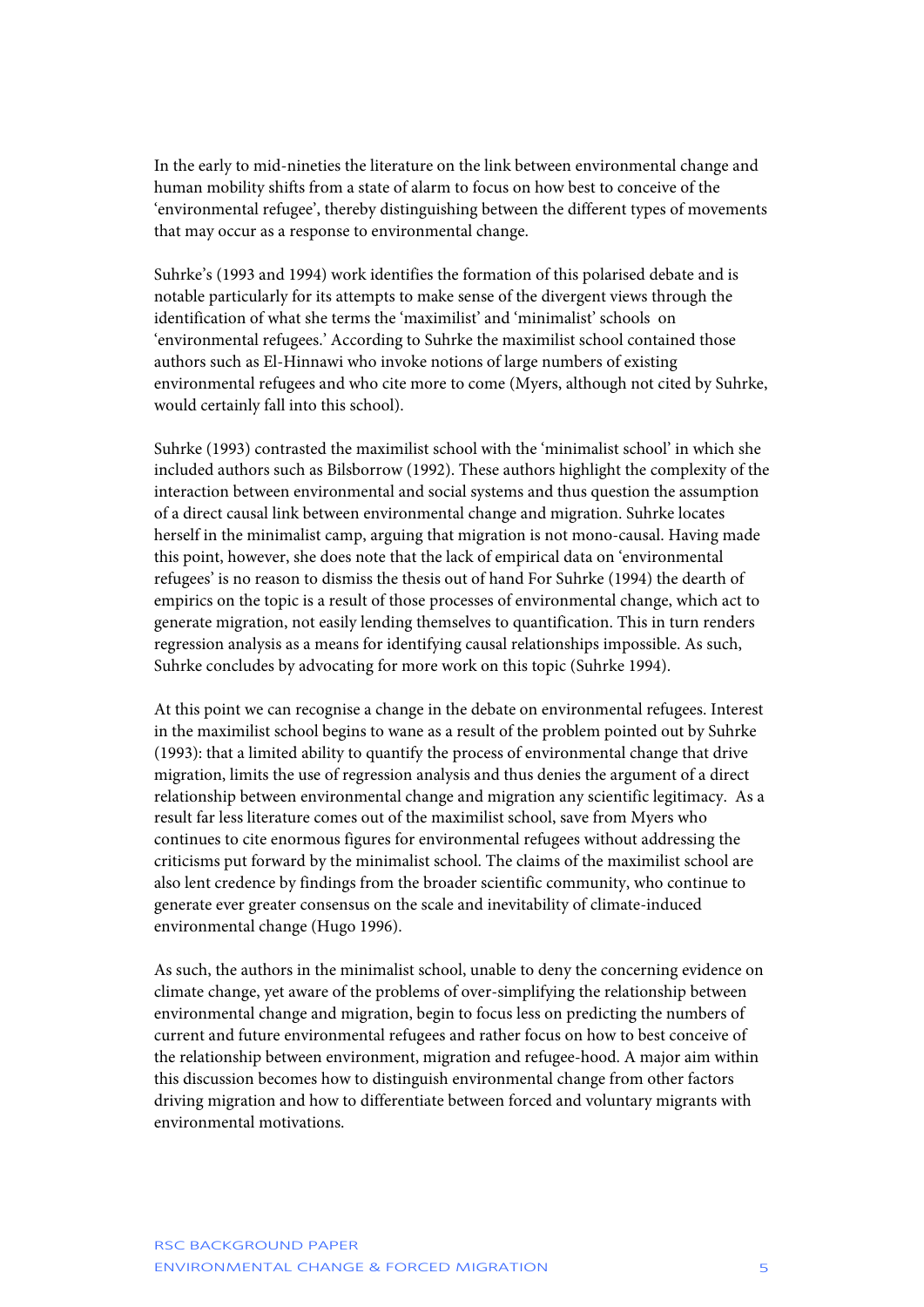# <span id="page-6-0"></span>**3 Conceiving the environmental refugee**

Authors seeking to formulate an appropriate conception of the relationship between environmental change and migration tend to use El-Hinnawi's (1985) typologies as a starting point. Suhrke (1993), building on the opinion of Bilsborrow (1992), is one of the first to suggest that not all migrants responding to environmental stimuli might be appropriately termed 'environmental refugees'. For Bilsborrow (1992) the issue was not that the legal definition of a refugee failed to make allowances for environmental forcing (an issue that arises later in this work) but rather with the conceptual implications of homogenising all environmentally motivated migrants. Thus, Suhrke argues that individuals who migrate temporarily in response to a cyclical environmental change, and for whom migration has always proved a means of securing a livelihood, are not appropriately conceived of as refugees.

In response to Suhrke's work authors generally attempt to distinguish environmental refugees from voluntary migrants for whom the environment plays a role in their decision to move. The vast majority of this literature makes the distinction reliant on the occurrence of a dramatic shift in environmental quality (Suhrke 1993, Bates 2002). For Suhrke (1993) the distinction between an environmental refugee and a voluntary migrant is based on the degree to which migrants seem able to relocate in advance of deteriorating environmental conditions. Those who act pre-emptively are labelled 'migrants' while those who leave only once conditions can no longer sustain their livelihoods are 'environmental refugees.'

Hugo (1996) expands on this approach. Writing within the minimalist school, he takes it as given that environmental change can act coercively to generate migration. As such, he puts forward a conception of refugee-hood based on the degree of choice and/or coercion in the migrant's decision to move (Hugo 1996). To this end he invokes the use of a 'continuum of choice' to describe the difference between a voluntary and an involuntary migrant. According to Hugo, at one end of the continuum the choice and will of the migrant is the overwhelmingly decisive element encouraging people to move. At the other, migrants are faced with death at the hands of a hostile and degraded environment if they remain in their present place of residence (Hugo 1996). Like Suhrke (1993), Hugo (1996) understands choice in terms of the degree to which a potential migrant can move pre-emptively. In this respect he cites work by Kunz (1973) describing 'kinetic refugees' in order to distinguish between pre-emptive 'migrants' and responsive 'refugees.'

Bates (2002) continues in this vein by implicitly agreeing that environmental change is capable of driving migration and similarly invokes the concept of a continuum of choice to differentiate between types of environmentally motivated migrants. Bates' continuum is comprised of three categories. Those 'involuntary migrants,' for whom the change in environment has been so drastic that a failure to migrate would result in death, she terms 'refugees.' Those 'compelled' by environmental change she terms 'environmental migrants,' and those who move 'voluntarily' she terms 'migrants.'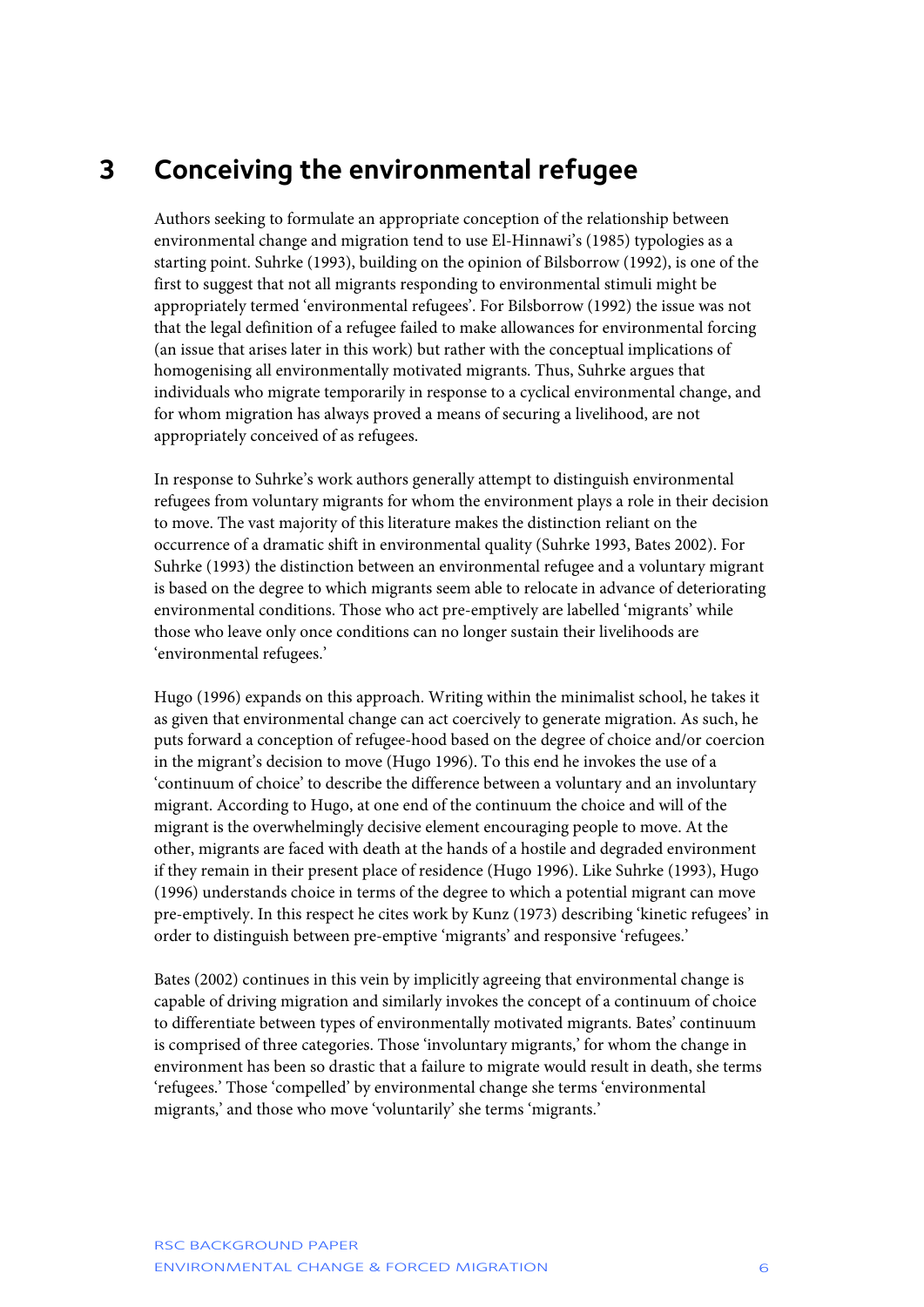Bates (2002) also adds another level of sophistication to her conception as she attempts to make greater sense of the ways in which environmental change induces migration by generating typologies of environmental disruption based on the nature of the change in the environment: its origin (natural or technological), its duration (acute or gradual), and the degree to which migration is a planned outcome of the disruption (intentional or not) (Bates 2002).

Despite a concerted effort by migration scholars to accurately theorise the mechanics of the relationship between environmental change and migration writing on the subject, during the middle- to late- 1990's, becomes increasingly polarised. Two authors find themselves at the forefront of this polarised debate. The first, Norman Myers, is mentioned above as an author who throughout the 1990s continued to publish alarming figures on environmental refugees in spite of the criticisms levelled at his work by the minimalist school. The other is Richard Black, who in 1998 and 2001 produced radical work from within the minimalist school which sought to fundamentally undermine the environmental refugee thesis. Indeed, Black's (2001) work was titled nothing less than 'Environmental refugees: Myth or reality?'

This clash of approaches was alarming for the field, for as Castles (2002) points out, it seems inappropriate that two such divergent and compelling viewpoints should exist together within the peer reviewed literature. In order to clarify how such a situation came to be, the following section steps back from the immediate discussion of 'environmental refugees' to comment briefly on some complimentary literature and on the broader political context of the time.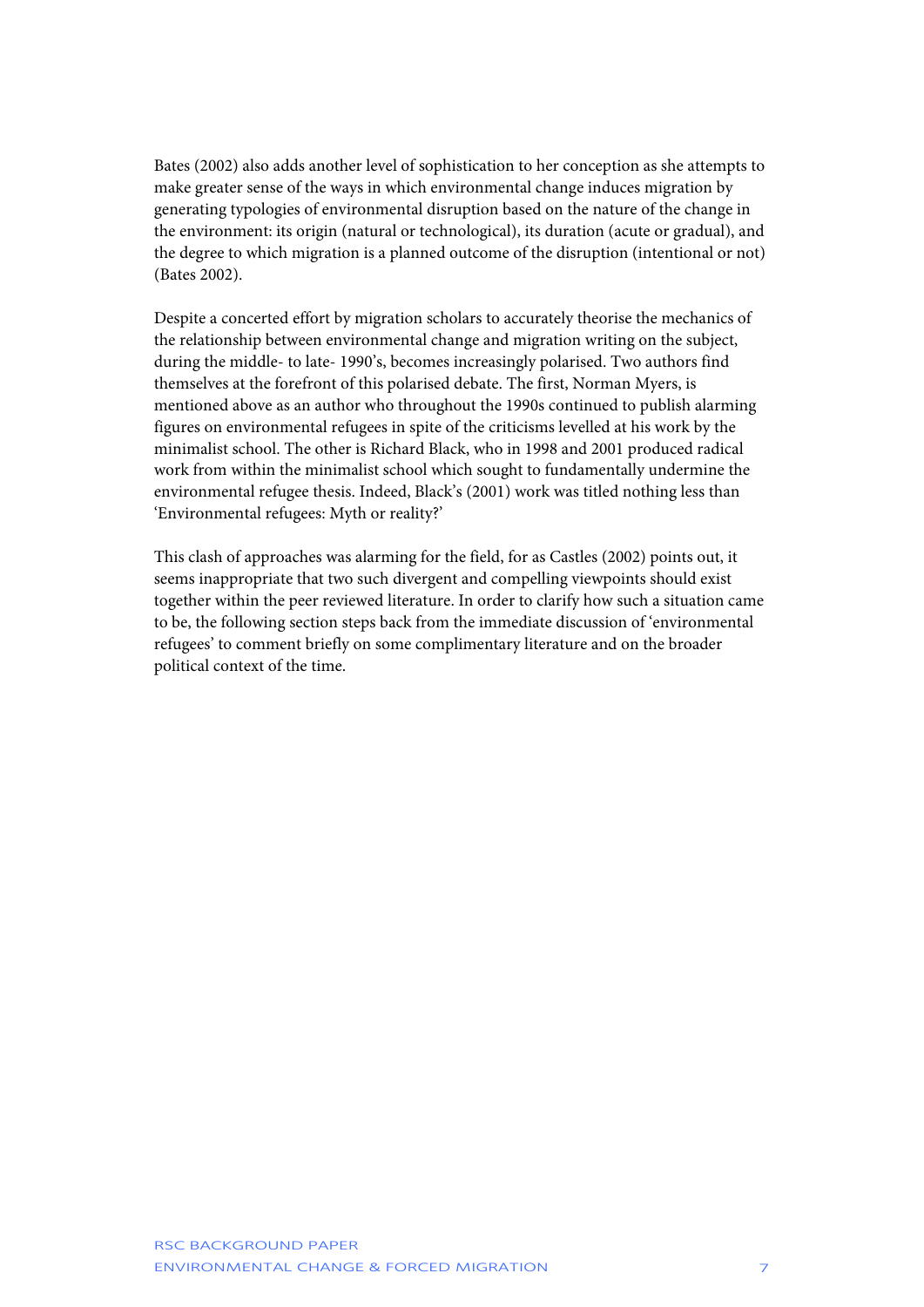### <span id="page-8-0"></span>**4 The politicisation of terms**

An understanding of the broader political context in which the debate on environmental refugees was, and is, taking place is important for a comprehensive understanding of the divergent viewpoints on the subject. As mentioned above, the growing publication of scientific evidence on climate change broadly speaking has played a crucial role in keeping the issue of environmental refugees in the academic and popular spotlight, in spite of the lack of concrete empirical evidence on the subject. Of particular importance has been the growing body of evidence that showed climate change to have anthropogenic causes.

This link generated alarm amongst the environmentally and socially conscious left that actions in the Global North would unquestionably result in the impoverishment of millions in the Global South. As such, popular discourse on environmental refugee-hood has lead to a proliferation of popular writing on the topic. At times, the term 'environmental refugee' has been replaced with the term 'climate refugee' (Friends of the Earth 2008) and in the most extreme cases 'climate justice' groups have spoken of 'climate genocide' (Conisbee, Simms 2003, Christian Aid 2008). These groups have all applied the Malthusian logic found in Myers' work and many have unquestioningly cited his large figures as a justification for their concerns.

It is worth noting that the emotive use of the term 'environmental refugee' is not a new phenomenon that only came about with the growth of evidence on climate change. Initial work on the topic was produced largely by environmental scholars, while specialists in migration initially showed little interest in their findings (McGregor 1994). It is also notable that around the time that the term 'environmental refugee' came into use, the environmental lobby was dominated by the conservation paradigm, and the emotive notion of 'environmental refugees' was very likely employed to stir up support for increased efforts at conservation and environmental protection. Indications of this come from Jacobson's (1988) work in which she argues that the growing number of environmentally motivated migrants is evidence that the world is a less habitable place, and comments that the rising number of environmental refugees represents the best available measure of changes in the earth's physical conditions (Jacobson 1998).

Beyond the emotive power of the term 'environmental refugee' to tap into the public's social conscience, other authors have exploited the connotations of the term 'refugee' with conflict to link concerns about the environment to those of security through a discourse in which environmental scarcity is hypothesised to drive conflict (Myers 2005, O'Lear 1997, Kaplan 1994). This discussion has even less empirical basis than the work on the linkages between environmental change and migration yet it constitutes an important part of the debate on 'environmental refugees'. As such, its contribution will be assessed later in this paper.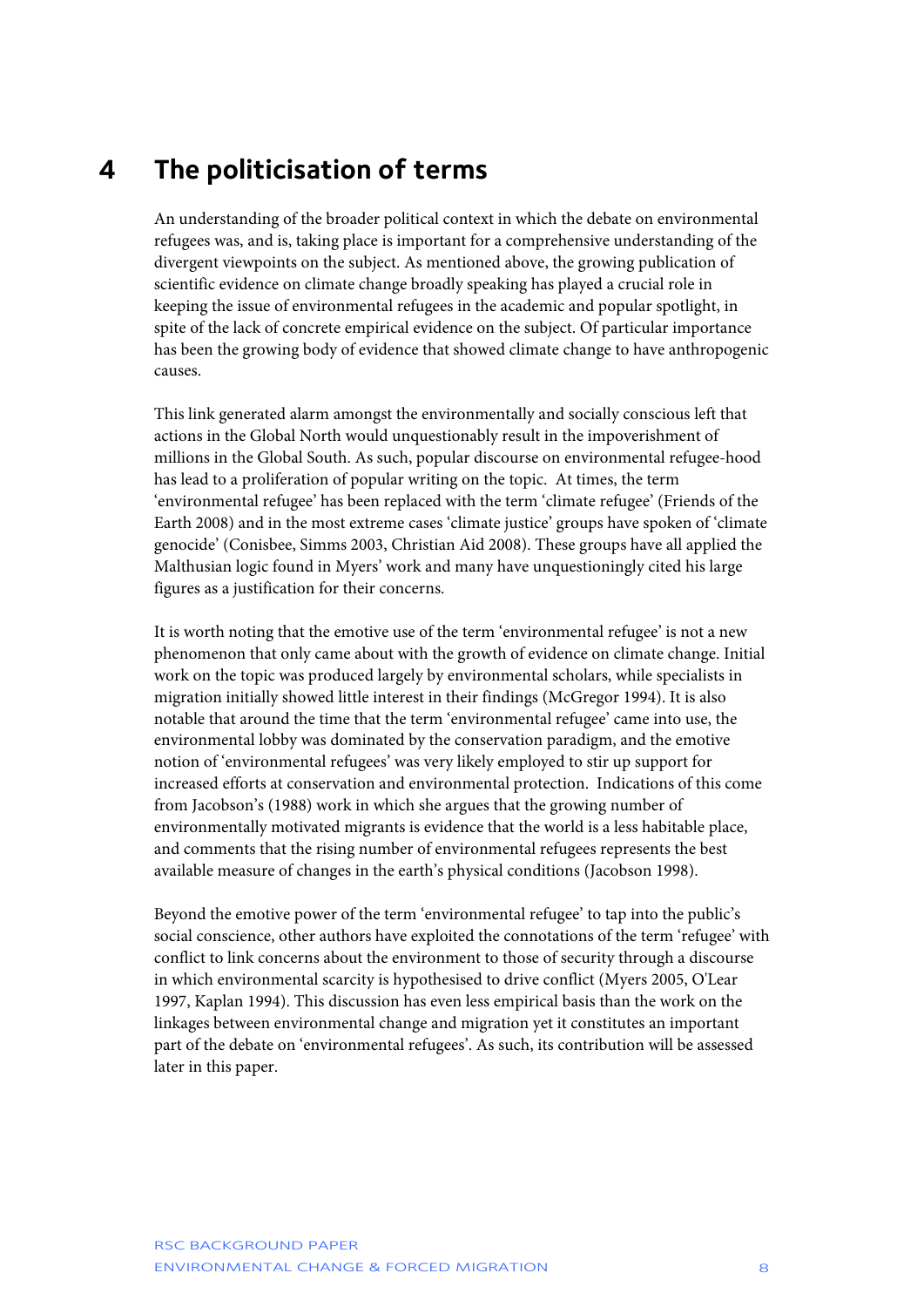Thus it would appear that the environmental lobby has for a long time stoked the political fire on migration for the ends of environmental protection. At the same time however important changes were also taking place in popular and policy discussion on issues of asylum and migration. The waning of the cold war and the fall of the Berlin Wall in 1989, increased the numbers of migrants and asylum seekers from the Global South arriving in the Global North. Improvements in transport increased the numbers of such migrants while their racial distinctiveness made them highly visible.

As a result, issues of asylum and migration in the Global North were driven to public prominence by a discourse of overwhelming numbers of foreigners, compromised sovereignty, and welfare cheats. In this context the anti-asylum lobby began to use the notion of 'environmental refugees' to advocate for greater restrictionism (McGregor 1994). In this case lobbyists used the notion of environmental collapse as a warning against allowing too many people into the Global North, as such an influx of people, fleeing environmental collapse in the South, would, it was argued, lead to a similar collapse in countries of the North (O'Lear 1997).

Additionally, as Black (2001) points out, anti-asylum lobbyists used the discourse on environmental refugees to strengthen the discourse on 'bogus asylum seekers.' This argument claimed that the majority of asylum seekers arriving in the North were actually environmental refugees and as such had no claim to asylum given the conditions of the 1951 convention. Thus the discourse on environmental refugees was used by both antiasylum lobbyists to increase border restrictions, and by national governments to shirk their international responsibilities to asylum seekers.

As a result a number of authors, worried by this trend, produced papers which called into question the very notion of the 'environmental refugee.' Although Richard Black is one of the most well known writers from the minimalist school, he was not the first to argue this point. Lonegran (1998) for example, argues that because it is impossible to separate the environmental drivers of migration from social and economic contexts, it is correspondingly impossible to discern a linear, deterministic relationship between environmental change and migration. As such Lonergan (1998) considers it nonsensical to speak of 'environmental refugees' or even 'environmentally induced migrants.'

Lonegran (1998) concedes that while it is possible to identify circumstances in which the environment forms an important contributor to movement, there is currently insufficient knowledge about the manner in which such movement will manifest itself. To aid this argument he cites circumstances in which areas experiencing environmental degradation (such as Mexico City which in maximilist models would lead to out-migration) have, in fact, attracted migrants. For these reasons, Lonergan (1998) advocates for more research on the mechanisms by which environmental change interacts with social and economic contexts to generate migration. Lonergan (1998) also points out the significant role development plays in generating vulnerability to environmental change, and thus argues that at the root of what often appears to be environmentally determined migration is actually the developmental disparities between the Global North and the Global South (Lonergan 1998).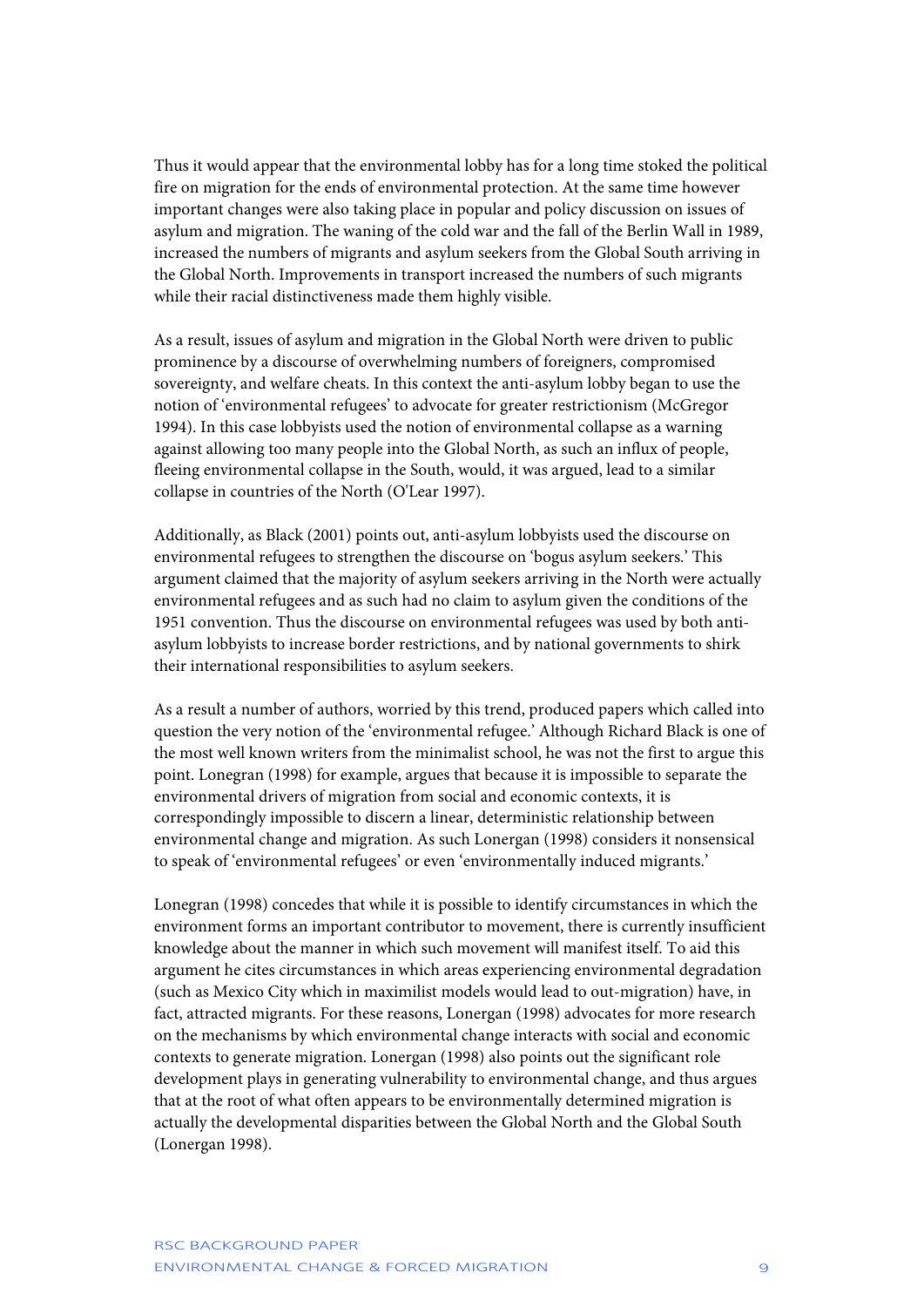Black's (2001) argument takes an even more drastic approach and sets out to debunk the environmental refugee thesis altogether. To do so Black (2001) makes use of three attacks on the maximilist arguments. Firstly he argues against desertification as a source of refugees by citing literature which calls into question the rate at which desertification is assumed to be taking place (this literature will be discussed in detail later in this paper in the section on empirical work).

This critique ascribes events in the Sahel to cyclical changes in rainfall and argues that vegetative cover has for a long time rebounded in the Sahel after periodic droughts. In this scenario migration forms a fundamental part of Sahelian livelihoods that have always been reliant on migration for surviving in a precarious environment. Black goes on to challenge the notion that rising sea levels and increased flooding will generate environmental refugees by echoing Lonergan's (1998) sentiments, which call into question the primacy of environmental change in generating refugees.

Black (2001) argues that poorly planned development and north-south disparities are largely to blame for generating vulnerability to environmental change (in this case, flooding). As such he argues that environmental change is, if anything, only a proximate cause of displacement while the root of the problem lies in global developmental inequalities (Black 2001). It is important to note that in denying the existence of 'environmental refugees' Black (2001) claims not to be denying the existence of a link between environmental change and migration, and his argument on the circular migration in the Sahel is evidence of this. His compliant is with the notion that environmental change can linearly and causatively be related to migration and that such environmental change is the result of humans suddenly reaching the limits of sustainability (Black 2001).

Having described the evolution of the related debates on environmental change and migration and environmental refugees in terms of the changing political context, this paper now turns to describing the debate as it is conducted today, and how this debate is likely to evolve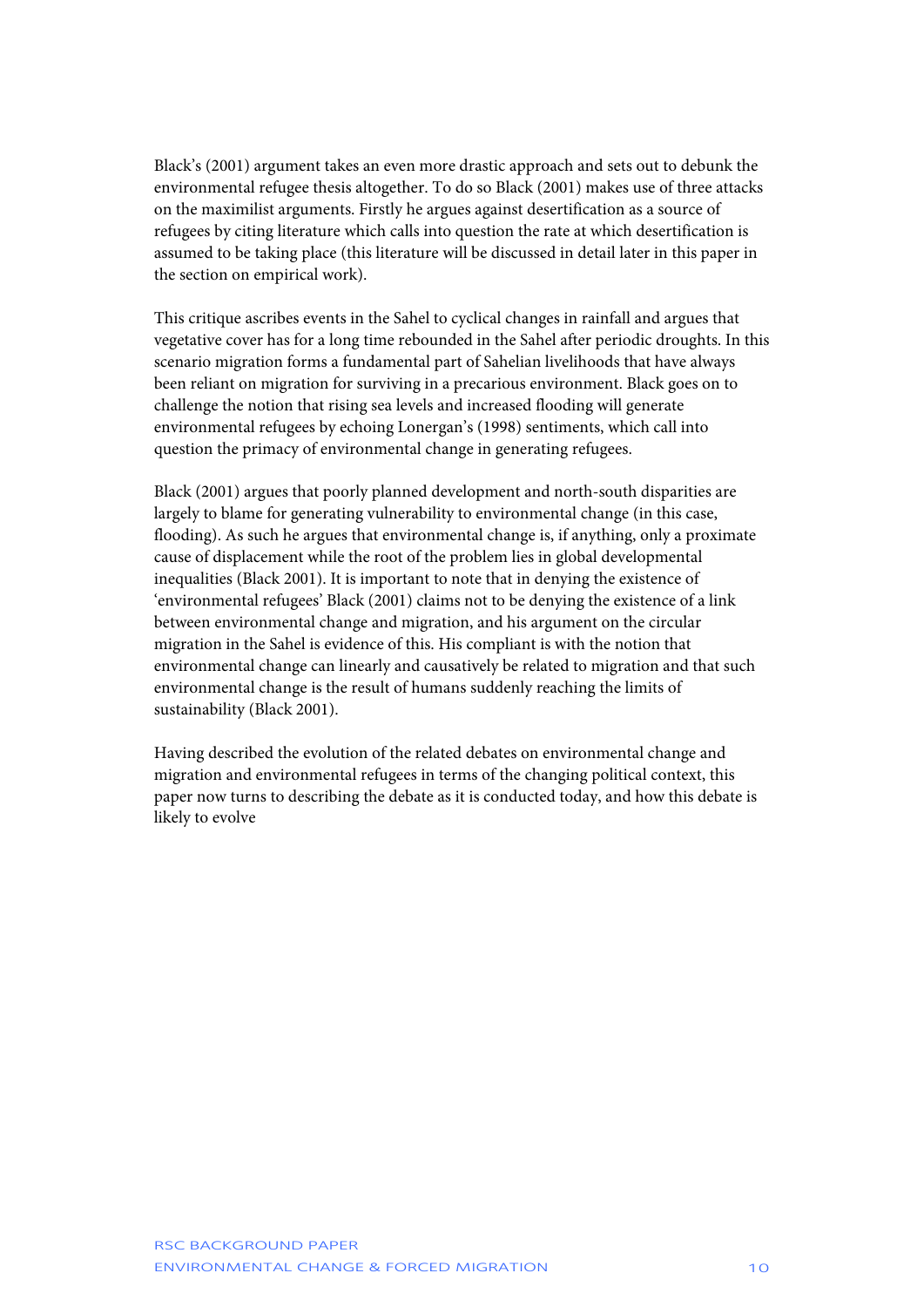# <span id="page-11-0"></span>**5 The state of the debate today**

Because of the political volatility of issues regarding both climate change and migration, the long evolution of the debate on 'environmental refugees' tends to be ignored by political actors and many authors seem happy to simply cite those sources which most effectively support their argument(s). This means that across public, political, policy, and academic domains the debate on the relationship between environmental change and human mobility has become highly polarised and often unhelpful. This section of the paper seeks to describe the various positions generally put forward by the different domains. Since the distinctions between popular, political, policy and academic circles are artificial what I can offer in this next section can only be generalised statements. As such the following section should simply be seen as indicative of the manner in which the debate is generally undertaken today, not as a hard and fast rule for who will necessarily say what.

Within the context of increasing evidence on the catastrophic impacts of anthropogenic climate change the maximilist school, despite being heavily criticised for its simplistic approach, continues to influence the popular literature where the discourse around 'environmental refugees' is making increasingly novel use of the media (see for example http://www.environmentalrefugee.org). Myers is repeatedly cited in these fora, and the peer reviewed status of his work means that figures remain largely unquestioned.

Aid organisations' citation of large figures also has a heavy influence on popular discourse and imaginations. The motivations for citing such large figures are not entirely clear but humanitarian groups have generally responded quite radically to the 'threat' of large scale, environmentally induced migration. Primary examples of this include Christian Aid's (2007) report 'Human Tide: The real migration crisis', which cites figures of 1 billion displaces by 2050. In addition to humanitarian charities, environmental groups also frequently produce large predictions of 'environmental refugees' in order to advocate greater environmental protection.

Friends of the Earth's document 'A citizens guide to climate refugees' and GreenPeace's (2008) *Blue Alert Report* 'Climate migrants in South Asia: Estimates and solutions', for instance, display this tendency. Groups citing maximilist figures tend to call for action to address the sources of global warming and/or for an expansion of the existing definition of the refugee so that it formally recognises individuals forced from their homes on account of environmental change or catastrophe.

In spite of the influential roles still played by authors writing from within the maximilist paradigm, the major growth in academic literature on this topic has been located, principally, within the minimalist school. Authors within the minimalist paradigm remain critical of the simplistic framework of the maximilist school yet they cannot ignore the overwhelming evidence of the potential impacts of future climate change and the manner in which such impacts might encourage migration.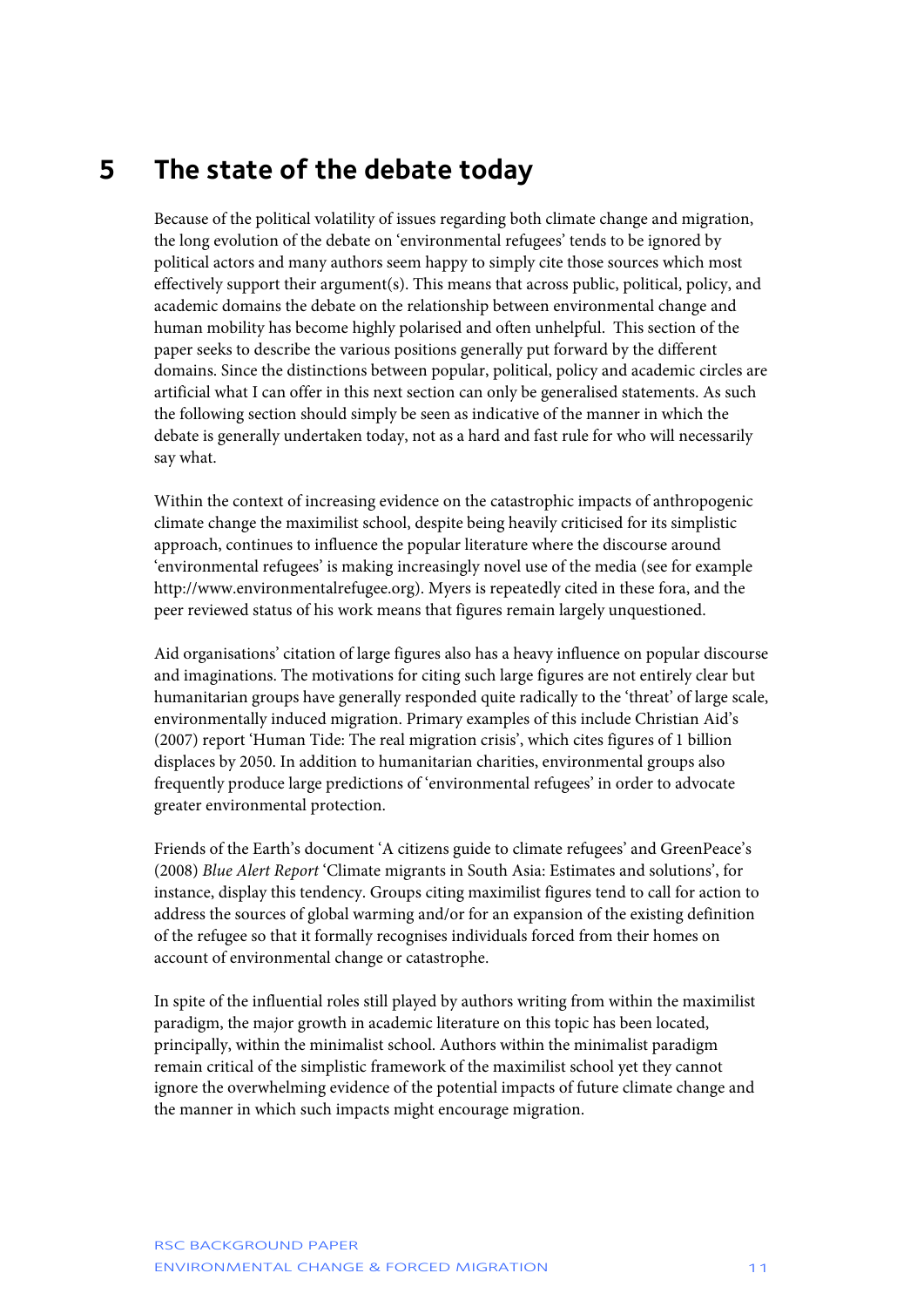Within the minimalist paradigm initial reluctance to use the term 'environmental refugee/migrant' – due to the complex set of factors thought to influence migration – has declined with a growing appreciation of the fact that an understanding of the interplay between economic, environmental and developmental forces in driving migration is valuable and that the term 'environmental migrant' highlights this complex relationship (Morrissey 2008).

Although academics acknowledge the potential for (climatically driven) environmental change to induce migration, many continue to point to the fact that there still exists no clear case of an 'environmental refugee'; a condition that they claim is a result of conceptual problems with the term. In an attempt to address this problem the IOM has produced a definition of an environmental migrant, which is being used with increasing popularity (Adamo 2008):

*"Environmental migrants are persons or group of persons who, for compelling reasons of sudden or progressive changes in the environment that adversely affect their lives or living conditions, are obliged to leave their habitual homes, or choose to do so, either temporarily or permanently, and who move either within their country or abroad"* (IOM 2007:1)

While this definition remains controversial and does not address all the conceptual flaws indicated by other authors it is deemed useful for the way in which it encourages empirical work (Morinière 2008), the lack of which is one of the major problems facing the study of environmental change and migration.

Authors increasingly acknowledge the importance of recognising the potential links between environmental change and migration and there remain calls for further empirical work on the topic to determine the degree to which it is possible to separate out environment from other factors driving migration (Raleigh, Jordan et al. ND). However, there have also been a number of arguments made against expanding the convention definition of a refugee for fear of diluting the level of protection afforded to existing convention refugees (King 2006).

Academic writing has in some cases made the case that it may be appropriate at times to conceive of environmental change as forcing migration (Morrissey 2008), with the understanding that such migrants need not be viewed as victims responding without agency to the vagaries of a harsh climate (Bassett, Turner 2007). In a related discussion on the appropriate conceptualization of migrants and their motivations, Hampshire (2002) argues that it may not be suitable to simply classify the migratory motivations of individuals exposed to variable climates in terms of secondary economic impacts. Finally, authors such as Morrissey (2008) have highlighted the manner in which the discourse on environmental refugees has privileged sedentary models of population distribution and that in a world of inevitable climate change (Wigley 2005) it may be more productive to view increased mobility as a viable means for adapting to climate change.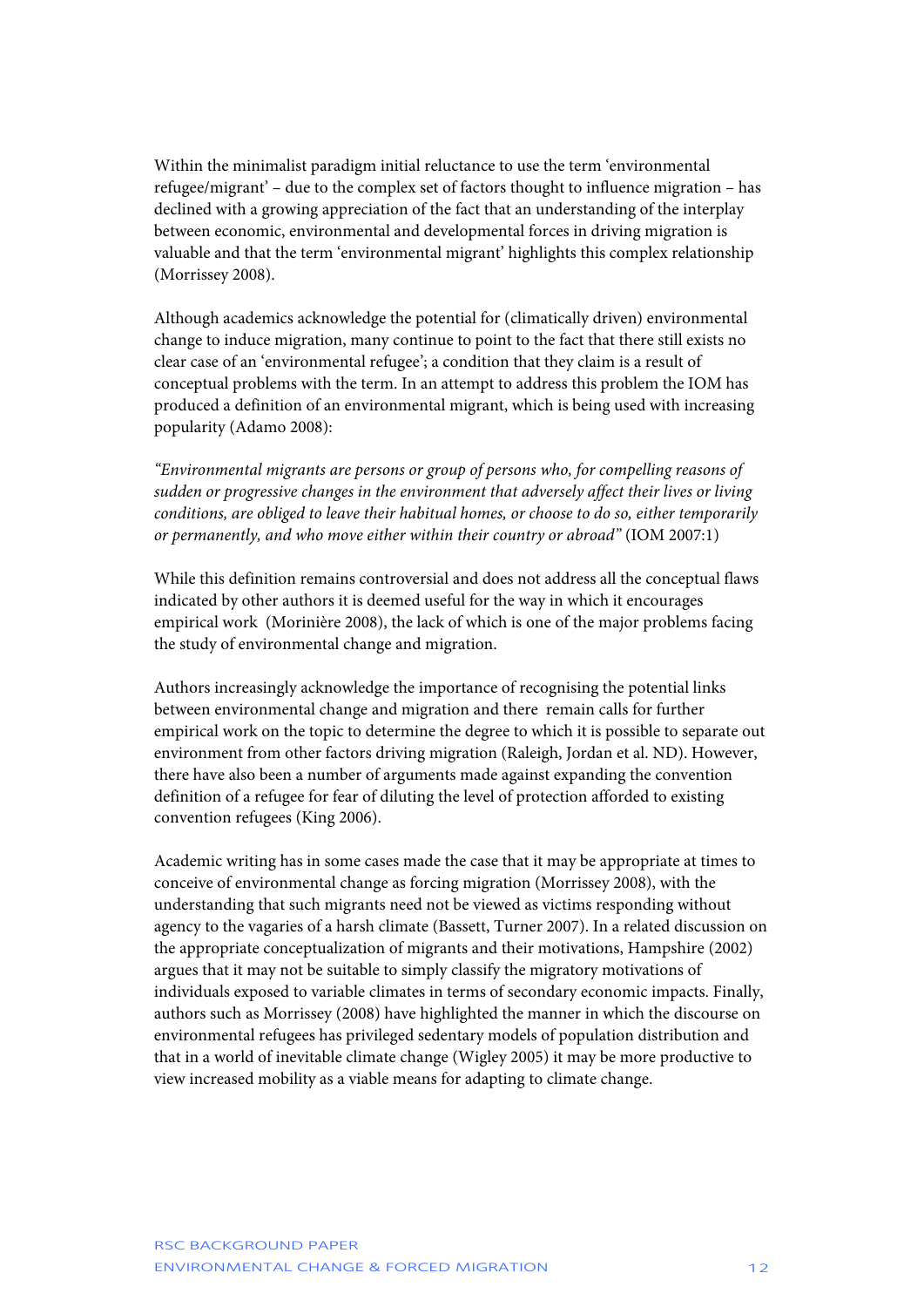Policy circles remain by nature an important dialectic intersection between academic and popular debates. For instance (as noted above), the IPCC adjusted their tone, formerly so dependent on maximilist school findings, following the publication of dissenting viewpoints from within the minimalist school. A turnaround of even greater scale was made by the UNHCR, which was initially averse to the formal creation of the category 'environmental refugee' for the reasons that it was not part of their mandate nor did they have the capacity to take on the extra load (Gorlick 2007). Subsequently however, a UNHCR representative, at an IPPR conference, expressed a desire to take on the category of 'environmental refugee,' likening the case of formally classifying environmental refugees to that of recognizing internally displaced persons.

Without displaying such a dramatic change of position the IOM also appears to have adopted the notion of the environmental migrant with their recent publication of a working definition (Adamo 2008, IOM 22-23 February 2007). Thus, with policy as the grounds upon which much of the debate regarding the relationship between environmental change and migration is contested, the future of this domain will likely continue to fluctuate as different interest groups make their claims to have policy represent their interests.

Beyond these discussions the topic of climatically driven human displacement is also slowly taking on new approaches. Authors such as Bell (2004) and Byravan and Rajan (2006) invoke political theory in their explorations of the ethical obligations among states when dealing with potential and existing environmental displacees. Other authors such as McNamara (2007) have undertaken discourse analysis in an attempt to understand how the debate on environmental refugees is being represented in the major institutions likely to have to deal with the issue, primarily the UNHCR, UNDP and UNEP.

Within all the schools of writing, but primarily in the maximilist school, uncertainty about the scale of climate change is of concern. Some discussion has been undertaken on the importance of environmental and social tipping points (Alley, Marotzke et al. 2003, Cairns 2004, Cairns 2005, Gilman, Randall et al. 2007, Smith 2007). Tipping points refer to abrupt changes in climate and/or social systems which cause such systems to change their function considerably. In the case of migration, the concern is that population movements may suddenly become required on a large scale to either support a significantly altered social system or to survive in a dramatically altered climate. Literature in this vein has failed to go much beyond the hypothetical, since non-linear responses are difficult to predict in both climatological and sociological models.

The issue of the securitisation of the environmental refugee/migration discourse has been influential in further politicising the debate on environmental change and migration. Authors writing on this topic have put forward a number of theses describing the impact of (climatically driven) environmental change on security concerns. Initially environmental change and conflict was linked to migration through the hypothesis that environmental change resulted in scarcity-driven conflicts (Kaplan 1994). These would in turn, it was thought, generate refugees in the usual way (Barnett, Adger 2007).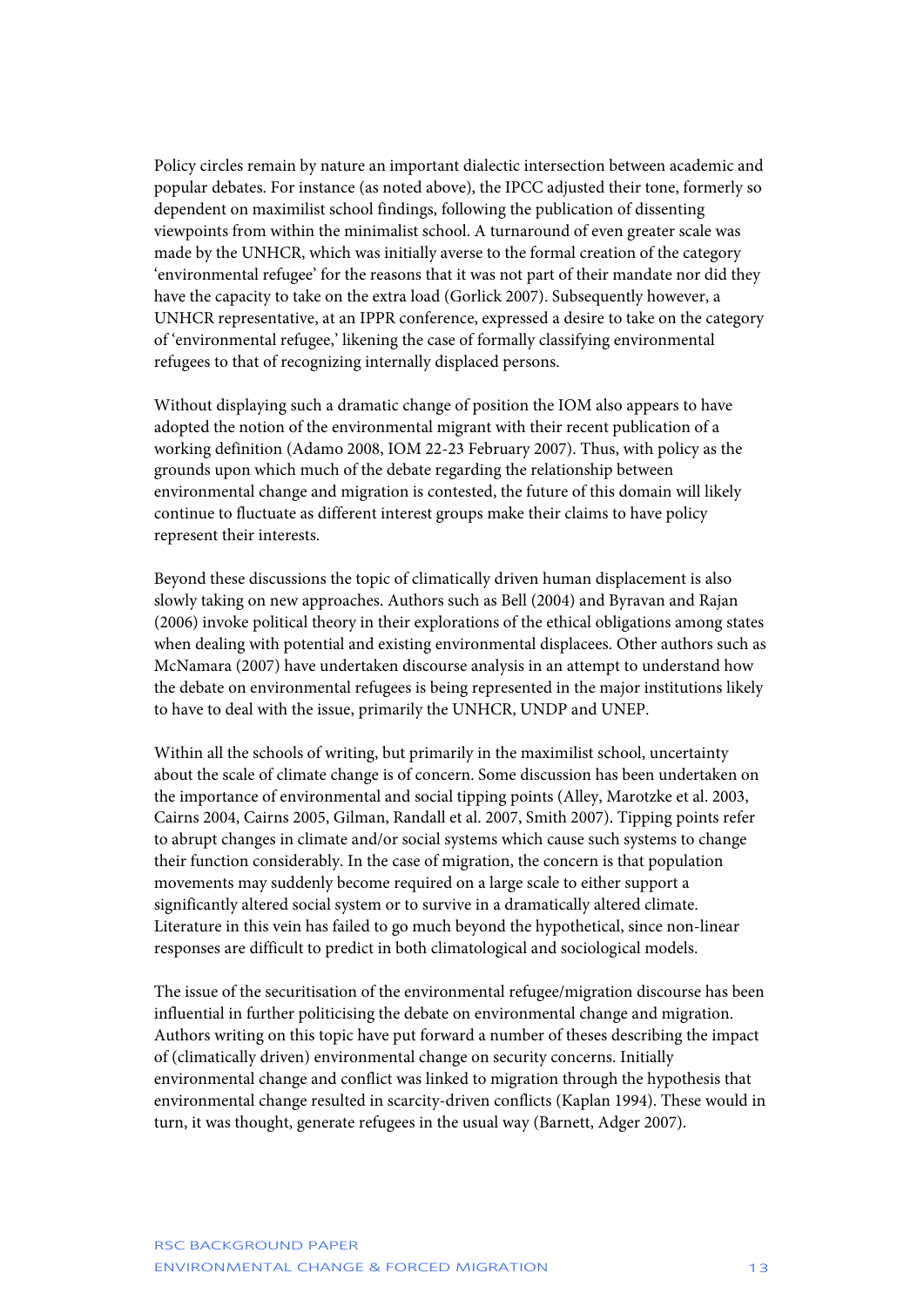The intractable and multi-causal nature of conflict, however, problematized empirical work on this hypothesis (Barnett, Adger 2007, Richards 2005). As such, other theses have been put forward that more closely align with the existing literature on environmental change and migration. Such theses take for granted the link between environmental change and migration and argue that increased environmental change will lead to increased migration.

The suggestion is that migration, in turn, increases the chances of conflict (Smith 2007, Barnett, Adger 2007, Gleditsch, Nordås et al. 2007, Reuveny 2007, Tafesse 2007) or compromises security (Campbell ) in receiving communities. Given that this literature assumes that environmental change will generate migration, literature on the security implications of migration can be separated in terms of maximilist or minimalist views of the relationship. The act of securitizing the 'environmental refugee' debate may also serve as a means for advocating environmental protectionism, since it highlights the potential costs of inaction on climate change. A major example of this phenomenon is Al Gore's endorsement of books such as Capbell's (2008) 'Climate cataclysm: The foreign policy and national security implications of climate change'.

In light of the limited empirical basis of the securitization agenda and the political importance of invoking security concerns, it should also be noted that in some ways work on the potential security implications of environmental change transcends the debate on 'environmental refugees' as it is not concerned with the degree to which 'environment' is the sole factor driving migration, nor whether the term 'refugee' has any meaning in such a context. Rather, the issue becomes simply that environmental change will, in certain contexts, accompany human movement. Nevertheless, the ongoing debate regarding the nature of the relationship between environmental change and human mobility make sophisticated writing on the potential link with conflict impossible.

As we have seen, a review of the literature exploring the links between migration and environment reveals the following: Firstly, it is worth noting that this field is one of significant political consequence. As such polemic views on the subject abound because of the way in which public attention rewards alarmism. Unsurprisingly then the maximilist paradigm appears unhindered by the protestations of the minimalists and continues to capture the public's imagination. Given the reliance of international charities on public contributions we can expect this trend to continue, with more charity funded reports citing large figures. However the models from the maximilist school have begun to lose ground in the academic literature. Clear evidence of this has been the scaling down of comments regarding environmentally motivated migration in the latest report of the IPCC (Raleigh, Jordan et al. ND). Literature on the potential environment-migrationconflict nexus also holds serious political sway, however, and thus literature that tacitly supports the views of the maximilist school continues to appear. Finally, within the minimalist school the multiple calls from early authors for more empirical work on the topic are finally being answered, and it is to this literature that this report now turns.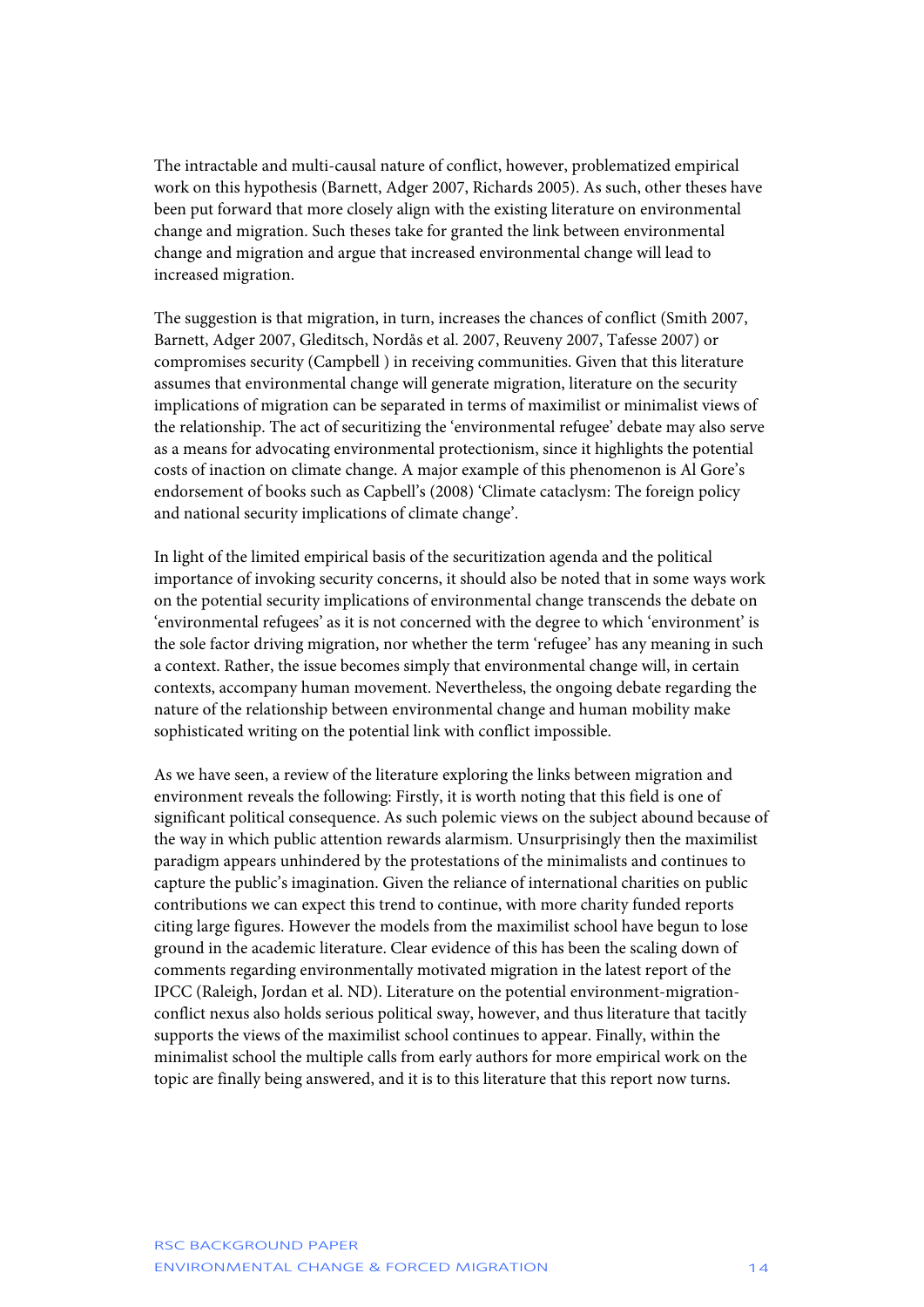### <span id="page-15-0"></span>**6 Assessing the evidence**

Methodologically the challenge of looking at the likely impacts of future environmental change on migration is highly complex. As has been mentioned in the section above there is now general agreement that the initial concerns regarding Malthusian links between environmental change (largely due to issues of population pressure and increased resource consumption) and migration have been dismissed and that the major focus of the discussion has centred on the potential for climatically driven environmental change to impact on migration strategies. This approach however, although now taken seriously among the majority of the community working on the linkages, still presents many challenges. As a result, before I discuss the existing empirical work on the linkages between environmental change and migration I will mention some of the difficulties in undertaking such empirical work.

A major problem when dealing with any issue relating to climate change is how 'change' is defined. Currently the agreed process has been to define a change in climate as a significant shift in average climatic conditions. Although there has been general agreement about this definition it still presents problems for scientists working on the potential impacts of climate change. In the case of climate driven migration such a definition means that one can only ascribe the title 'climate change induced weather events' a number of years after the event once the period in which the event occurred is found to have been part of a different set of average climatic conditions. A result of this is that it will remain exceptionally difficult to identify an individual who has migrated in response to climatically induced environmental change. As such empirical explorations of the potential relationship between environmental change and migration have generally attempted localised studies of events which are analogous to the impacts forecast to accompany future climate change, such as drought and sea-level rise.

The second major problem one encounters when trying to predict the impacts of climate change is that there is little consensus over the scale on which climate change is expected to occur. This problem is in fact two fold: The first aspect of debate pertains to what has been called emission scenarios. Emission scenarios refer to the amount of green house gas emissions which will be released into the atmosphere under different developmental pathways. The existing pathways detailed in the special report on emission scenarios (SRES) describe different economic and social responses to climate change which have different implications for future concentrations of green house gasses (GHG). As it is almost impossible to accurately predict which developmental pathway will be followed the general approach among scientists working on climate change impacts has been to forecast social impacts for the different scenarios (Nicholls 2004).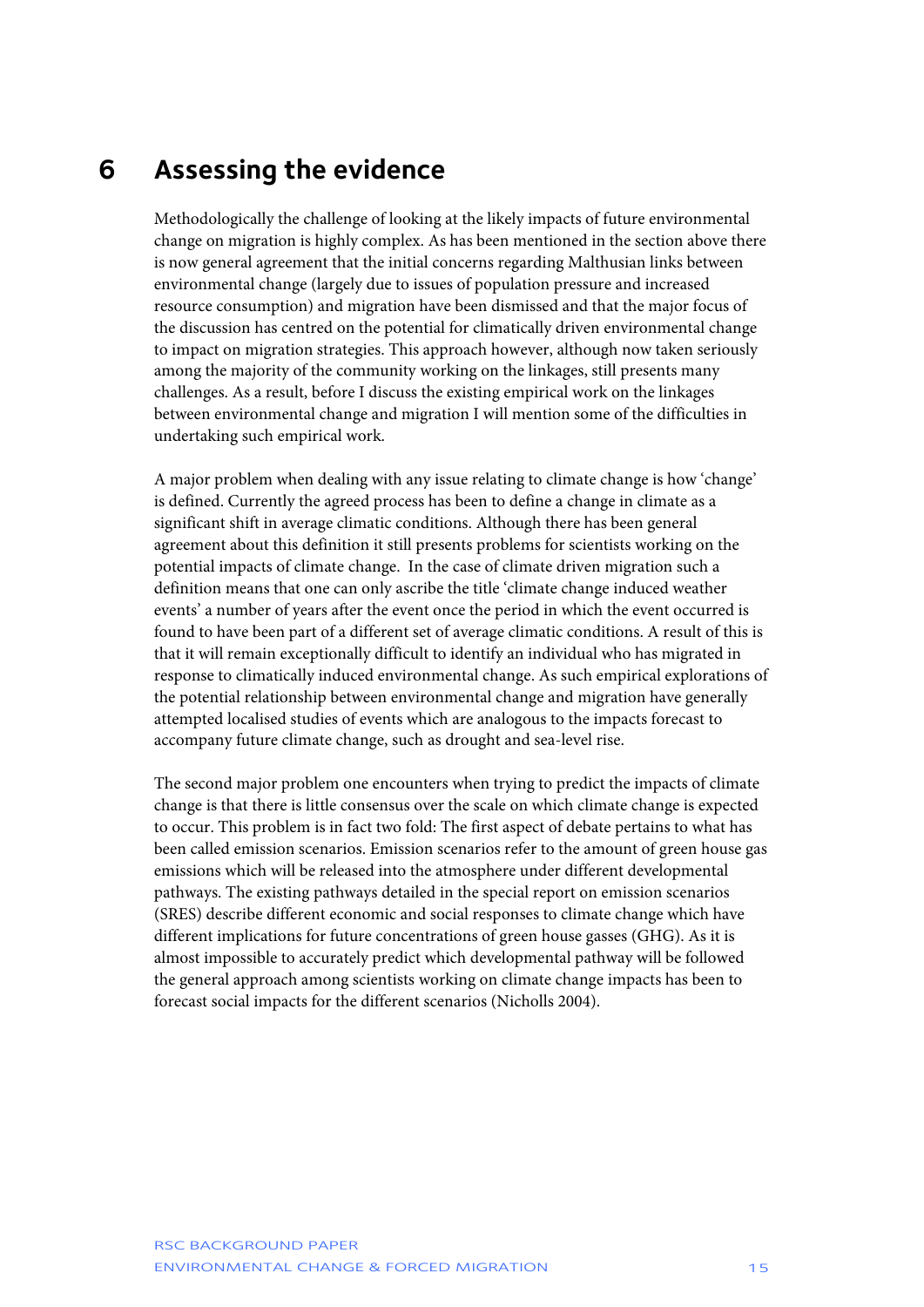The second aspect, which relates more to our knowledge of atmospheric physics than to our knowledge of sociological responses, pertains to the relationship between GHG emissions and changes in aggregate temperature . Scientific uncertainty about this relationship in the global atmosphere results in different predicted impacts for the different emission scenarios. On top of these difficulties is the problem of modelling nonlinear physical responses to climate change such as the rapid melting of the South West Antarctic Ice Sheet (SWAIS) or the shutting down of the North Atlantic Thermohaline Circulation. The exact dynamics of these events remains unknown and despite the fact that the social impact of such events would be enormous they remain difficult to predict. A result of these problems is that estimates on the size of populations likely to be affected tend to either cover large ranges, or be avoided altogether. In the case of migration, where the exact nature of the relationship between environmental change and social change is not well understood, the range of predictions can be very large.

With these problems in mind the major means of undertaking empirical investigations into the relationship between climatically driven environmental change and migration has been to study conditions analogous to those predicted by climate models to determine the degree to which they impact upon migration strategies. Because the impacts of climate change will affect society in avariety of ways – ranging from an increasing frequency and intensity of extreme weather events to changes in aggregate climatic conditions – and because different climatic stressors are hypothesised to impact migration strategies in different ways there have been a number of different studies undertaken in an attempt to empirically ground the hypothesised relationship between environmental change and migration. Historical works which have been cited and new studies which have been undertaken have looked at both extreme weather events – drought, flooding, tornadoes and tropical storms – and long term processes – desertification, sea-level rise and environmental degradation. In addition to these works other studies have also looked at non-climate driven disaster literature in an attempt to understand how societies enact migration as a generic response to rapid onset environmental changes such as earthquakes.

As well as differentiating by environmental stressor there have also been methodological differences between studies. The major reason for this has been to address different aspects of the debate on environmental change and migration. For those authors seeking to address the degree to which there is a relationship between environmental change and migration, and which sociological factors might mediate this relationship, the focus has been on quantitative analyses and econometric methods.

These studies seek to correlatively link proxies for environmental change with proxies for migration and thereby determine the relative importance of socio-political factors in mediating this relationship. On the other hand authors focussing on the debate over the appropriate characterisation of migrations (forced vs. voluntary) in a context of environmental change have tended to use more qualitative tools, focussing on the experiences of migrants. Both these approaches have their advantages and disadvantages but these aspects will be discussed below after the discussion of empirical evidence on the topic.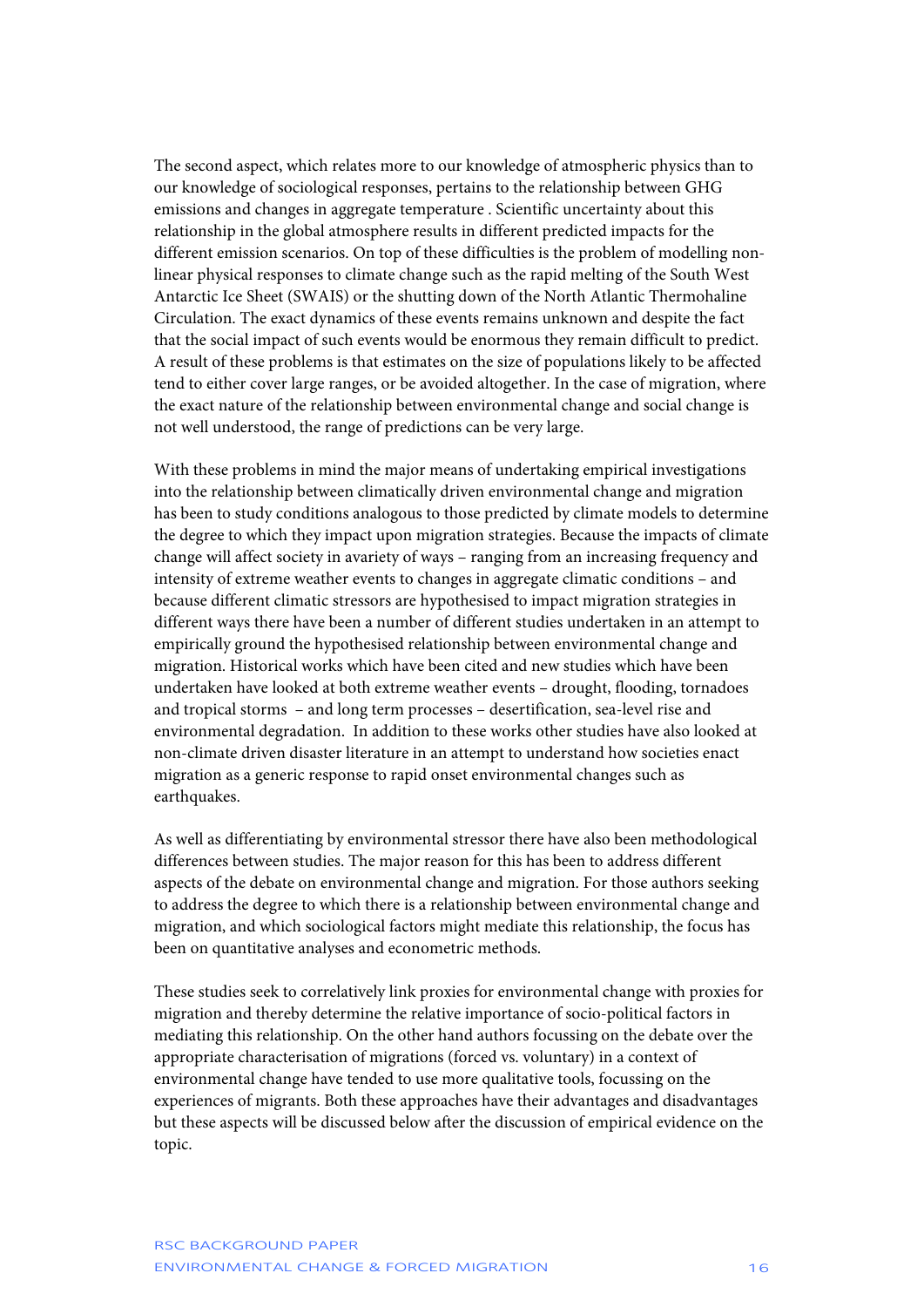Having briefly outlined the manner in which empirical work on the subject of environmental change and migration has been undertaken I turn now to a more detailed review of individual studies of the relationship. Given my argument that debate on environmental change and migration has been in part a product of the broader politics of the time, one could expect that the empirical debate has evolved to match the claims and counter claims made in this initial debate.

As a result of this, and in order to make the review most useful, I have organised the literature in the following way: Firstly I have grouped the studies by common environmental drivers, motivating before each one why such a driver is of importance to our general understanding. This is thought useful for the manner in which it allows one to identify commonalities and contradictions in the literature thereby facilitating a more explicit understanding of the mechanisms which link environmental change with migration. Secondly I have, in order to reflect the evolution of the debate on environmental change and migration (described above), sought to begin with the least revealing, and most generic, of the analogous studies – paleo-climatic and archaeological studies – and then to move onto more detailed studies, citing work in general chronological order.

### Paleo-climatic studies

Work detailing previous large scale population movements in response to historical shifts in climate has been of great importance in generating the common sense link between environmental change and migration, and an appreciation that climate change may lead to major shifts in populations. An exhaustive list of such work is not undertaken here because it would be long and of only limited use given its broad approach to study of environmental change and migration.

Studies of paleoclimatic changes and migration tend to focus on the correlation between climatic shifts and shifts in the distribution of populations. In such studies changes in climate are determined through a number of paleo-climatic reconstruction methods including: phonological phenomena, long human records (Fang, Liu 1992, Verschuren, Laird et al. 2000) and soil analysis (Huang, Zhao et al. 2003). Shifts in population distributions are generally measured by historical reports (Fang, Liu 1992), as well as archaeological evidence (Huang, Zhao et al. 2003, Tyson, Lee-Thorp et al. 2002).

Within this literature there exists reference to the hypothesised links between migration and conflict (Fang, Liu 1992, Verschuren, Laird et al. 2000, Huang, Zhao et al. 2003) and some literature goes so far as to link climatic changes with the rise and fall of entire civilisations (Tyson, Lee-Thorp et al. 2002). The fact that the exact nature of the relationship between environmental change and migration is not well understood is usually acknowledged by authors in this field and such writing usually includes reference to the fact that a host of factors, other than environmental change, are important in driving migration. Such factors are thought to include the availability of technologies (Yesner 2001) and the political and social context (Huang, Zhao et al. 2003, Tyson, Lee-Thorp et al. 2002).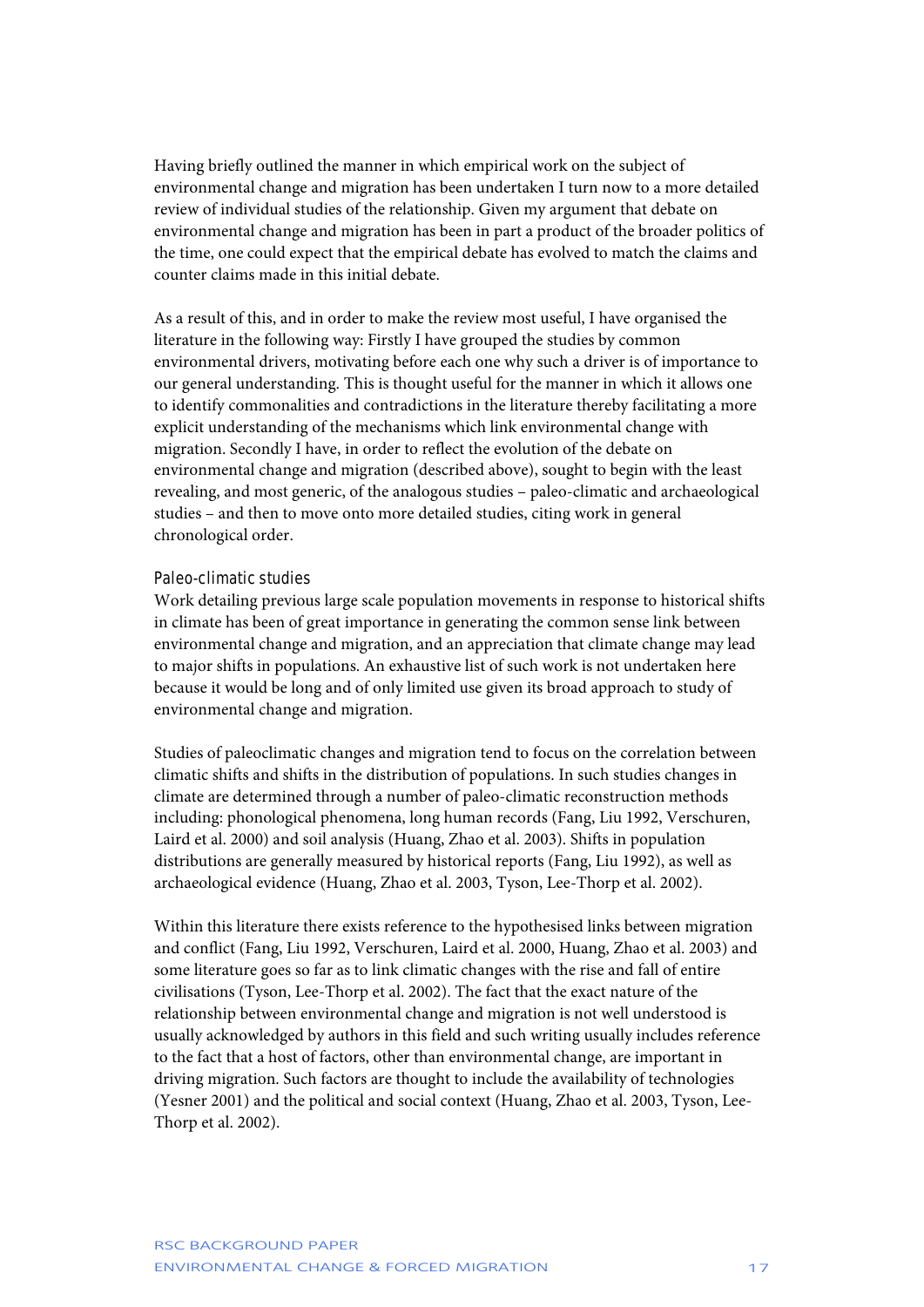There is also some hypothesising within this work about the manner in which environmental change manifests in migration, such as through the generation of famine (Huang, Zhao et al. 2003). Other points of disagreement include the appropriate characterisation of climatically motivated migrations and the degree to which such changes induced migration through the creation of dominant push or pull factors (Yesner 2001). Within this work there is also mention of the fact that low technological inputs in production at the time (such as a reliance on rain-fed agriculture) would have made these groups more vulnerable to climate change than groups may be today (Tyson, Lee-Thorp et al. 2002).

### Forward-looking common sense models

With paleoclimatic and archaeological studies making a strong argument for the existence of a link between climatically driven environmental change and human migrations, a common approach among scholars working on the relationship has been to put forward what Perch-Neilsen (2004) have termed: 'common sense models'. These models have tended to populate the maximilist paradigm of thought but, like the paleoclimatic studies which motivate them, they tend to leave out the details of how it is that (climatically driven) environmental change generates migration. The lack of understanding regarding the details of such migrations is sometimes addressed explicitly by authors who accept that migration may take many forms such as 'just up the road' or 'to another country', that they may be permanent or temporary, and that they may or may not result in conflict(s).

The approach generally taken in such models is to assume that large scale environmental deterioration will result in migration. As such these models tend to overlay environmental changes onto predictions of future population growth. Often the assumption within these models is that all the people in a region affected by dramatic environmental change will migrate or that there will be some sort of percentage of the population that will migrate – such as the percentage of the populations exposed to water stress.

The major problem with these models is that they require, what Castles (2002) refers to as, a 'logical leap' to go from exposure to an environmental stressor to migration. The major exception to this is the case of sea-level rise where permanent inundation of areas is thought to force migration in a reasonably direct fashion. Since there exists the capacity to accurately determine what area of land will be inundated given a certain degree of sealevel rise, and there exist good approximations of the distributions of populations that exist within these regions one can get a feel for the scope of the problem posed by sealevel rise (Nicholls 2004, McGranahan, Balk et al. 2007)..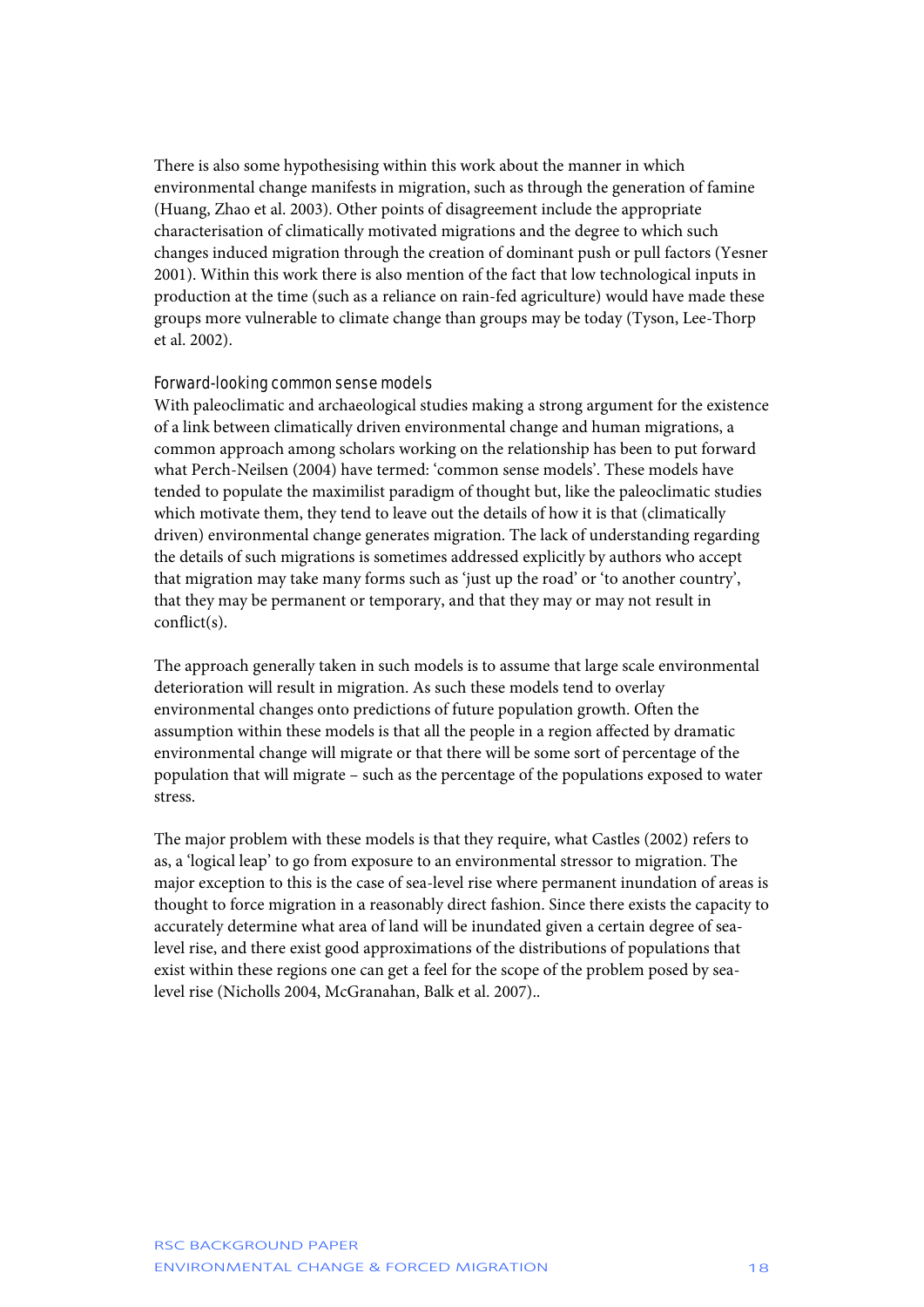### Contemporary analogous approaches

As was discussed previously the political context in which the link between environmental change and migration was debated has been important in polarising the debate. Compelling evidence from paleoclimatic studies generated alarmist common sense models. These models were refuted, by the authors from the minimalist school, who although unable to refute the paleoclimatic data could cite contemporary events in which migration, in response to environmental change, contradicted the notion of a direct causative relationship between environmental change and migration. These contemporary studies have become the mainstay of contemporary academic discussion on the relationship between climate change and migration. This has particularly been the case where contemporary events effectively mimic the conditions predicted under future climate change. As such I term these studies *contemporary analogous studies*. They are thought particularly useful as they provide a context in which the actual mechanics of the relationship between environmental change and migration might be assessed. This next section of the paper details empirical work on contemporary analogous events. Given the general understanding that different types of environmental change will drive migration in different ways, this section of the paper breaks up the review of analogous studies into works exploring specific types of climate change impact. These include: extreme weather events (drought, flooding and disasters, tropical storms and tornadoes), sea-level rise and land degradation.

### Extreme weather events

Extreme weather events are predicted to increase with an increase in aggregate global temperatures (IPCC 2007). Such phenomena are thought to contribute very powerful potential drivers for migration (Myers 1993, Myers, Kent 1995, Myers 1997, Myers 2002). However the term 'extreme weather events' also comprises a host of environmental stressors which operate over a vastly different time periods. As such this next section of the paper is broken down into discussing studies which reference: drought, flooding, tropical storms and tornadoes.

#### *Drought and migration*

Probably the most extensive body of literature on the link between environmental change and migration comes from the work on drought and desertification and migration. A large amount of this literature comes from the work done in response to the Sahelian droughts of the early 1970s and early 1980s. The Sahelian case has also been privileged because of the prominence of nomadic pastoralism in the area which makes an obvious case for the exploring the potential links between environmental change and migration.

In addition to this, drought and desertification (particularly in the Sahel), as a product of climate change, is cited by the maximilist school as one of the most significant producers of 'environmental refugees' (Jacobson 1998). As a result minimalist scholars have drawn on studies of the area which show the complexity of the relationship between drought, desertification and migration in order to undermine sensationalist claims.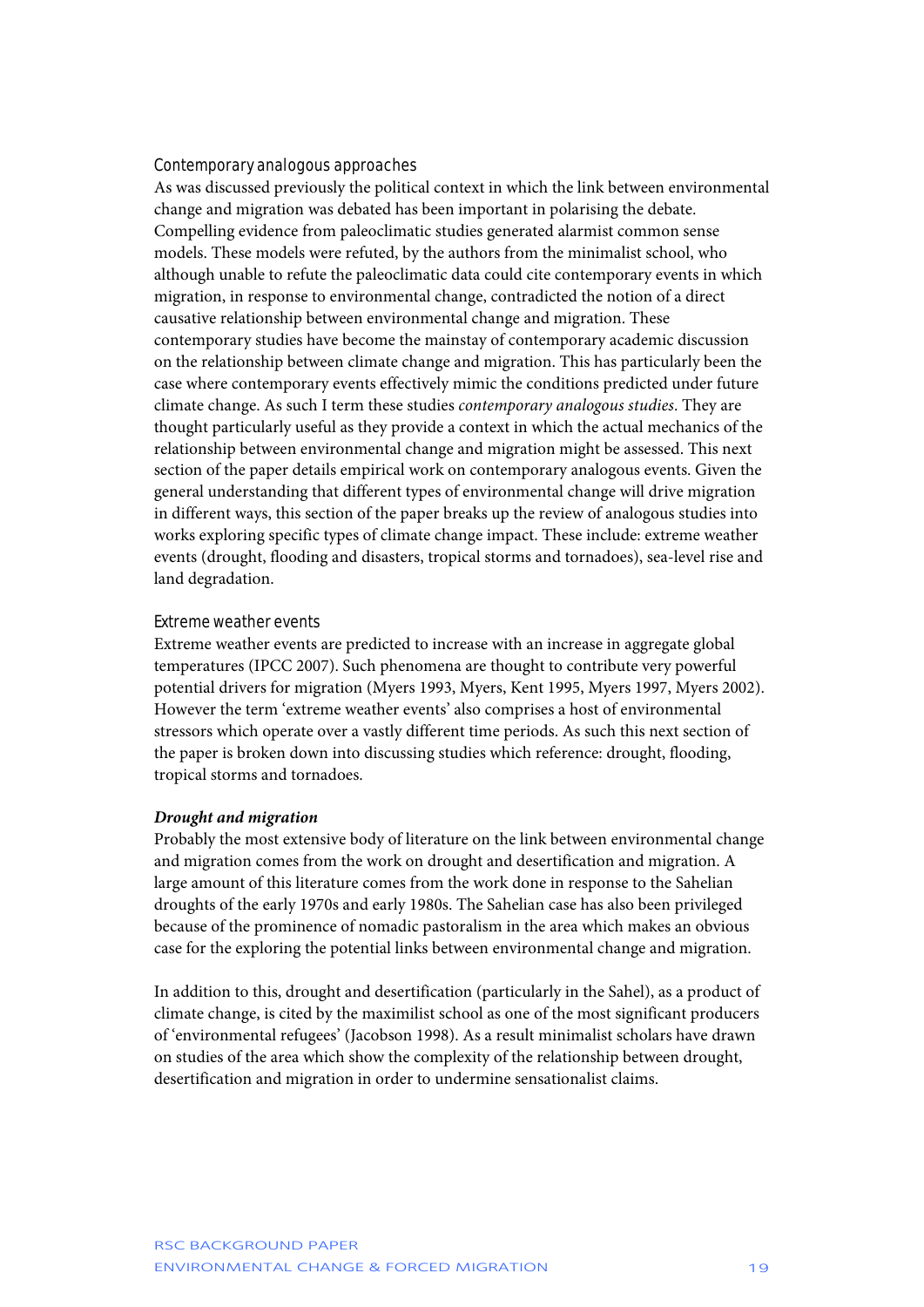Work on nomadic pastoralists and sedentary farmers in the Sahel has highlighted the degree to which there is an important link between the state of the environment and migration, where migration forms one of the most fundamental elements in nomad strategy for dealing with environmental uncertainty (Swift 1973, de Bruijn, van Dijk 2003, Brooks 2006). In this vein it is often cited that nomadic groups in the Sahel have, for a long time, responded to seasonal changes in environmental conditions by migrating across the area.

However, by highlighting such a link the Sahelian case also undermines the claims of the maximilst school for it would seem a misnomer to refer to those groups who seasonally migrate in response to seasonal shifts in rainfall as refugees (Bilsborrow, DeLargy 1990), or to suggest that such migrations highlight some form of impending ecological/social crisis (Black 2001). While undermining the claims of the maximalists studies of Sahelian migrants also appear to show more complex patterns than simple responses to seasonal variations in rainfall. For along with seasonal migrations there is widespread documentation of a general southerly movement of groups as a result of increasing pressure on dwindling water resources in the north (Swift 1973, de Bruijn, van Dijk 2003). In addition to this there is documentation of forms of 'crisis migration' enacted in response to severe drought conditions (Swift 1973, Findley 1994). These two secondary forms of movement have made an important case regarding the potential for pronounced climatic changes to undermine the migratory livelihoods of pastoralist groups thereby potentially changing both their long-standing form and character.

For example, in a study of the drought conditions which affected northern Nigeria in 1972-1974, Apeldoorn (1981), through interviews with political elites and the examination of official reports, found that drought conditions, amongst principally sedentary farmers, resulted in an intensification of existing migratory patterns. He found that migrations tended to cover greater distances, and last for longer periods during drought conditions. He also found that the prevalence of urban migrations increased under drought conditions (Apeldoorn 1981).

In addition to such findings Apeldoorn (1981) found that migrations changed from involving only a single family member to involving the movement of entire households and that during a drought there was a higher rate of non-return than in 'normal times' (Apeldoorn 1981). Apeldoorn (1981) also found that times of departure became irregular, itineraries and destinations were changed, and that the nature of migration changed from one in which the principal motivation was economic betterment to one in which the principal motivation was survival (Apeldoorn 1981). To bolster the hypothesis of a link between environmental change and changing patterns of migration Apeldoorn (1981) found that the greatest numbers of migrants came from the areas which were most affected by the drought.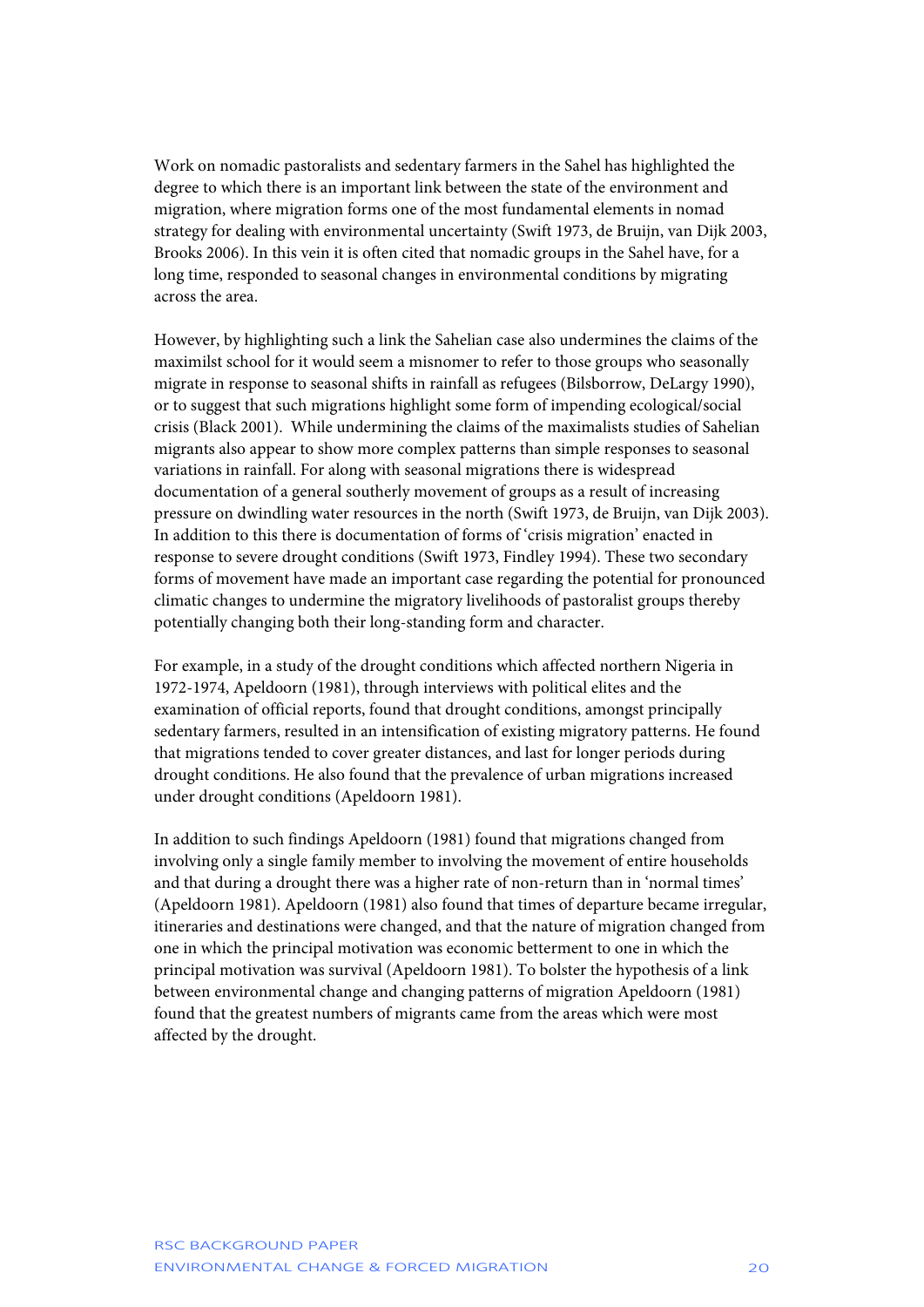Mortimore (1989) looking at farmers experience of 1970's droughts in West Africa, found that levels of outmigration increased during times of drought and that longstanding patterns of migration were altered during such times to avoid those areas impacted by drought. Having said this, and in contradiction to the findings of Apeldoorn (1981), Mortimore (1989) found that despite two years of harvest failure, leading to several years of food shortages, there occurred relatively little permanent redistribution of the population. Mortimore (1989) ascribes this to that fact that circular migration tends to be privileged over permanent migration as it is more suited to managing unpredictable fluctuations in rural and urban economies which are the product of low technological inputs, an unpredictable climate, low education levels and vulnerable national economies (Mortimore 1989). In this context circular migration is preferred as it allows an individual to better maintain networks in both the rural and urban sector (Mortimore 1989).

Findley (1994), working with migrants during the 1983-1985 drought in Mali, also described distress migration in response to drought. Such migration was found principally to be temporary - defined as migration cycles that lasted less than six months and allowed the migrant to retain a role in the social and economic life of the original household – and to be undertaken by both men and women (Findley 1994). In her study Findley (1994) contrasts temporary, intra-continental, cyclic migrations with longer term, more permanent migrations to Europe. She finds that the factors determining the type of migration are intimately tied to household assets, where an availability of labour (to cover the labour lost in a permanent migration), capital (to cover the higher costs of transport and integration of migration to Europe) and education (required to compete in the European labour market) were found to be crucially important in determining the type of migration (Findley 1994).

Findley (1994) noted that international migration was not a viable response to drought because of the high cost of such migration and the manner in which drought impoverished sending households by reducing both cash reserves and available labour. Thus Findley (1994) found drought conditions to change the nature of migrations, reducing the potential for sending migrants internationally and thereby limiting opportunities for diversifying income streams. Findley (1994) also found drought to increase the number of temporary migrants as households sought to reduce demand on household grain reserves. Thus Findley (1994) found that drought disrupts international migratory strategies replacing them instead with short term cyclical migrations.

Supporting Findlay's (1994) findings are those of Wouterse and van den Berg (ND) whose work in Burkina Faso found, through the use of survey data, that in a context of limited rainfall and high levels of land degradation, intercontinental migrations tend to be undertaken more by wealthy households in order to take advantage of better opportunities. Poor households on the other hand tend, mainly, to undertake intracontinental migrations where push factors, such as a lack of employment and/or a lack of access to land, dominate decision making (Wouterse, van den Berg, M. 2004).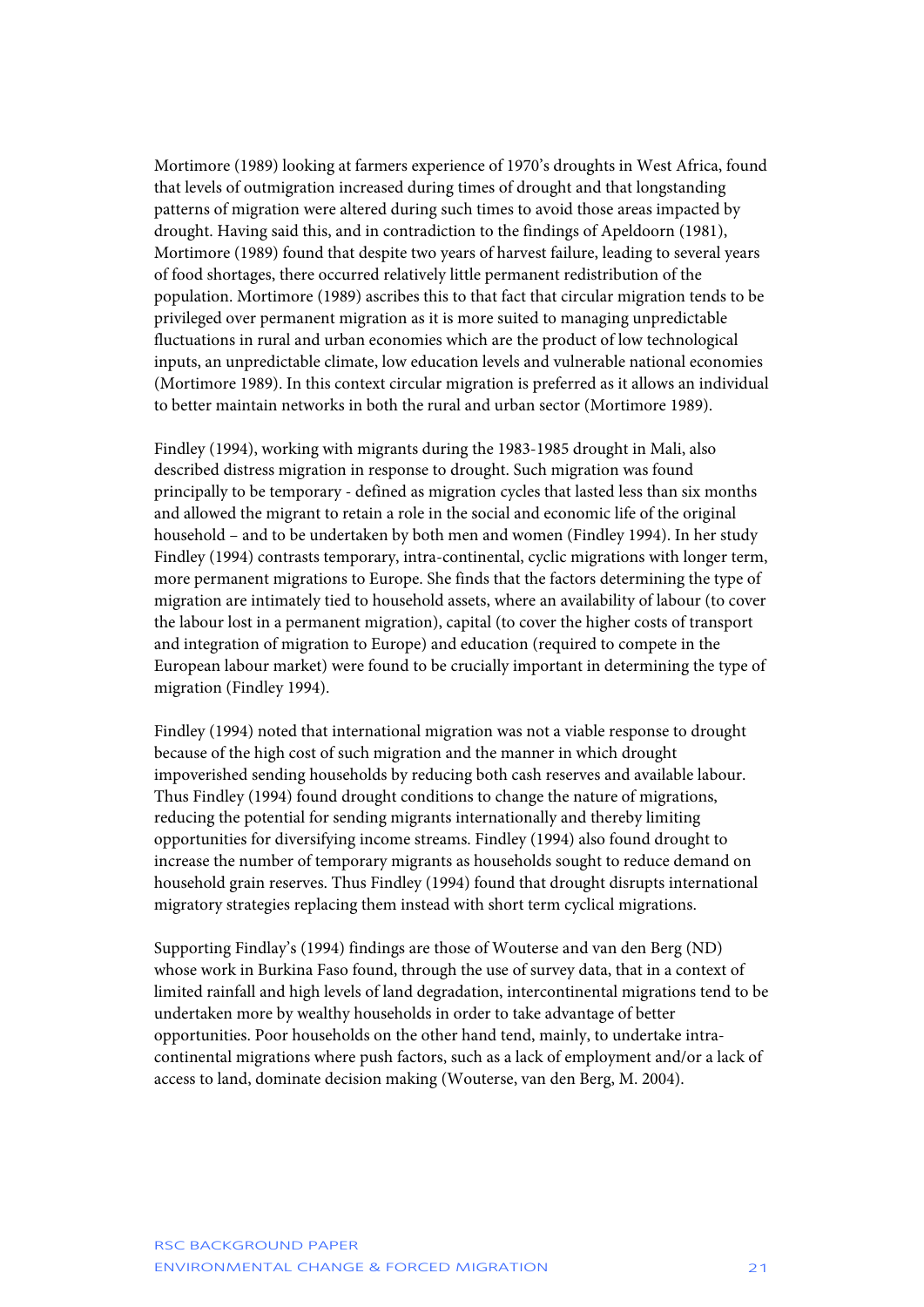Wouterse and van den Berg (ND) found that only today have such migratory movements come to be motivated by environmental stress as they show intra-continental migratory patterns among the Burkinabe to have a long history with their original impetus being the payment of colonially imposed taxes. Wouterse and van den Berg (ND) found that today such intra-continental migrations are undertaken by larger households and with the intention of relieving pressures on household grain reserves as they do not yield significant remittances (Wouterse, van den Berg, M. 2004).

Similar findings came out of work by Ezra and Kiros (2001) who examined outmigration rates in the drought prone regions of Ethiopia for the ten year period 1984-1994 using a survey questionnaire. While they found that surprisingly few migrants appeared to be leaving for economic reasons, they did find that rates of outmigration were highest during the periods of greatest food insecurity so that outmigration rates were highest in 1984, thereby linking drought to migration through food security (Ezra 2001, Ezra, Kiros 2001).

The works described above are generally cited in the literature debating the relationship between environmental change and migration despite the fact that they were not written with the explicit intention of addressing the debate on climate change. More recent work on the topic has sought to address more directly the question of a potential relationship between drought/desertification and migration.

As such this work has undertaken methodologies which attempt to address those specific questions raised in the debate. In this vein work by Meze-Hauksen (2000), on drought in Tigray, Ethiopia, seeks to explore the process by which one becomes a 'climate migrant' and as such seeks to differentiate 'climate migrants' from other migrants. Within this work Meze-Hauksen (2000) assesses climate change as a 'second order' driver of migration. By this Meze\_Hauksen (2000) means to explore how climate change drives migration, not by changing the weather itself, but by the manner in which changes in the weather impact on livelihood security through processes such as reducing household agricultural production.

As a result Meze-Hauksen (2000) argues that the link between climate change and migration lies in the occurrence of famine, even if famine and climate change are not simply related. Within this study Meze-Hauksen (2000) finds only a limited relationship between household vulnerability and outmigration. Instead she finds that migration is undertaken at similar times by households with a variety of vulnerability profiles (Meze-Hausken 2000). The only relevant correlation found was that small families tended to migrate first.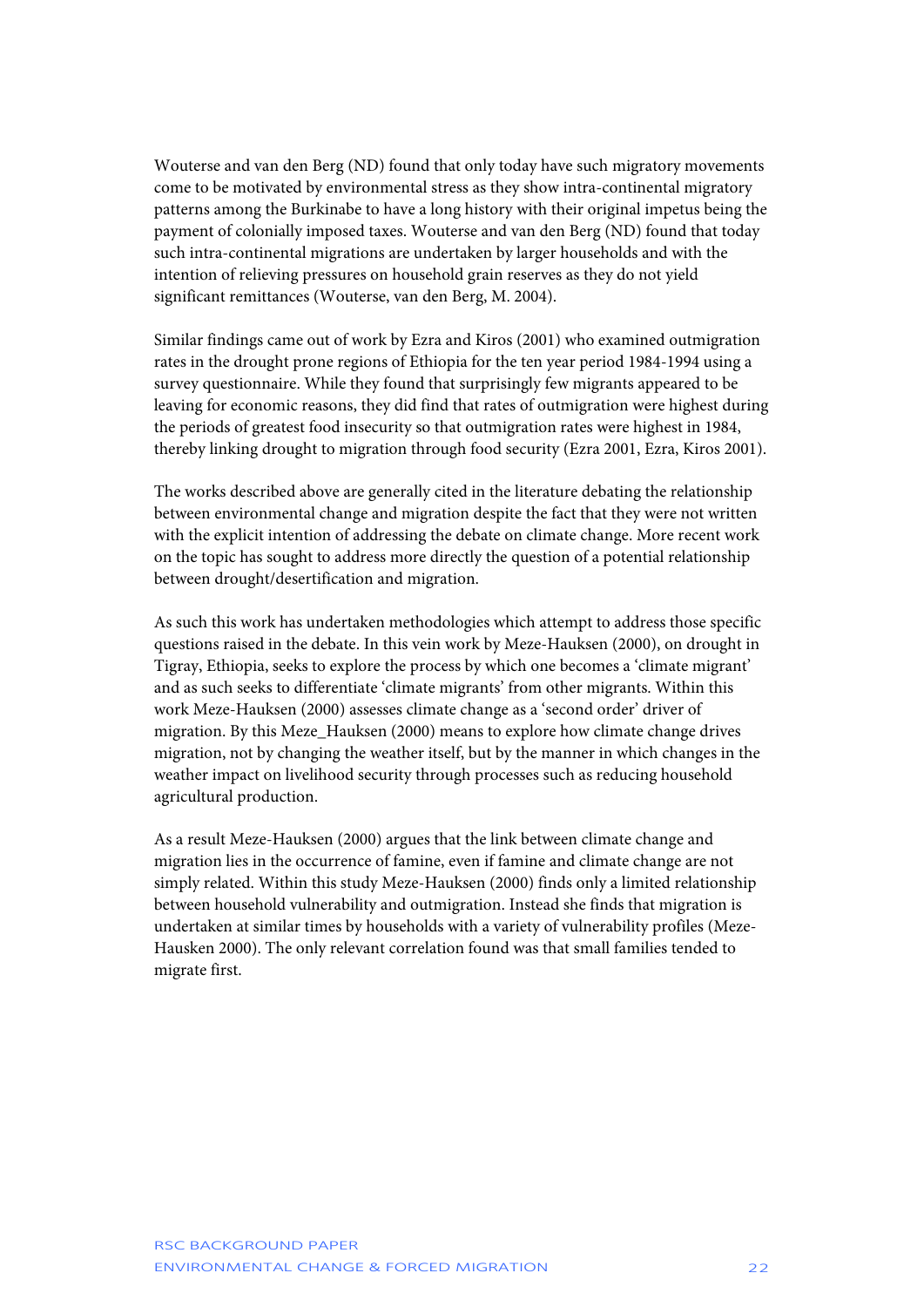Contradicting these findings, Hampshire (2002) found that there were a number of factors which predisposed groups to migration. In a demographic study, complimented by a subsample interview study, of forty Fulani villages in northern Burkina Faso, Hampshire (2002) found that less vulnerable families tended to engage more frequently in migration to towns beyond the borders of Burkina Faso, but within the continent – principally to cities in Côte d'Ivoire (Hampshire 2002). This was found to be the case because such migrations simply did not make sense for vulnerable households for whom the benefit of such migrations would be less (as they had fewer cattle to sell) and the opportunity cost (in the form of lost labour) would be larger. Thus Hampshire (2002) found that within drought prone regions, less vulnerable households were not only more likely to undertake migration but that they stood to benefit more from such migrations.

Notable in the studies discussed above is the degree to which findings of drought related migration are contradictory. For example Swift (1973) describes migrations of increasing distance, permanence and urban character in response to drought while Findley (1994) describes increasing patterns of cyclical, short distance migrations in response to drought. Hampshire (2002) finds correlations between vulnerability and migration while Meze-Hauksen (2000) observes only a limited relationship.

Hampshire and Randal (1999) comment on such contradictions and attribute them to the manner in which studies thus far have tended to homogenise the ethnicity and production systems of different Sahelian inhabitants (Hampshire, Randall 1999). To make this point they describe the migratory strategies employed by Fulani populations (comprised of different sub-ethnic population groups) in Burkina Faso who engage in a variety of different livelihoods (ranging from pastoralism to agro-pastoralism to cultivation).

Although they find a general trend of increasing migration with increasing wealth, they note that this picture is complicated by the fact that agriculturalists are more likely to migrate than pastoralist groups (Hampshire, Randall 1999). They attribute this to the fact that agricultural groups need only work their farms for a limited period of the year while pastoralist groups are required to tend their cattle on a year round basis (Hampshire, Randall 1999).

Thus for pastoralist groups (beyond nomadic pastoralism, i.e. into a new economic function), migration represents a less viable livelihood strategy. As such they suggest that while migration among (aggregately) sedentary agriculturalists might represent a process of accumulation, migration amongst (aggregately) nomadic pastoralists might represent more of a survival strategy (Hampshire, Randall 1999).They also find that for a certain ethnic sub-group (The FulBe DjelgoBe) migration is a less desirable strategy and thus it is employed only during times of extreme duress (Hampshire, Randall 1999).

As such, this work by Hampshire and Randall (1999) highlights the importance of appreciating migratory strategies for the manner in which they compliment the entire suite of livelihood activities employed as well as other coping and adaptation strategies which are employed to deal with the vagaries of the Sahelian climate.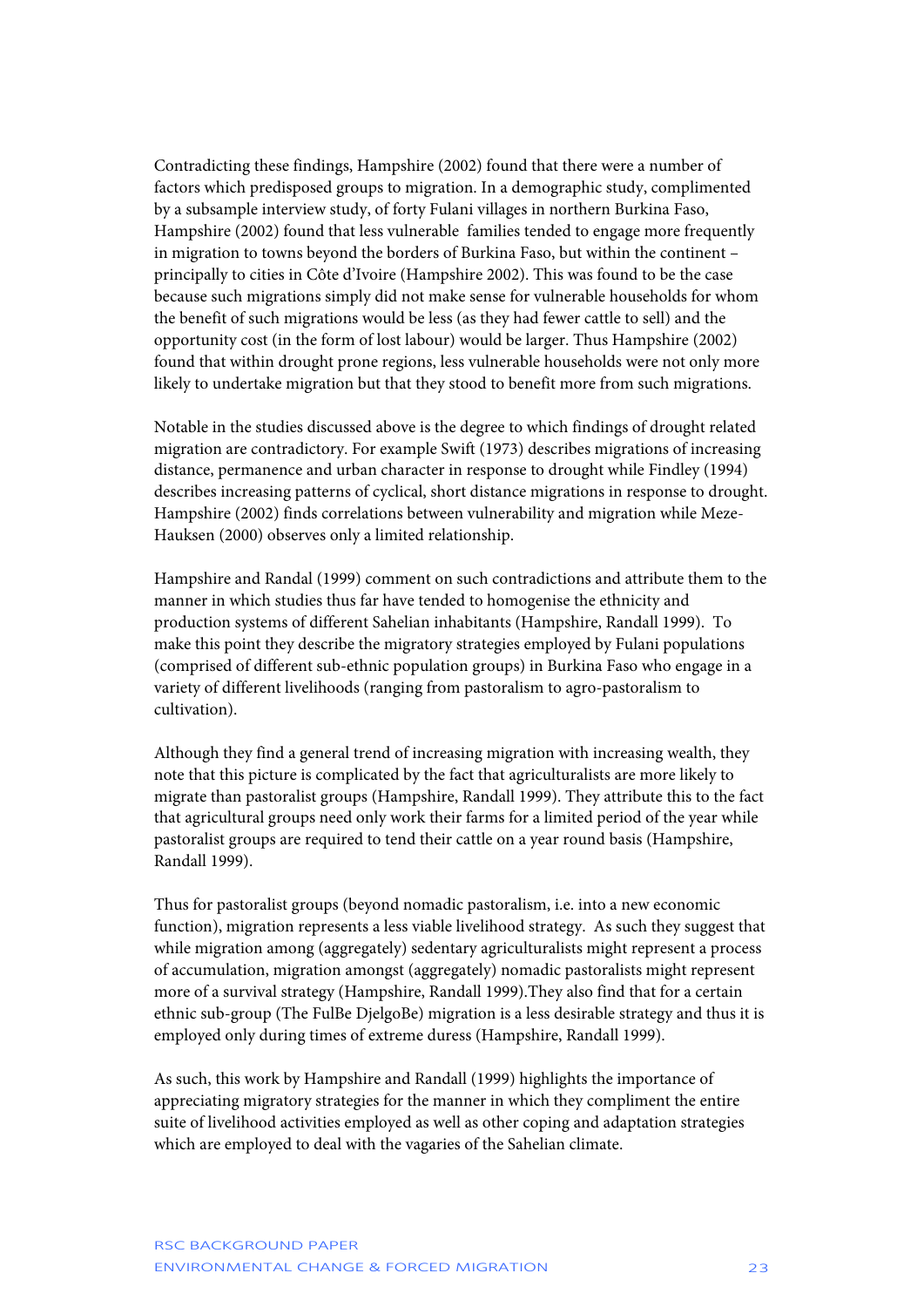Having discussed a number of studies of the Sahel and pointed out the usefulness of such studies in highlighting the complexity of the relationship between drought, environmental variation and migration it is worth pointing out that the Sahel also provides a unique vantage point from which to study another important analogous element of future climate change.

As has been mentioned above climate change will not simply manifest itself in terms of drought, but rather that it may have important impacts on migratory patterns by the manner in which it increases the frequency and intensity of droughts or leads to an aggregate decrease in available moisture in certain regions. In this vein the Sahel proves valuable for the manner in which it has experienced both a general drying and exceptionally damaging, recurrent droughts, over the last forty years (Brooks 2006, Hulme, Doherty et al. 2001). The discussion thus far has generally focussed on single drought events however the problem with such an approach is that any extrapolation becomes reliant on the assumption of a linear social response to drought. Thus an exploration of the Sahelian region over the last forty years provides us with a unique opportunity to test the assumption of such linearity.

To make this point I can start with the work of Findley (1994) already referenced in this paper. For in addition to finding that in times of drought long distance migration is reduced and short term cyclic migration is undertaken, Findley (1994) also found that during times of drought the role of international remittances became more important. Thus should droughts, which reduce international migration but which increase its importance, become more frequent there may exist a point at which historic coping strategies (of relying on international remittances) can no longer cope with drought conditions. This may well lead to fundamental shifts in historic drought mitigation strategies.

Given the findings of Hampshire and Randall 1999 on the importance of understanding migration as one of a suite of livelihood strategies, such events could lead to entirely new forms of migration during droughts or the failure to migrate at all.

In a similar vein Hampshire (2002) finds that although migration has for a long time constituted a major means for coping with the vagaries of the Sahelian climate, the form of migration she terms exode – in which migrants undertake temporary migrations beyond the border of their native Burkina Faso with the intention of making money – she claims is relatively new, beginning as a response to the 1973 drought which severely affected agro-pastoral livelihoods in the region. This process was exacerbated by the 1983 drought which affected the area before groups had been able to fully recover from the drought ten years earlier (Hampshire 2002). Hampshire (2002) considers such migrations to be significant for the manner in which they fall entirely outside of the agro-pastoral sphere and remove economically active people from that sphere for at least part of the year.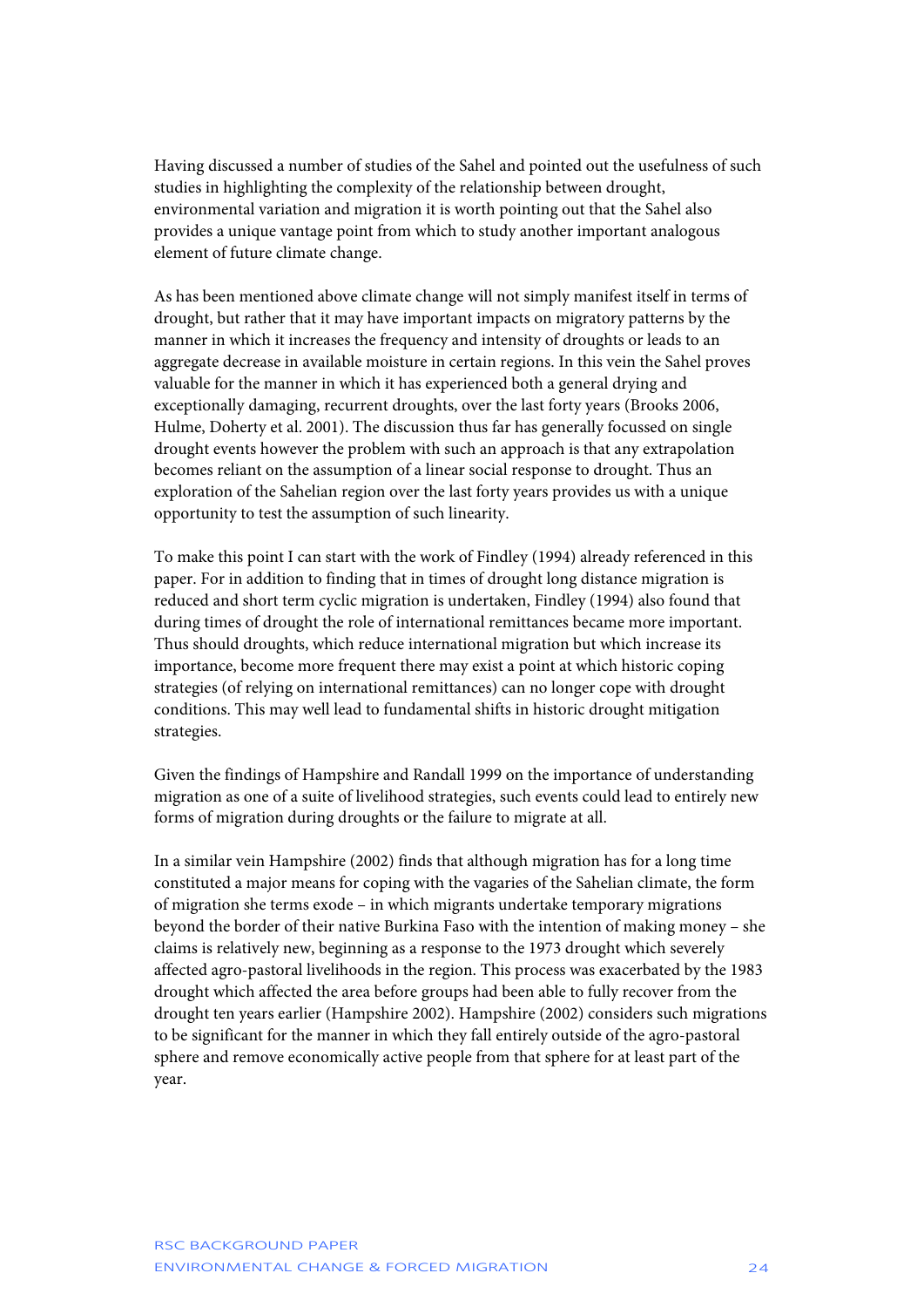What such examples show us is that migratory responses to drought might not simply follow linear forms in which a more sever drought leads to more intense migratory response of proportional equivalence. They show instead that single, extremely damaging droughts, or increasingly frequent major droughts, may generate entirely new forms of migration which could have profound impacts on the existing structures of social organisation.

In a more comprehensive study of the Sahel De Bruijn and Van Dijk (2003), based on interviews and observations from fifteen years of engagement with the region, describe how the Fulbe of the Sahel have been undergoing a general southerly migration since the 1960s. They describe how the droughts of the 1980s forced pastoral groups to sell large numbers of cattle stocks to less affected sedentary farmers in the south in order to purchase cereals (de Bruijn, van Dijk 2003). Thus there was a transfer of cattle from nomadic to sedentary farmers who then needed labour to tend such cattle. The impoverished nomadic groups were thus employed by sedentary farmers in order to tend the herds they had once owned.

De Bruijn and Van Dijk (2003) describe how this process impoverished the sending areas by removing valuable labour – these individuals tending the cattle in the south often failed to send back remittances – and thus created a second wave of impoverished migrants who had been left behind and were thus forced to seek employment in the cities. De Bruijn and Van Dijk (2003) found that the result of this process was the wide dispersion of the Fulbe people who they described as a population invisible to the state, intensely impoverished, exploited by the sedentary farming groups and living on the margins of society (de Bruijn, van Dijk 2003). Their migratory patterns now appear varied with some groups settling on the outskirts of single villages, others roving between a number of villages and still other setting up their own small settlements (De Bruijn and Van Dijk 2003). Their motivations for migration are also thought to have changed from being principally political in nature to principally ecological and economic (de Bruijn, van Dijk 2003).

Such work, while dealing explicitly with the potential for non-linear migratory responses to drought also highlights the potential complexity of such migrations as they are intimately linked to economic processes of exchange. The general southerly migration of nomadic groups in the Sahel has shown the complexity of the link between climatic changes and migration. However in addition to the types of migratory response there remain other questions regarding the character of these migrations.

As has already been discussed, authors have highlighted the importance of the potential changing character of migrations – changing aims from accumulation of wealth to survival, and changing motivations from political to ecological/economic. However in addition to characterising the experience of migration at the level of the individual, of great importance to authors writing on 'environmental refugees' is the manner in which these migrations are expressed in terms of the collective.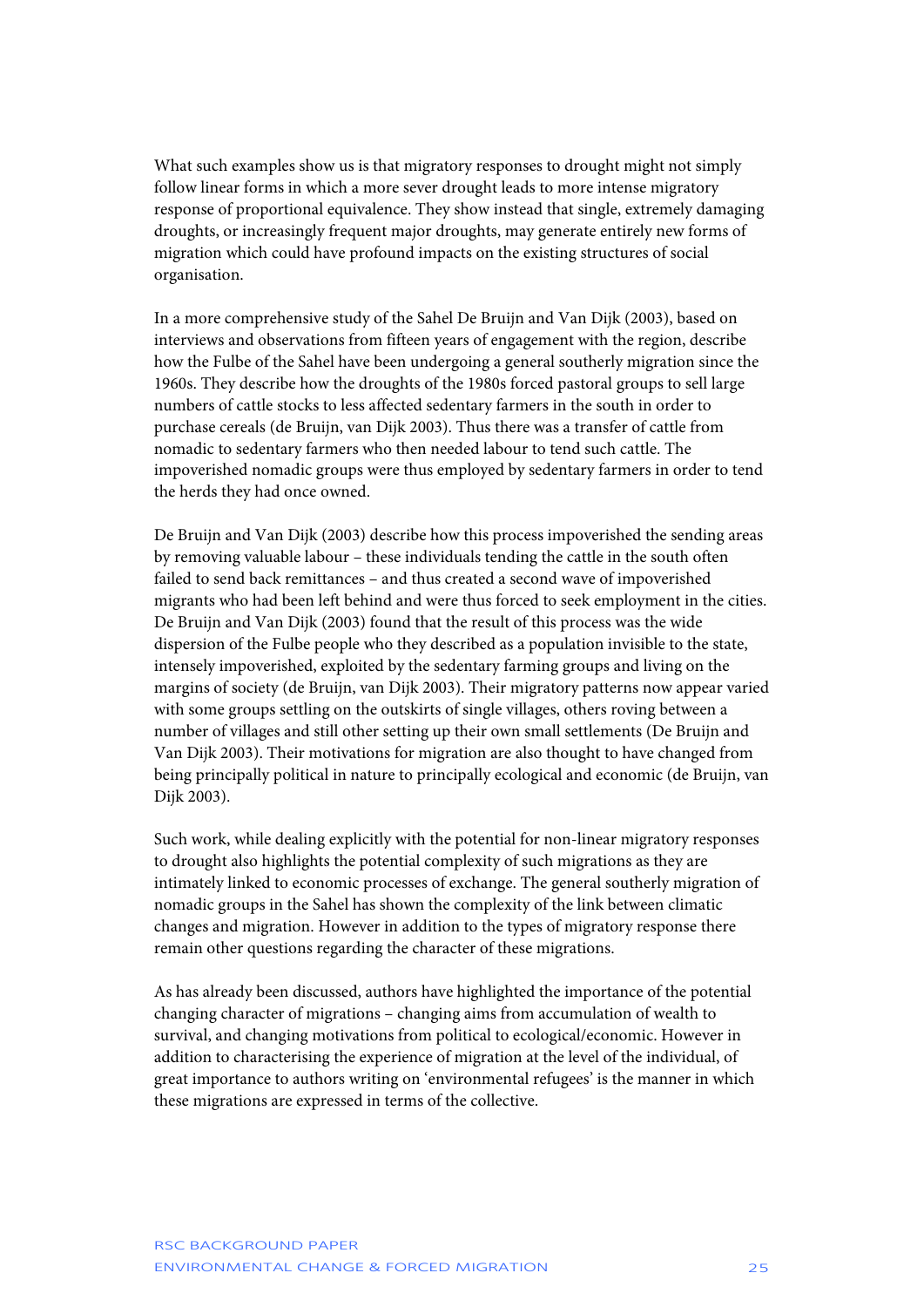Writing on this topic Basset and Turner (2007) contest the classic characterisation of the southerly movement of pastoralism from the Sudano-Sahelian zone into the more humid Sudanic and Guinean Savannas. Basset and Turner (2007) seek to undermine the argument that such southerly movement was rapid and driven by the droughts of the 1970s and 1980s, whose same climatic forcings also reduced the severity of tsetse fly populations in the Savanna region. They argue instead that such southerly moves had in fact been preceded by a number of strategies, such as the cross breeding of herds with hardier animals from the Sudanic zone and the undertaking of recognisance on potential rangelands, both processes that operate on decadal time scales (Bassett, Turner 2007).

As such they argue that the southerly movement of the Fulbe people's is better conceived of in terms of Stenning's (1960) 'migratory drift' rather than a dramatic shift in population which they believe undermines accepted logic regarding the social mediation of physical (climatic) responses (Bassett, Turner 2007). They argue instead that the reason the southerly migration of the Fulbe could be possible at all, given their levels of wealth, was because it comprised of a cascading series of shorter movements rather than large social and biophysical adjustments (Bassett, Turner 2007).

In addition to the migrations among groups in the drought affected Sahel, there are also other iconic examples of migration in response to droughts. One such case is that of the Great Plain states of the U.S. during the dustbowl years of the 1930s. McLeman and Smit (2006) and McLeman et al (2007), in their studies of climatic data and Oklahomans who lived through the dustbowl years, found that migrants identified climatic events (which were verified in the climatic record) as driving them from the land through the manner in which it lead to the collapse of the cotton crop (McLeman, Smit 2006).

As well as drought it was found that the size of landholdings, the nature of tenure agreements and dominant agricultural practices were interrelated and important factors in generating the crop failure which forced migration (McLeman, Smit 2006, McLeman, Mayo et al. 2007). As with cases from the Sahel it was found that it was often the poorest groups who were least able to migrate, and many had to stop in neighbouring states en route to California – the final destination of many migrant households (McLeman, Smit 2006, McLeman, Mayo et al. 2007). McLeman (2007) also found that there was very little technological innovation – little change of crops or farming methods – undertaken by farmers in Oklahoma and that migrations were enacted as a means for survival.

In addition McLeman (2007) cites the different political responses undertaken by Presidents Hoover and Rooseveld as being important in shaping the migratory response. In contradiction to the general findings from the Sahelian literature McLeman (2007) found that migrants experiencing drought tended to undertake longer and more permanent migrations in response to the drought as historically established migratory patterns failed because they too had been hit by the drought (again this example points to the potential for non-linear migratory responses to droughts of increasing magnitude).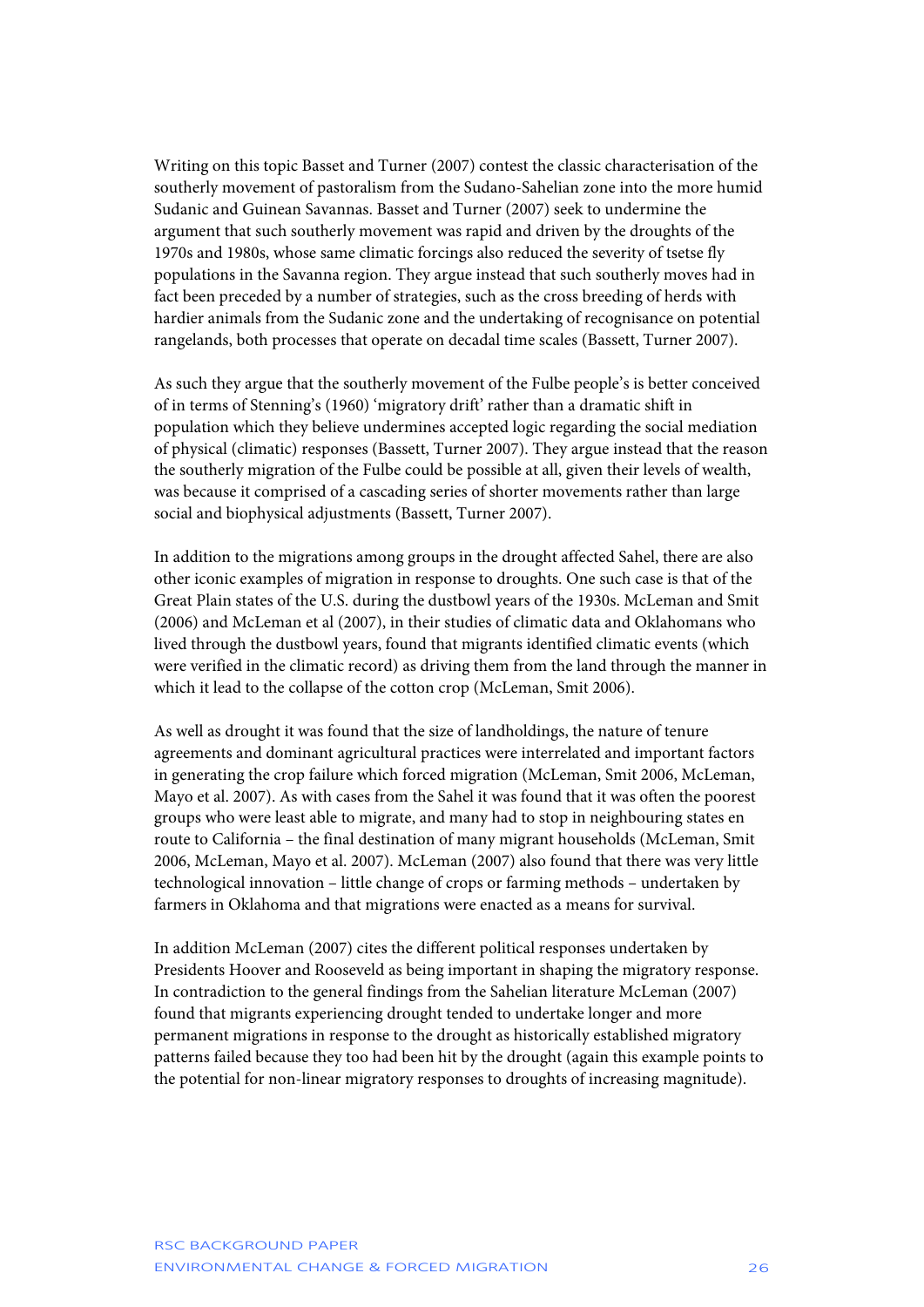Thus, the literature suggests that drought has the capacity to induce migration in a variety of ways. Although, initially seeming contradictory it appears that the more detailed analyses of the socio-economic and cultural context of the groups impacted by droughts might provide the most useful means for discerning the degree to which migration might constitute a response to environmental change.

### *Flooding and migration*

Another major potential driver of migration under future climates is the more frequent occurrence of greater intensity flooding. Such events are thought to have the potential to induce migration in a number of ways. This next section of the paper discusses empirical studies detailing such processes by focussing on riverbank erosion and temporary inundation. Much of this literature comes out of research in the flood plains of South Asia. Flooding due to sea-level rise is discussed in a separate section.

Kayastha and Yadava (1985) in their study of flood induced migration in the Ghaghara Zone in India found (through the use of questionnaires, interviews, observations and the consultation of official documents) that flooding generated population mobility through complex pathways with flooding both increasing the attractiveness of land for settlement and forcing people from settled land. Land was made more attractive through manner in which alluvial deposits fertilise farmland, while it forced migration through the destruction of household assets as riverbanks were eroded and property washed away (Kayastha, Yadava 1985).

In this context it was found that migrants employed both temporary and permanent migration in response to flooding. Permanent migration was usually undertaken in response to severe flooding which had destroyed both crops and property (Kayastha, Yadava 1985). Such permanent migration was found principally to be local and to take place within the flood plain (Kayastha, Yadava 1985). Temporary migration usually involved moving to higher ground in search of shelter and temporary jobs. It was usually undertaken over as short a distance as possible and by a principally illiterate, low-skilled labour force (Kayastha, Yadava 1985).

Haque and Zaman (1989) and Zaman (1991), examining the impact of flood-induced riverbank erosion in the delta region of Bangladesh, describe the principal means by which flooding forces migration as being through the erosion of lands in the floodplain of the Brahmaputra-Jamuna River. They describe how predicting the location of such erosion is impossible despite the fact that such erosion takes place every year (Haque, Zaman 1989). They also note, however, that while flooding erodes land it also makes new land (or previously submerged land) available for settlement. Rights to settle newly reemergent land was found to be a generalised source of ongoing dispute (Haque, Zaman 1989).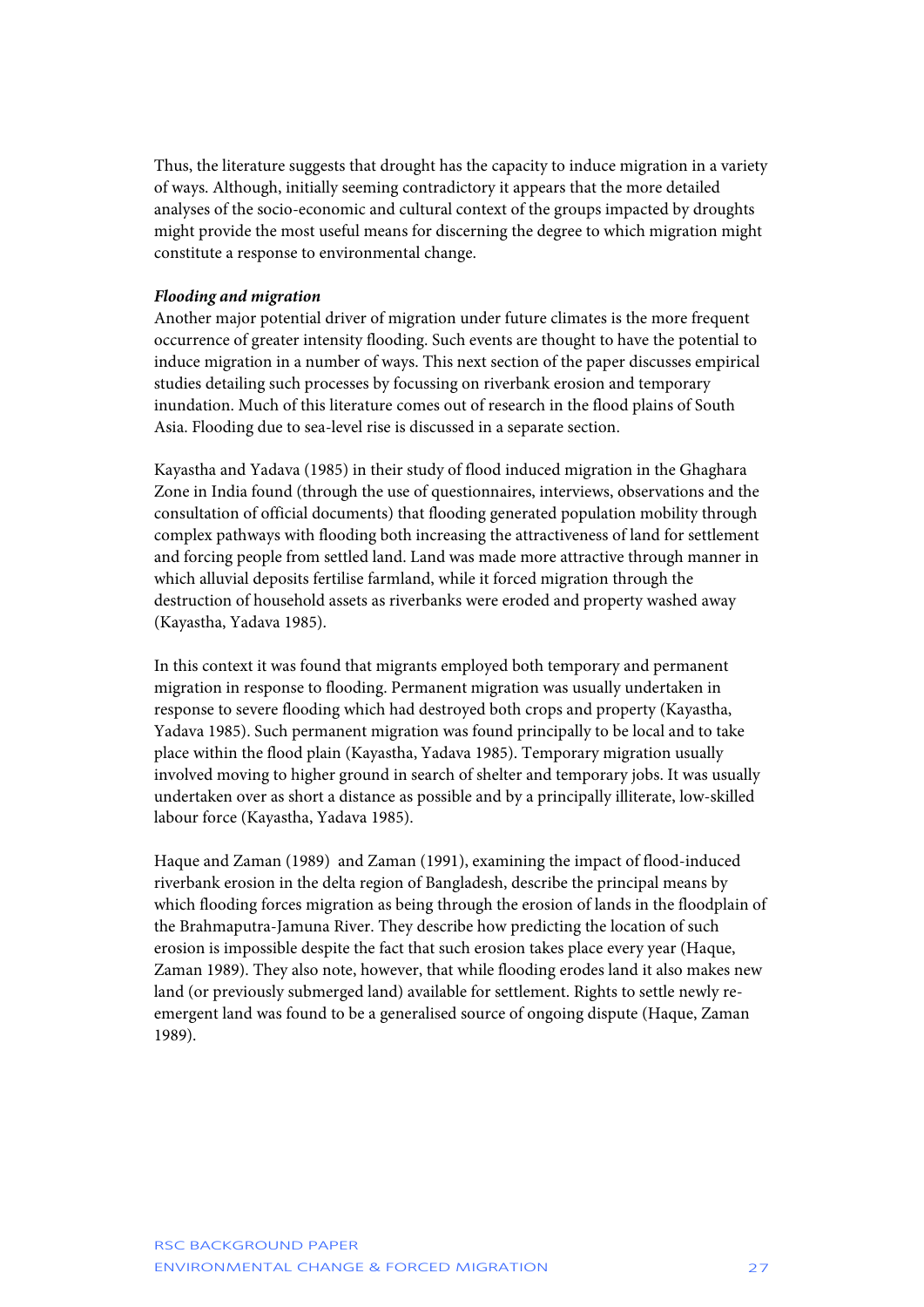The major driver of migration in the area was found to be flood induced erosion and slumping with groups living on riverbank islands found to be at greater risk of displacement than mainland communities (Haque, Zaman 1989). Within the study area it was found that the majority of displaced people resettled within their original administrative zone despite the fact that the area experienced a net loss of land (Haque, Zaman 1989). The authors found that short distance moves were privileged because affected groups believed their land would soon remerge and because of the prohibitive cost of long distance migration (Haque, Zaman 1989). Since both patronage and social networks were forged most strongly in people's original places of residence and because – in a context without state support – such networks were required to survive both day to day stresses as well as displacement shocks people's ability to migrate long distances was constrained (Haque, Zaman 1989, Zaman 1991).

Lein (2000) contests the general findings of Zaman (1991) and argues that instead of conflict over re-emergent land being a dominant feature of life on the Jamuna River, major social institutions exist which allow for people to effectively resettle after their land has been washed away. Despite differences in her assessment Lein (2000) found that migrations (in response to flood-induced erosion) were principally local. Again this was found to be because of the prohibitive cost of moving greater distances. Despite this Lein (2000) found that the major reason for migrating to Dhaka's slums were a lack of land, employment and income opportunities in the rural areas. Of secondary importance were environmental hazards such as drought, riverbank erosion, cyclones and floods (Lein 2000).

Thus work on flooding – and riverbank erosion – appears to generate complex incentives for migration. It appears that such complex motivations lead to a privileging of short distance migrations. Having said this we find, once again, that an important coconsideration is the social and political context in which the environmental stress takes place. These studies showed that a limited political willingness to provide relief leaves people with diminished stores of capital and reliant on social networks. This then limits them to migrations which can be only local in scale.

#### *Disasters, tropical storms, tornadoes and migration*

The scientific evidence on the relationship between tornado frequency and intensity and climate change remains ambiguous however there appear intuitive reasons for believing that an aggregately warmer climate will lead to more frequent and intense tornadoes which occur over longer seasonal windows and across wider geographic areas. Similarly the case of tropical storms is one in which the scientific evidence remains inconclusive but there are intuitive reasons for believing that warmer oceans will result in more tropical storms operating with more intense pressure gradients, over longer periods and across wider geographical areas. Regardless of such ambiguity there remains general agreement that with higher average sea-levels (a now inevitable outcome of climate change (Wigley 2005)) the potential for damage as a result of coastal storm surges will increase quite dramatically (Nicholls, Hoozemans et al. 1999).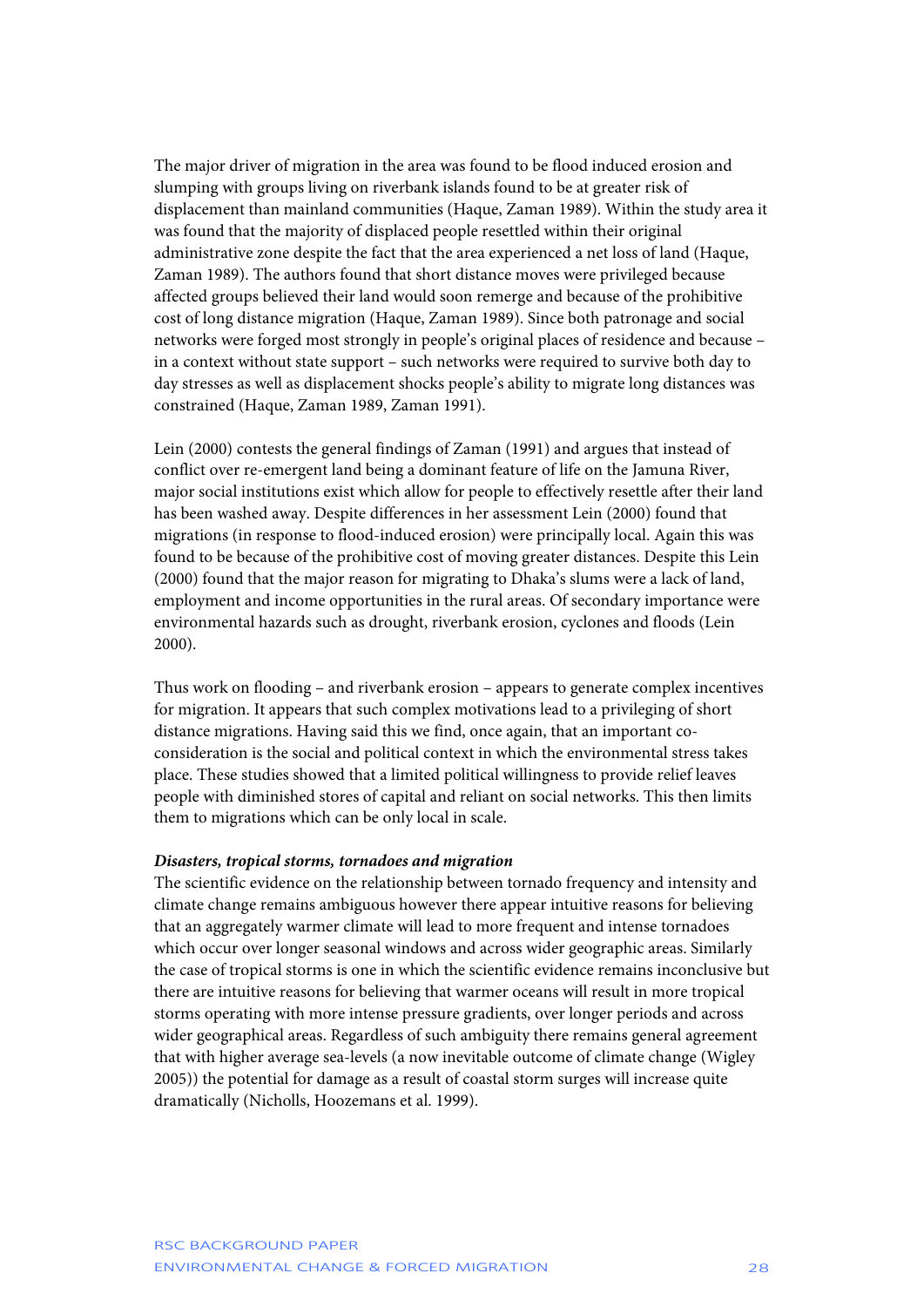This next section of the paper deals with empirical data on the migratory response to tropical storms and tornadoes. The related phenomenon of sea-level rise is dealt with in a separate section. Because of the analogous approach to studies of future environmental change and migration as well as the discussion of non-climate related environmental changes (such as volcanic eruptions) in the 'environmental refugee' debate this section of the paper will also briefly deal with some of the generic disaster literature looking at links with human mobility. Such studies are thought useful for the manner in which they shed light on the potential for intense, rapid-onset shocks to generate migration.

Belcher and Bates (1983) in their study of Hurricane David, which impacted the Dominican Republic in 1979, found absolute damage to be the most effective predictor of mobility. They found inter-residential mobility to be highest into areas which had been affected, but in which housing structures had been left intact, and outmigration to be greatest in areas which had been completely destroyed by the hurricanes (Belcher, Bates 1983). They also found that mobility was highest in those partially destroyed areas (areas which experienced both total destruction of housing and just superficial damage) because affected households had moved short distances in order to live with family and friends in the same neighbourhood. These partially impacted areas also experienced in-migration as family and friends, living outside of the affected area, arrived to attend to the sick and elderly. In those areas in which entire communities were heavily impacted by the hurricane inhabitants could not turn to social networks for support and thus outmigration rates were high with people forced to seek shelter in refugee-type camps (Belcher, Bates 1983).

The study also found that refugee-type camps were populated most heavily by landless individuals for whom the destruction of their property represented an enormous loss of wealth and for whom the camps represented the first step of a longer process of migration in the search of better life opportunities (Belcher, Bates 1983). Importantly Belcher and Bates (1983) found that the desire of impacted communities to remain in their prehurricane residential communities was high and not related to the scale of the damage in any simple way. Rather it was found that the desire to remain in one's original, prehurricane community was determined by the degree to which economic livelihoods had been impacted by the hurricanes. In this case people working in the coffee plantations, whose crop had been destroyed by the hurricane, generally desired to move onwards. Those people employed in the sugar cane industry, on the other hand, in which processing had just begun and the crop had not been destroyed, generally wished to remain (Belcher, Bates 1983).

Frey and Singer (2006), in their analysis of U.S. census data after Hurricane Katrina, found that hurricane-impacted areas experienced both a growth and decline in population. The study found that in New Orleans poor groups tended to comprise the majority of permanent out-migrants, with little return migration amongst this group. Important in explaining these findings was the fact that permanent out-migrants were also found to be less likely to have both access to a vehicle and to own property. As a result their ability to return to New Orleans was compromised as was their incentive as the majority of their owned property would have been destroyed by the flooding (Frey, Singer 2006).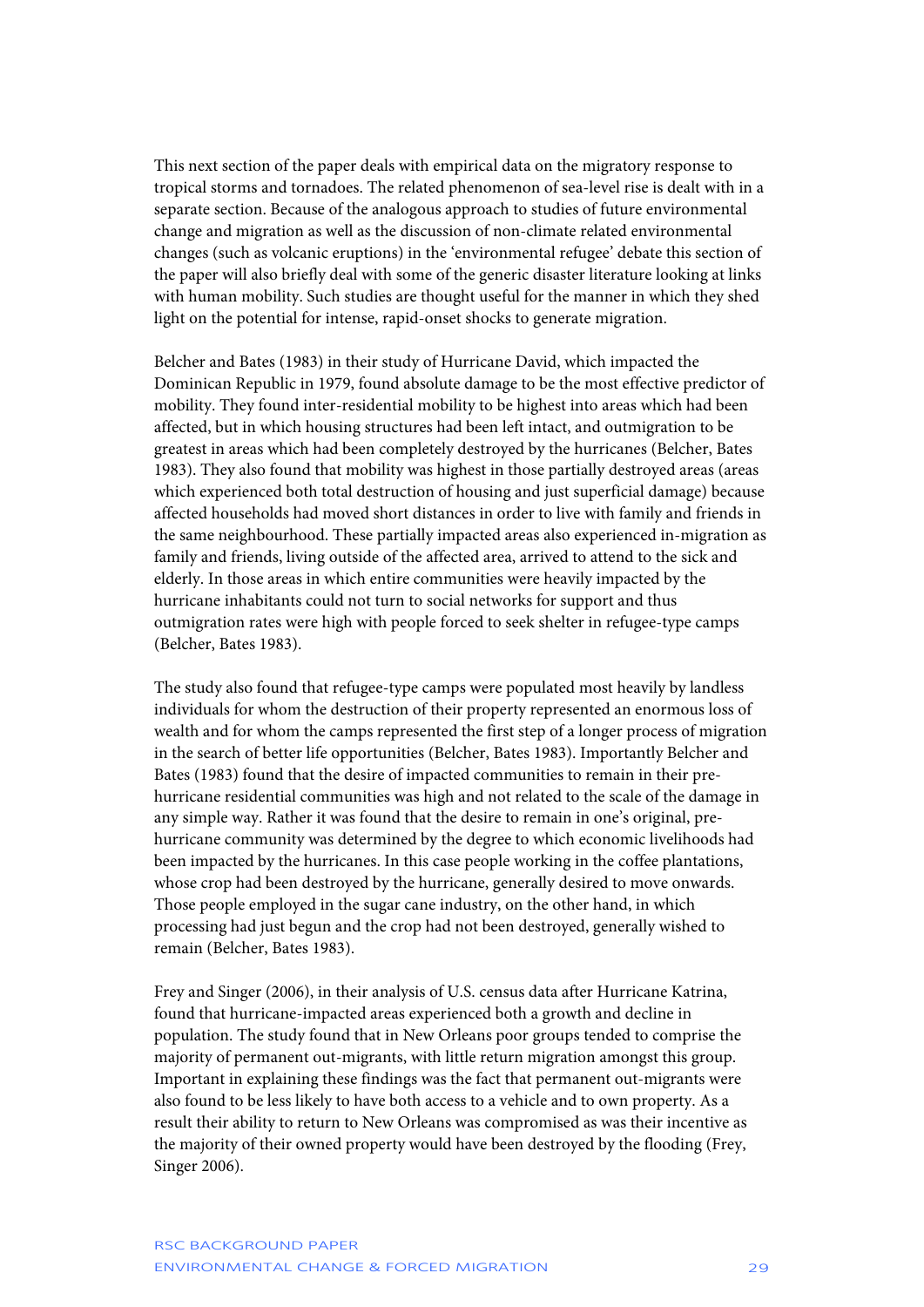Thus Frey and Singer (2006) found that Katrina impacted New Orleans in a way that removed poor communities – black and single-female headed households who were nonhome or vehicle owning – more permanently than it did wealthier (white) communities. Notable here is the fact that the state response was fundamentally important in determining the character of the migratory response. The evacuation of people who were poor (and immobile) and who lacked the capacity to return meant that unlike other studies this work found that the poorest groups were most likely to form long distance, permanent migrants (Frey, Singer 2006).

This point is further highlighted by an analysis of population movements along other parts of the affected coastline where it was found that well-off households were more likely to migrate. This is thought to be the case because there was less public pressure to evacuate poor groups outside of New Orleans. In these areas it was also found that households without children were more likely to migrate (Frey, Singer 2006).

In a similar study, this time of the impacts of Hurricane Andrew in the U.S., Smith et al (2006) also found that population responses were best determined by looking at household wealth and the distribution of damages. In their study of inter-residential movers in response to the hurricane, Smith et al (2006) found that middle income households who – by a factor of geographical chance – were affected most severely by the hurricane were most likely to migrate permanently. Within this context poor households were also found to be highly mobile as they moved into the areas vacated by middle income households (Smith, Carbone et al. 2006). The study also found that wealthy households were least likely to migrate as they had the capacity to privately insure themselves against losses (Smith, Carbone et al. 2006).

Looking at other climate related, rapid onset environmental shocks, Paul (2005) found the 2004 Bangladesh tornado to have little, to no, impact on outmigration from the affected area. This is attributed to the comprehensive aid and recovery packages which were made available to people after the disaster (Paul 2005). Paul (2005) found that the types of relief provided included emergency food, water purification kits, soap, household utensils, oil, blankets, plastic sheeting, medicine, clothing and cash grants (Paul 2005).

In this study Paul (2005) found that people generally felt that they had received an adequate quantity of relief goods, that they had benefited from the goods they were given, that the right type of goods were distributed and dissemination was fair. In this context Paul (2005) found that very little outmigration had occurred. Some migration into the affected area had taken place as carpenters and other artisans had come in to take advantage of the rebuilding work that had become necessary (Paul 2005). Another group of in-migrants included people coming into the area to collect relief on the part of family members who had been hospitalized as a result of the tornado and thus were not able to collect their relief themselves (Paul 2005).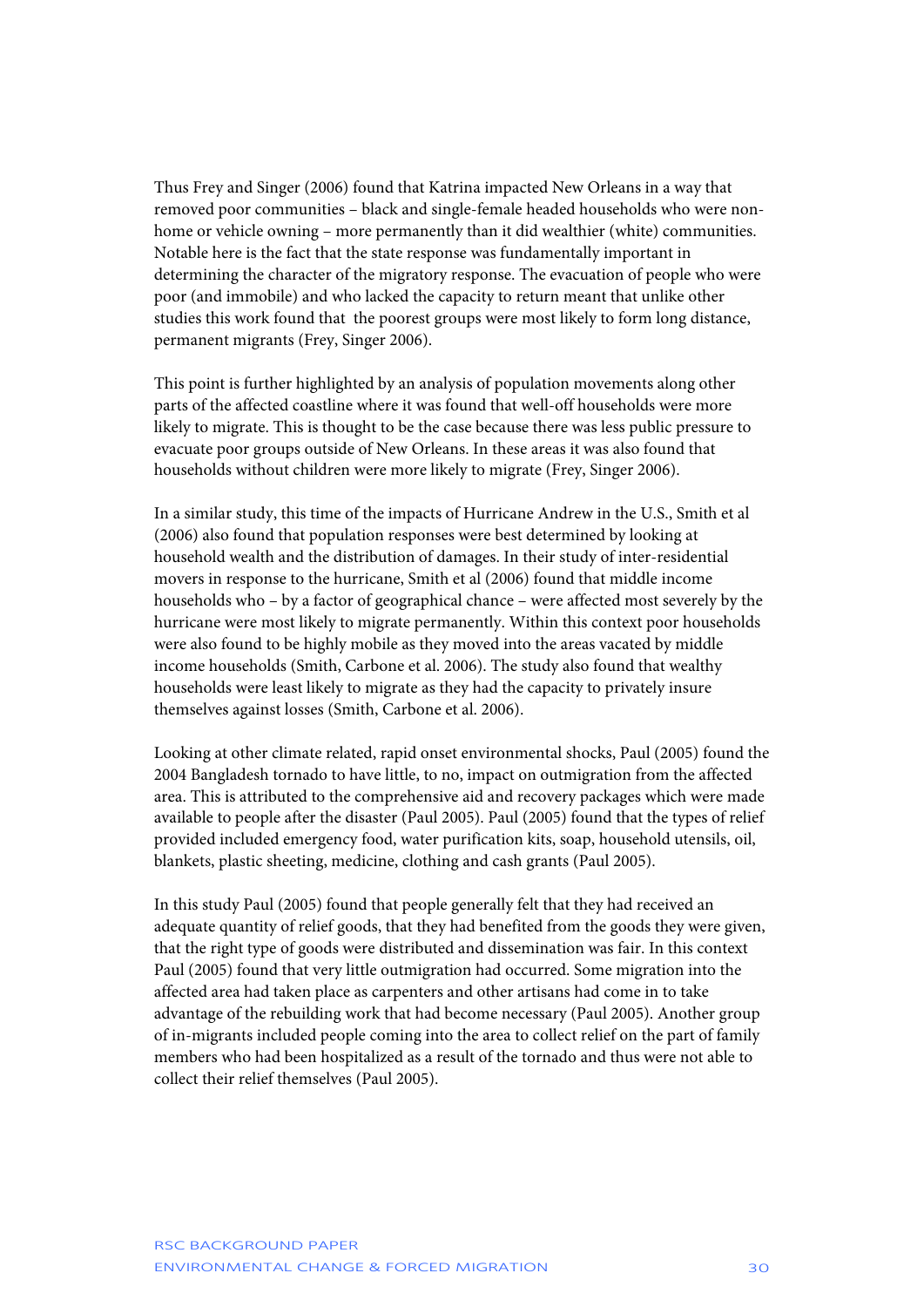Exploring empirical evidence on other rapid onset environmental changes Belcher and Bates (1983) found (in their analysis of the Guatemalan earthquake of 1976) that two years after the event 90% of initial out-migrants from the effected area had migrated back to their homes. Here it was found that earthquake damage was not the most meaningful predictor of migration, but rather household ownership prior to the earthquake that determined the degree to which people employed migration as a response (Belcher, Bates 1983).

Also exploring migration as a response to earthquake stress, Osterling (1979), in an analysis of the Peruvian earthquake of 1970, found that the failure of government rehabilitation and the long term downturn in economic productivity which resulted from the earthquake lead to large amounts of outmigration. Osterling (1979) notes that migrants from the affected area generally did not ascribe their motivations for migrating in terms of the earthquake but rather in terms of an exacerbation of the existing poverty level. In this context migration was found to be dominated by young males and to take place, principally, to coastal cities and other rural areas (Osterling 1979).

Osterling (1979) found that existing seasonal migratory routes to the orchards were intensified after the earthquake. In addition to this migration Osetrling (1979) found that seasonal migrations to the orchards, which are located closer to Lima than their original place of residence, formed part of a process of eventual urban migration on the part of the seasonal migrants. The orchards were seen as a place to travel, learn new skills, get to know Lima and enjoy some of the amenities of the urban areas. Notable here is the manner in which a once off event has lead to a fundamental change in the patterns of migration which were still evident nine years after the earthquake occurred (Osterling 1979).

In generic work on the relationship between mobility and natural disasters Morrow-Jones and Morrow Jones (1991) found, in an examination of survey data from the U.S., that groups who moved in response to disasters tended to over represent widows, female headed households, and people of African American descent. The study also found that disasters impacted people's long term wealth as they tended to force previous home owners into rental housing and people previously in rental housing into public housing (Morrow-Jones, Morrow-Jones 1991).

This data, which shows economically marginalized groups to be more likely to migrate in response to 'natural disasters', contradicts other studies for reasons which are not clear. There are numerous potential explanations (such as the importance of the political response to such disasters) however without access to more detailed metadata on this study such explanations remain only speculative.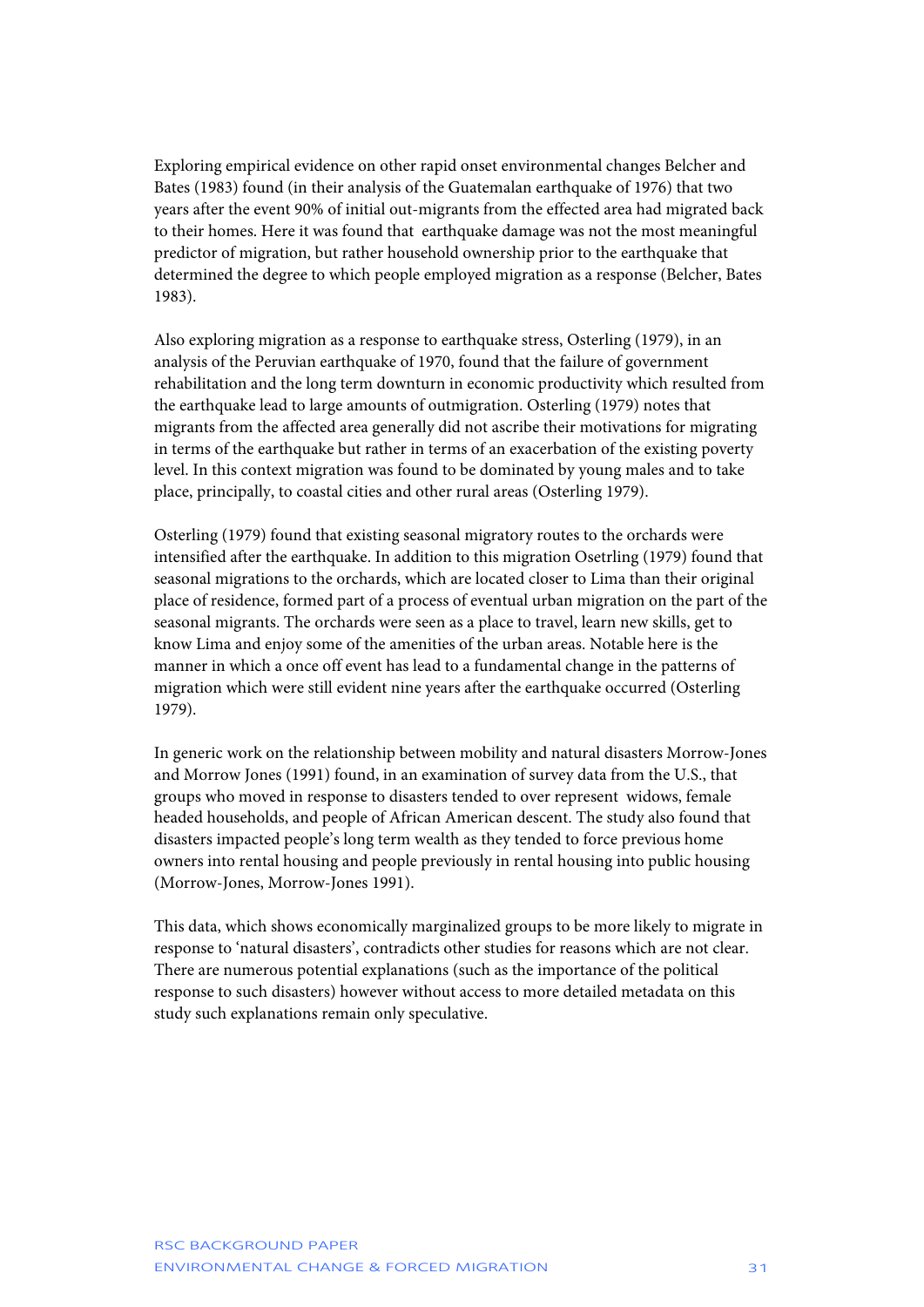One additional consideration may be Morrow-Jones and Morrow-Jones (1991) assumption that 'natural disasters' affect people equally across different income groups. This assumption has, in disaster literature, been found to be problematic with evidence of marginalized groups being forced to occupy lands more exposed to 'natural disasters' (Wisner, Blaikie et al. 2004). A result of this has been the contestation of the term 'natural disaster' as it suggests a dichotomous relationship between 'nature' and 'society' and hides the social elements of the processes which leave marginalized groups more exposed to disaster events with a 'natural' trigger.

#### Sea-level rise

Sea-level rise is thought to pose one of the clearest cases for the generation of 'environmental refugees'. The clearest case of such 'refugees' are thought to come from small island states which may well be entirely inundated as a result of changes to the climate in the future (Barnett, Adger 2003). The case of small island states is iconic in the literature on 'environmental refugees' for the manner in which it will necessarily force people across an international border therefore meeting one of the major criteria of the 1951 convention definitions of a 'refugee'.

However, even within the literature on environmental refugees, there is a general appreciation that global sea-level rise may generate migration in far more complex ways than the case of island states. Such migration may not result in cross border movement but may well require a movement from one's existing place of residence. Such cases could include migration in response to reduced access to water as a result of the salination of aquifers, the permanent inundation of currently populated coastal areas; and the threat of an increased regularity of coastal flooding which is related to the occurrence of tropical storm events.

One of the encouraging aspects regarding the sea-level rise component of climate change induced migration is that we can, more so than with other climatically induced environmental changes, determine with some accuracy the extent of the likely impacts. By predicting sea-level rises for different carbon emission scenarios, models can forecast the likely area to be inundated with water, and thus one gets some idea of the numbers of people that will likely be directly affected by the event.

In this vein Nicholls (1999), in a study of changes in coastal flooding as a consequence of sea-level rise based on World Bank population data and global circulation models, found that the most important increase in flood damages came not from the increased populations likely to be exposed to future flooding as a result of the inland expansion of the floodplain, but rather in the form of groups who already live in the floodplain and for whom flooding would become a more frequent event (Nicholls, Hoozemans et al. 1999). Nicholls (2004) subsequent work enriched these findings by incorporating the Special Reports on Emissions Scenarios (SRES) which highlighted the importance of considering different developmental trajectories in determining the future populations which will likely be exposed to flooding as a result of green house gas induced sea-level rise (Nicholls 2004).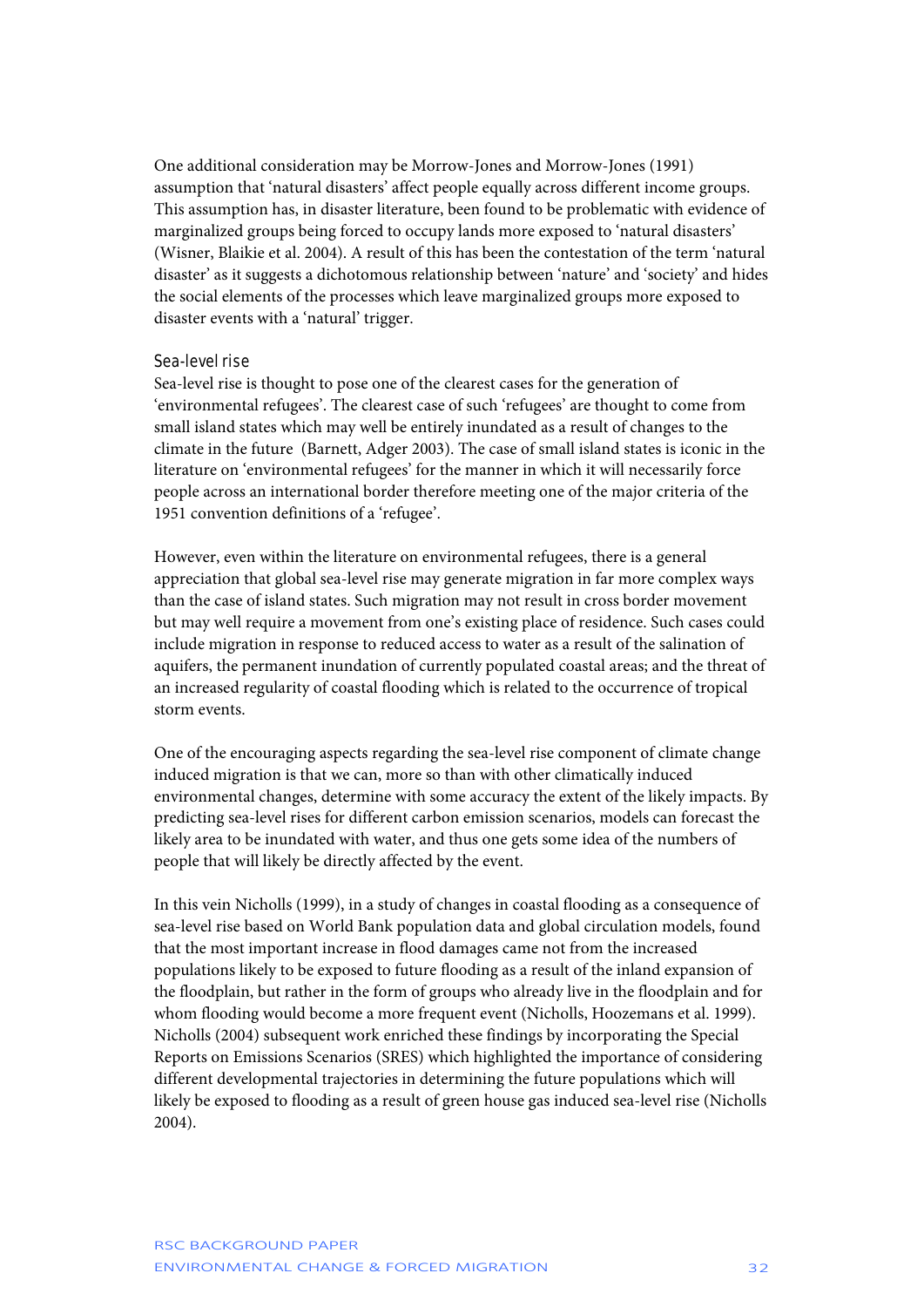In a study of a similar sort, McGranaham et al (2007), using data sets from the Shuttle Radar Topography Mission (SRTM) and Columbia University's Global Rural Urban Mapping Project (GRUMP), estimate that the low elevation coastal zone (LECZ) covers 2% of the earth's surface but contains 10% of its population. They also find that settlements in the LECZ are principally urban in character and that such an urban bias tends to be greatest among least developed countries. From this position they argue that the impacts of sea-level rise will likely be greatest in poorer nations because of the importance of urban centres for economic growth and because poorer nations have the least access to technological means for successfully adapting to climate change (McGranaham et al 2007).

Analogous studies of sea-level rise are scarce but work by Arenstam Gibbons and Nichols (2006), who document the abandonment, in the 20th century, of Holland Island in Chesapeake Bay, U.S.A.; shows the importance of social forces in the mechanics of migration even in the face of inevitable inundation as a result of sea-level rise. Arenstam Gibbons and Nichols (2006) show how, on Holland Island, which has been disappearing at a rate of about 30-40cm per year, abandonment occurred over in a mere twenty year period from 1900-1920 despite the fact that the population of the island grew between 1850 and 1920.

They show how abandonment occurred much more quickly than it would have if sealevel rise had forcefully expelled people from the island and in so doing highlight the importance of both social and physical mechanisms in driving migration (Arenstam Gibbons, Nicholls 2006). In the case of Holland Island it was found that once a significant portion of the population left the island (because they believed abandonment was inevitable), the island's other inhabitants were forced to leave because the small remaining population was not sufficient to support the social institutions (churches, schools etc.) required for the maintenance of the community (Arenstam Gibbons, Nicholls 2006).

While sea-level rise is thought to be one of the major cases in which the link between climate driven environmental change and migration is most explicit there are also ways in which sea-level rise is thought capable of influencing migration indirectly. For example the repeated inundation of farmlands with saline water can render them less productive thereby influencing economic decisions to migrate. This next section of the paper deals with empirical studies of climate change, environmental change and migration by explicitly exploring the process of land degradation as a mechanism for potentially linking migration with environmental change.

#### Land degradation

At numerous occasions in the literature discussed above (particularly regarding that literature focussing on drought and desertification) there has been mention of the role played by land degradation in driving migration (de Bruijn, van Dijk 2003, Meze-Hausken 2000, McLeman, Smit 2006, McLeman, Mayo et al. 2007).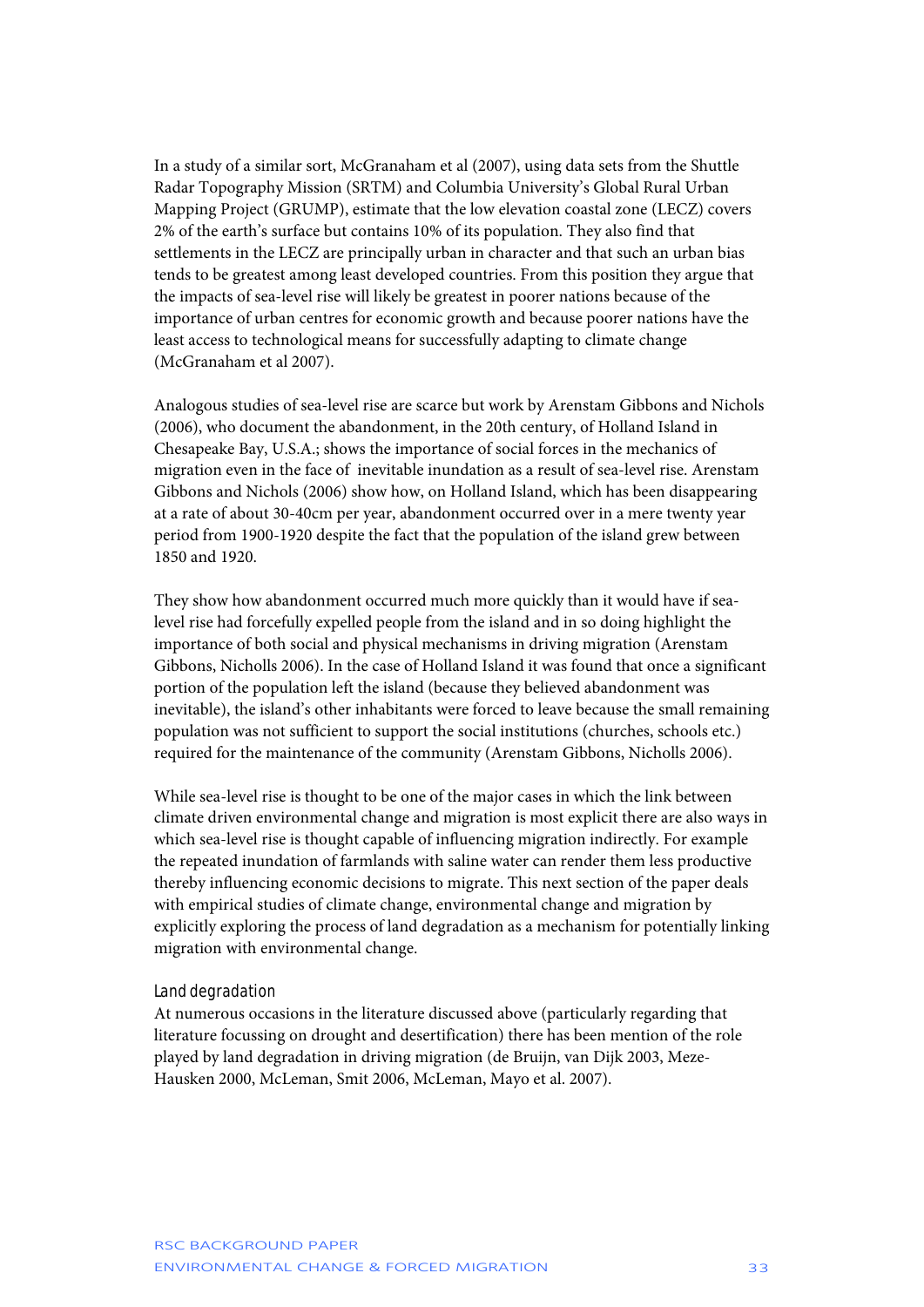A major reason for focussing on land degradation, as opposed to climatic events, is that made by Meze-Hauksen (2000) who argues that in many cases it is not changes in climate, in and of themselves, that generate migration, but rather that climate change acts as a second-order driver of migration as it leads to environmental changes which compromise household security (economic productivity, exposure to disease, etc.).

A major manifestation of such migratory impetus, in the face of climate change, is thought to be the degradation of farm lands, particularly in subsistence farming communities. With environmental degradation being an event which has been experienced on numerous occasions in history and with climate change forecast to reduce land productivity and environmental quality in large regions of the world, the analogous approach to studying the potential relationship between climate-change induced land degradation and migration is both obvious and useful. Thus this next section of the paper details empirical work relating to the importance of environmental degradation and migration.

Work by De Bruijn and Van Dijk (2003) mentioned above, found that the marginalised position of dispersed Fulbe groups in relation to sedentary Dogon society was manifest in major part due to the overpopulated and degraded nature of the Bandiagara escarpment which left little fertile land available for cultivation. This work also found that the pressures on cultivatable land were so great that farmers were unable to implement a fallow season and thereby environmental quality could only deteriorate (de Bruijn, van Dijk 2003). De Bruijn and Van Dijk (2003) also considered such circumstances to have limited the potential social mobility of Fulbe people who are now not able to gain access to sufficiently productive land so as to allow them to accumulate wealth.

Also mentioned above was the study by McLeman et al (2007) of the drought related outmigration from Oklahoma during the dustbowl years. McLeman et al (2007) argues that the impacts of the droughts were exacerbated by the intense manner in which lands were farmed which lead to desiccation and nutrient depletion of the soils. McLeman and Smit (2006) describe that an important part of the land degradation process was the fact that migrants moving into the area – themselves forced by the existing drought in the semi-arid western regions of Oklahoma – had driven up land rents, therefore placing pressure on the amount of land which could be farmed. Also of importance in damaging the land was the fact that tenancy was highly informal and thus insecure. As a result farmers had little incentive to invest in the land which increased the exploitative nature of farming practices (McLeman, Mayo et al. 2007).

Henry et al (2004) in his work in Burkina Faso, states explicitly that he thinks studies of single drought events are not sufficient for the manner in which they fail to appreciate the way in which environmental variables interact to generate mobility. As such his work looks at rainfall and land degradation data to determine the environmental quality of an area. From this work Henry et al (2004) found that less people migrate out of areas with unfavourable climatic conditions compared with those areas with favourable climatic conditions. Similarly it was found that people living in highly degraded areas migrated less than people from less degraded areas.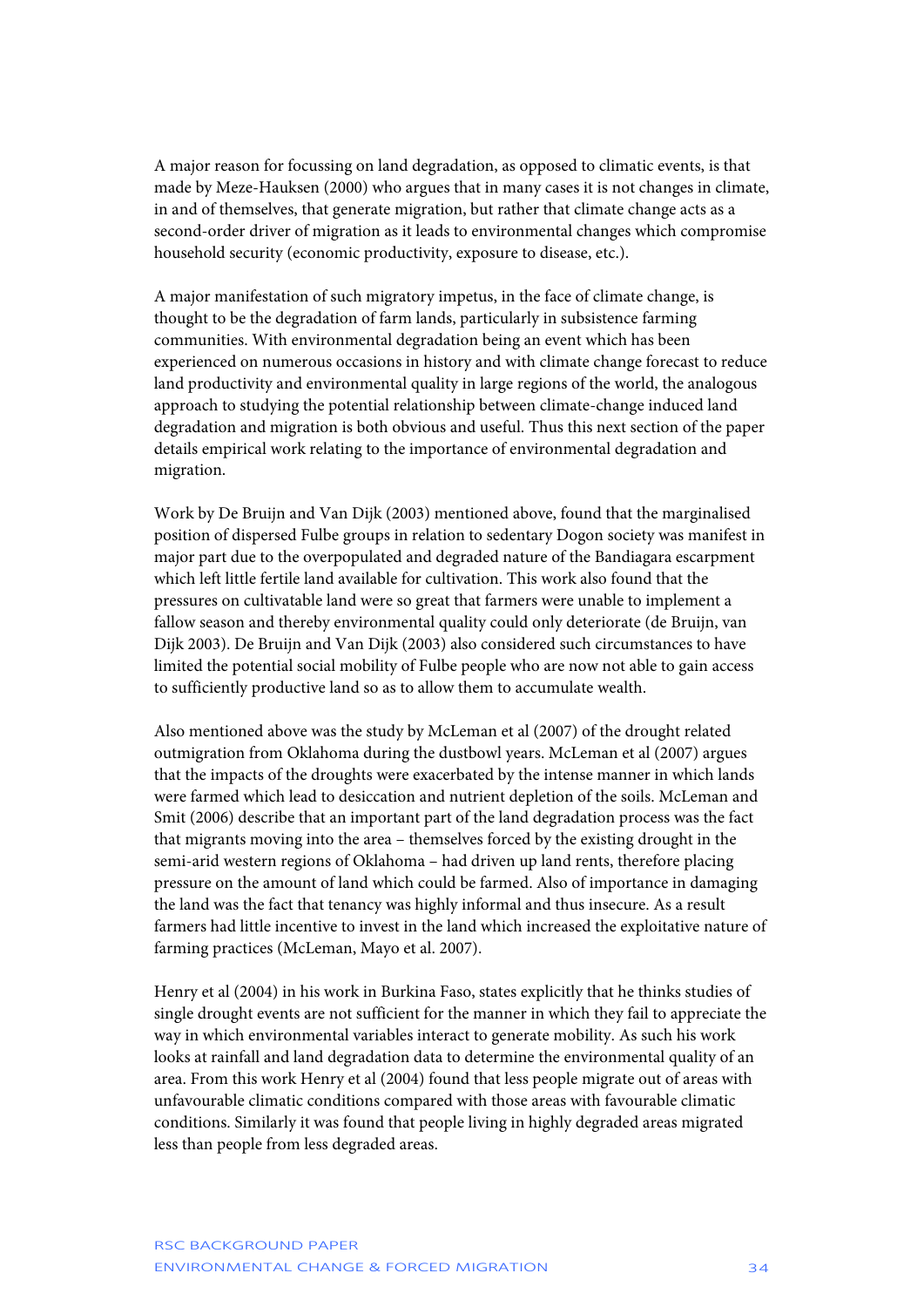Thus Henry et al (2004) found that unfavourable environmental conditions in combination with other non-environmental factors may limit people's ability to invest in migration (Henry, PichAco et al. 2004). Henry et al (2004) also found land degradation to be a more compelling factor for migration than episodic unfavourable climatic conditions.

Massey et al (2007) in his work on outmigration and environmental degradation in Nepal sought to correlate indicators of environmental degradation with rates of outmigration. The work found that only 'perceived declines in agricultural productivity' were significant in predicting the odds of moving both locally and long distance, although with a skew towards local migrations (Massey, Axinn et al. 2007). Insignificant, positive relationships were found between 'share of neighbourhood covered in green' and 'greater time to gather firewood', while 'time to gather fodder' and 'neighbourhood population density' were found to have no influence on migration (Massey, Axinn et al. 2007).

Massey et al (2007) in their findings point out that the preference for local moves among those exposed to environmental degradation is very different from the context of socioeconomic motivations for migration which tend to generate long distance moves. Other factors found to be important in migration were schooling which increased the odds of a long distance migration as did whether or not a household contained other members with migratory experience (Massey, Axinn et al. 2007). Land ownership was found to decrease the odds of migration as was age (older people were less likely to migrate) and gender (men were more likely to migrate) (Massey, Axinn et al. 2007). With reference to gender, Massey (2007) did find that greater degrees of environmental degradation for variables specific to the gendered division of labour (men collecting firewood and women collecting fodder) lead to greater rates of mobility among that gender.

In similar work looking at environmental stress and short distance urban migration in highland Ethiopia, Morrissey (2008) found that land ownership, population pressure, land degradation and exposure to environmental shocks were all related to migration in complex ways. In this relationship population pressure and political circumstance lead to land degradation which exacerbated environmental shocks. Such shocks then increased pressure on land which in turn increased degradation.

Within this context, land scarcity, environmental degradation and environmental shocks were all found to be important in driving migration (Morrissey 2008). Environmental shocks (particularly drought) were found to generate immediate, temporary migration to both rural and urban areas while the long term recurrence of such shocks generated a desire for more permanent urban migration (Morrissey 2008).

Morrissey (2008) also highlighted the importance of the socio-political context in influencing migration. In this vein he found land ownership, family size and age to covary and reduce the likelihood of migration. Ethnicity, gender and access to capital and skills, were found to influence the choice of destination and success of migrants (Morrissey 2008). Finally Morrissey (2008) found that the character of migrants citing environmental degradation as a reason for migrating could be appropriately conceived of all along the continuum of 'forced' to 'voluntary' migration (Morrissey 2008).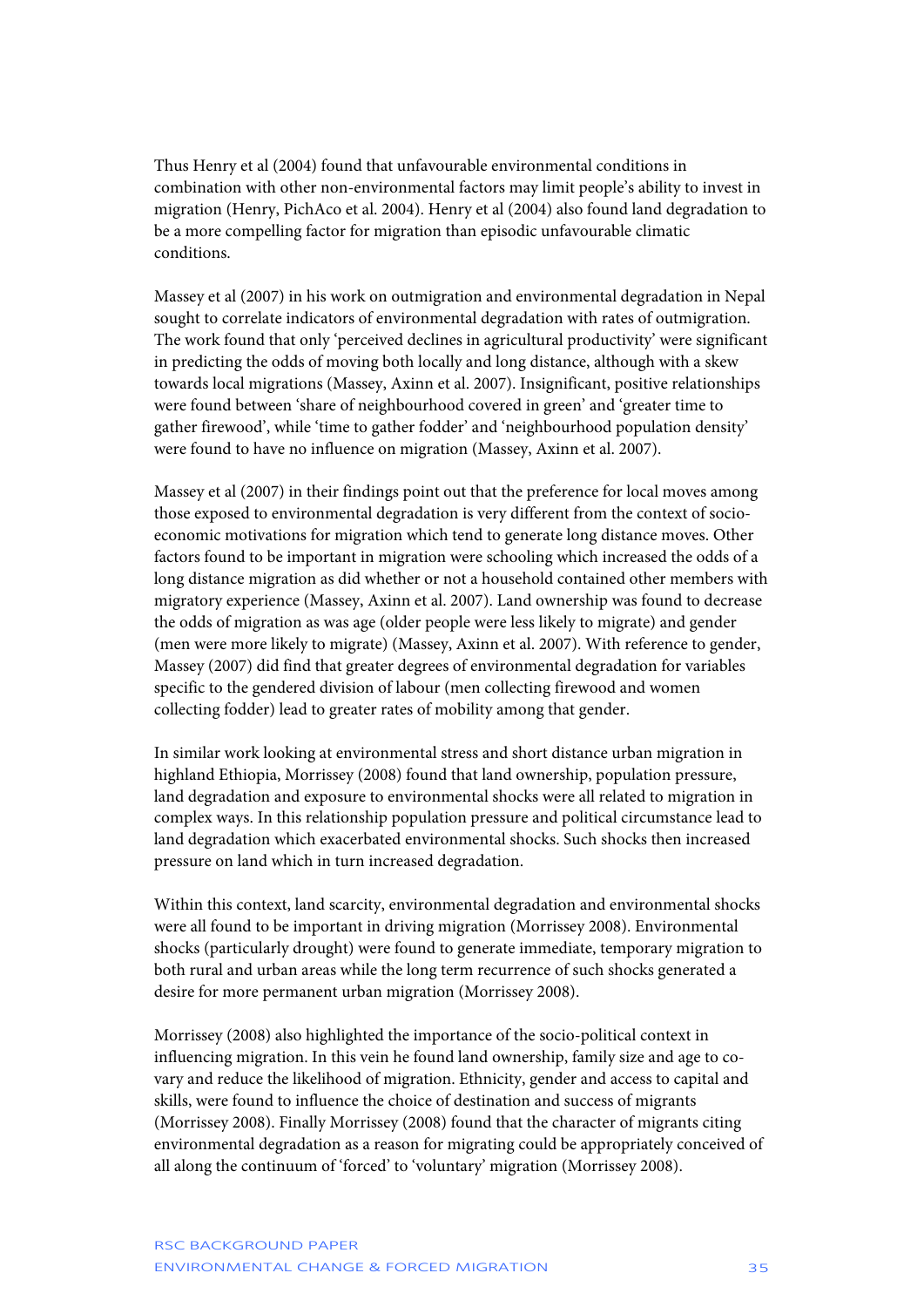### Generic findings

A brief reading of the findings above may lead one to see the existing work on environmental change and migration as unclear and contradictory, however taking ones cue from De Bruijn and Van Dijk (2003) and disaggregating the environmental change by cultural and socio-political context, environmental stressor and livelihoods strategy one can gain some insight into the relationship between migration and environmental change. I highlight here, what appear to be some of the lessons from these empirical works.

Firstly, as paleoclimatic studies show, there does appear to be an important link between (climatically driven) environmental change and migration. Such migration, it appears, could well prove to be large scale and permanent, fundamentally shifting the distribution of populations. In addition to this, the empirical evidence makes clear the case for some form of migration as a response to once off shocks. Notable within these findings though is the importance of the economic, cultural and socio-political context which acts to modify and influence the many different features of any migration.

The literature also seems to indicate that environmentally related migrations may take both temporary and more permanent forms. Once off extreme events tend to generate short term, short distance migrations (although this is not always the case) while longer onset, and more permanent changes to the environment tend to generate longer distance more permanent migrations (even if such migrations take place as a sequence of small scale moves).

Short distance, cyclical moves tend initially to take the form of an intensification of existing migratory pathways, or slightly modified ones. This finding highlights both the importance of seeing migration as an existing feature of societies regardless of environmental change, while at the same time appreciating the role of environmental change in modifying such pathways. Such shorter term, shorter distance, cyclical migrations appear to be undertaken by poorer groups as long distance migrations appear to be the purview of the relatively wealthy. Extending these findings, it appears that impoverished groups are less able to invest in migration and therefore the least likely to migrate. This finding complicates the simple conception of hapless people fleeing environmental catastrophe as it appears that those most vulnerable groups will be least able to migrate in the context of environmental catastrophe.

We can also see that the political context is enormously important in determining the degree to which migration might be enacted as a response to environmental change. Here the role of both governmental and non-governmental actors in providing relief/support/assistance is crucial in understanding the character (or existence) of a migratory response.

In addition, it appears that the best predictor of migration may well not simply be the scale of the damage – measured in some generic way – but rather the manner in which such damage impacts upon people's livelihoods and cultural practices. Having said this, in the case of rapid onset disasters, immediate migratory responses are usually best predicted by intensity of damage.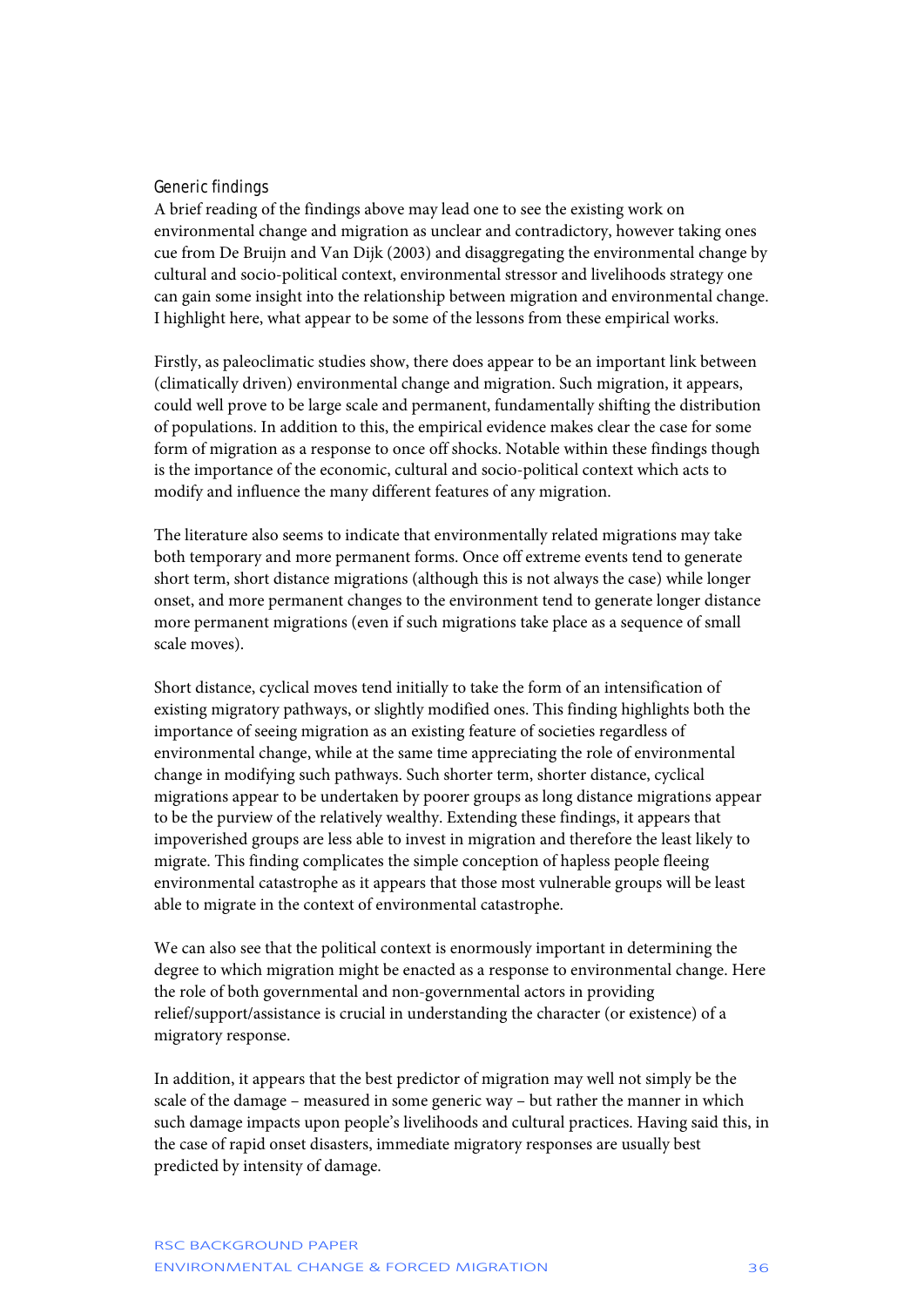This statement ties into a broader and more important finding: that mobility will be enacted in response to environmental change by groups who are most mobile – lack land ownership, are not reliant on local social networks, have small families and have access to capital. As such we need to appreciate that migration is enacted as a response when it fits with the entire suite of livelihood/coping/adaptation strategies employed by a household or individual.

With these findings in mind it should be remembered that migration need not be viewed as necessarily negative. We should be wary of overly privileging the sedentary model of human settlement. A major theme from these findings is that in the face of environmental catastrophe, it is the wealthiest groups that migrate as a means for coping or adapting. We should not therefore make the case that migration will not form a major response to environmental change because of its impoverishing influence. Rather we should seek to enhance people's mobility in order to better aid them in responding to climate change and securing their livelihoods.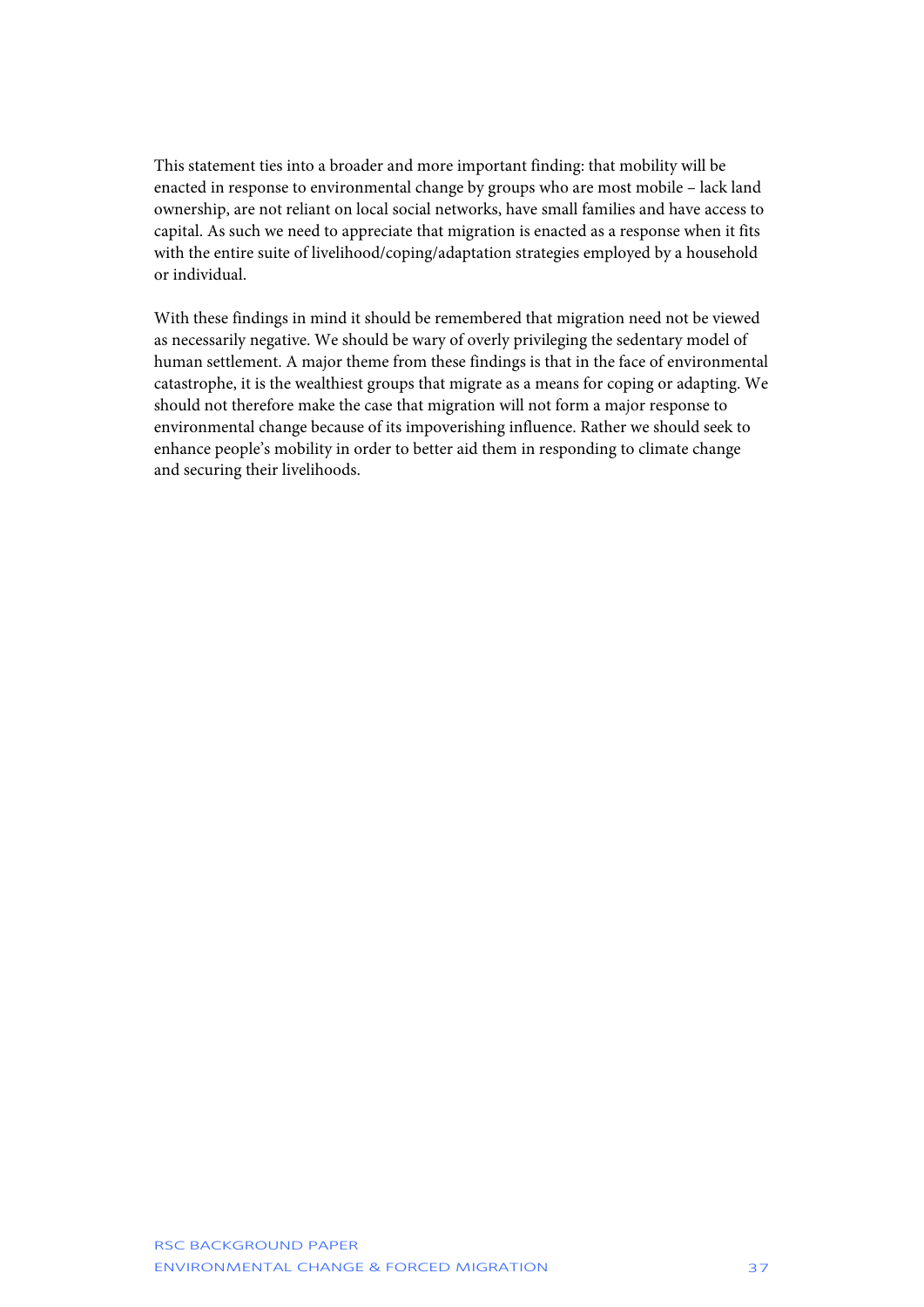# <span id="page-38-0"></span>**7 Methodological considerations**

From our consideration of the literature on the issue of environmental change and forced migration, it is possible to discern a number of commonalities in the methods used to explore the relationship between these two phenomena.

First, we have the analogous studies which explore different aspects of the relationship between climate change, environmental change and migration. Such studies include paleoclimatic work, studies of once-off extreme weather events, and studies of longer term events looking at processes such as sea-level rise and land degradation.

The other approach to such study is forward looking 'common sense' models which have been undertaken with varying degrees of rigour. Such works include predictions of increased flooding due to sea-level rise and general analyses of future 'environmental refugee' populations.

Another major cleavage separating approaches has been that between their qualitative or quantitative focus. Different approaches have been taken to address different aspects of the 'environmental refugee' debate and both appear important. In this conclusion I discuss the usefulness of different approaches and suggest some recommendations for ways to move forward.

While the forward looking 'common sense' models employed by the maximilist school have generally been overly simplistic, they will remain an important part of the work exploring the relationship between environmental change and migration. Forward looking models are important not only for the obvious benefits they provide to policy makers but also due to the fact that forecasting of numbers is incredibly powerful in influencing popular sentiment. Thus although such models have been useful for highlighting the potential scale of the impacts of environmental change on migration their simplistic application and poor resolution mean that new, more reliable models are required.

It must also be noted that the accurate development of such models – particularly improvements in their resolution – will only become possible with further study into the mechanisms by which environmental change leads to migration. This is demonstrated by the manner in which studies of environmental change which are analogous to what might be experienced under future climates have been invoked to criticize many of the existing common sense models. Thus, greater knowledge of the mechanisms by which different types of environmental change lead to migration is vital if we are to produce the accurate, forward looking models which are so desired by policy makers.

Qualitative and quantitative approaches have different merits, and in some cases the questions being asked dictate which type of approach is required. Having said this, however, the different modes of investigation do, to a large degree, determine what can be gleaned from different investigations and as such the merits of the different approaches are discussed below.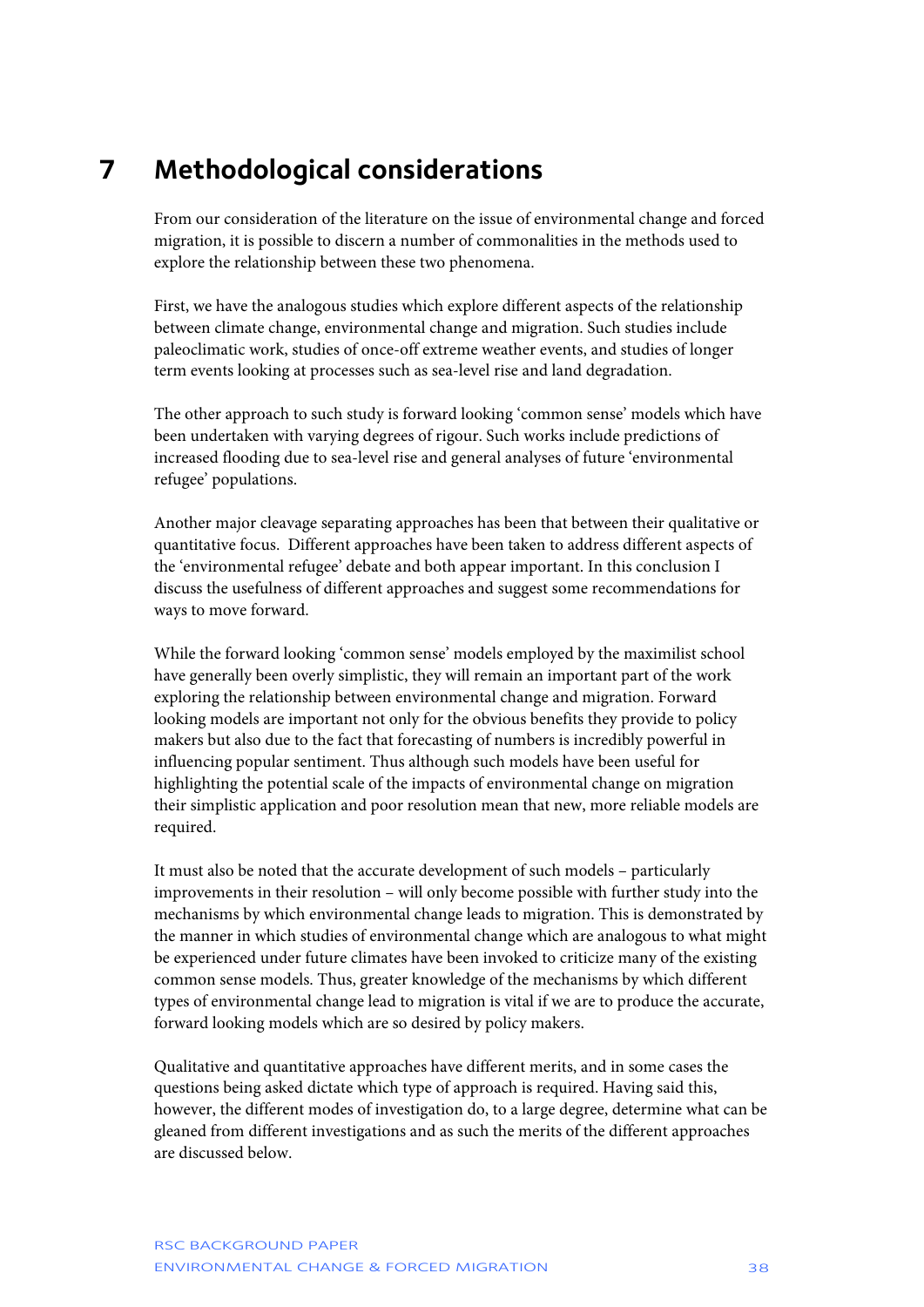Quantitative approaches have been used primarily as a means for exploring the degree to which a relationship exists between environmental change and migration. The major approach has been to undertake econometric analyses of different proxies for 'environment' and 'migration' and determine the degree to which changes in 'environment' lead to changes in 'migration'. The advantage of such methods is that they highlight the relationship between different aspects of environmental quality and migratory preferences/responses. They also allow for studies to be undertaken on meaningfully large samples.

Problematically though, quantitative approaches tend to reify 'environment' and 'migration' to the proxies used for their measurement. They also often fail to account for the fact that environmental change may act as a second order driver of migration as it impacts migration as a by-product of its impact on economic wellbeing. As such econometric analyses may well miss the linkages between environmental change and migration, thereby producing findings which understate the problem.

Qualitative studies, on the other hand, have generally been used to interrogate questions regarding the character of migrations (forced or voluntary) undertaken in response to environmental change. They have also been used to highlight the degree to which environmental change acts as a second order driver of such migration thereby interrogating the processes by which migration decisions are impacted by environmental change. Problems with qualitative approaches are that they do not give useful measures of the strength of the relationships between different aspects of environmental change and migration and that they are also usually limited to undertaking relatively small studies – a particularly important limitation given the desire among policy makers for global predictions.

Thus it would appear that some mix of the two approaches would be most useful. In such a mixed approach one might first undertake a qualitative study in order to gain an understanding of the relationship between environmental change and migration and then undertake an appropriately designed quantitative study in order to increase the studied population as well as generate some information on the strength of the linkages between environmental change and migration. Following this it would be useful to undertake follow-up qualitative work so as to better understand the nature of the quantified relationships.

In spite of the utility of such mixed approaches, the problem remains of how to incorporate non-linear responses and how to account for the multitude of different developmental pathways upon which the manifestation of climate change is reliant. While we may be able to learn something about non-linear responses from studies of analogous cases, such non-linear responses remain incredibly hard to predict.

At the same time, our reliance on emission scenarios for predicting climate change impacts means that we will only ever be able to provide predictions of migration which have wide ranges.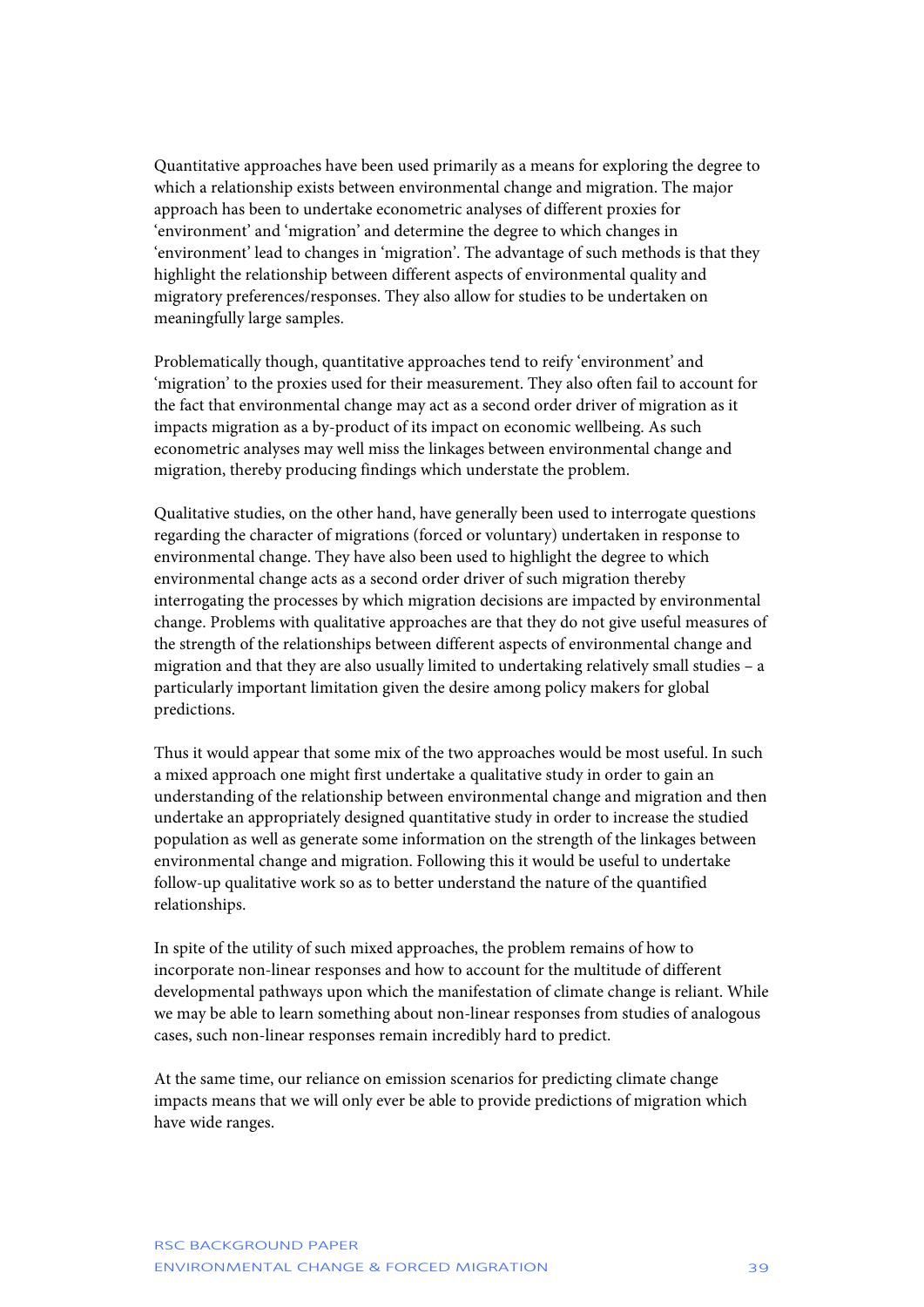Another major problem in this work is the difficulty of providing global predictions of environmentally related migrations. The scope of such a problem in a data scarce environment both provides an incentive for undertaking analogous studies (which provide data) and challenges even powerful quantitative models which become unwieldy and overly simplistic when applied on global scales.

Given the pressing nature of the problem Perch-Neilsen (2004) has tried to address this by suggesting a combination of 'common sense' and empirical approaches, in which common sense models are informed using existing empirical literature on the relationship between migration and environment. In this vein it remains useful to continue undertaking analogous studies and to periodically commission reviews of the existing literature (which can be verified by the contributing authors) so that one might provide a useful document from which to inform the common sense models.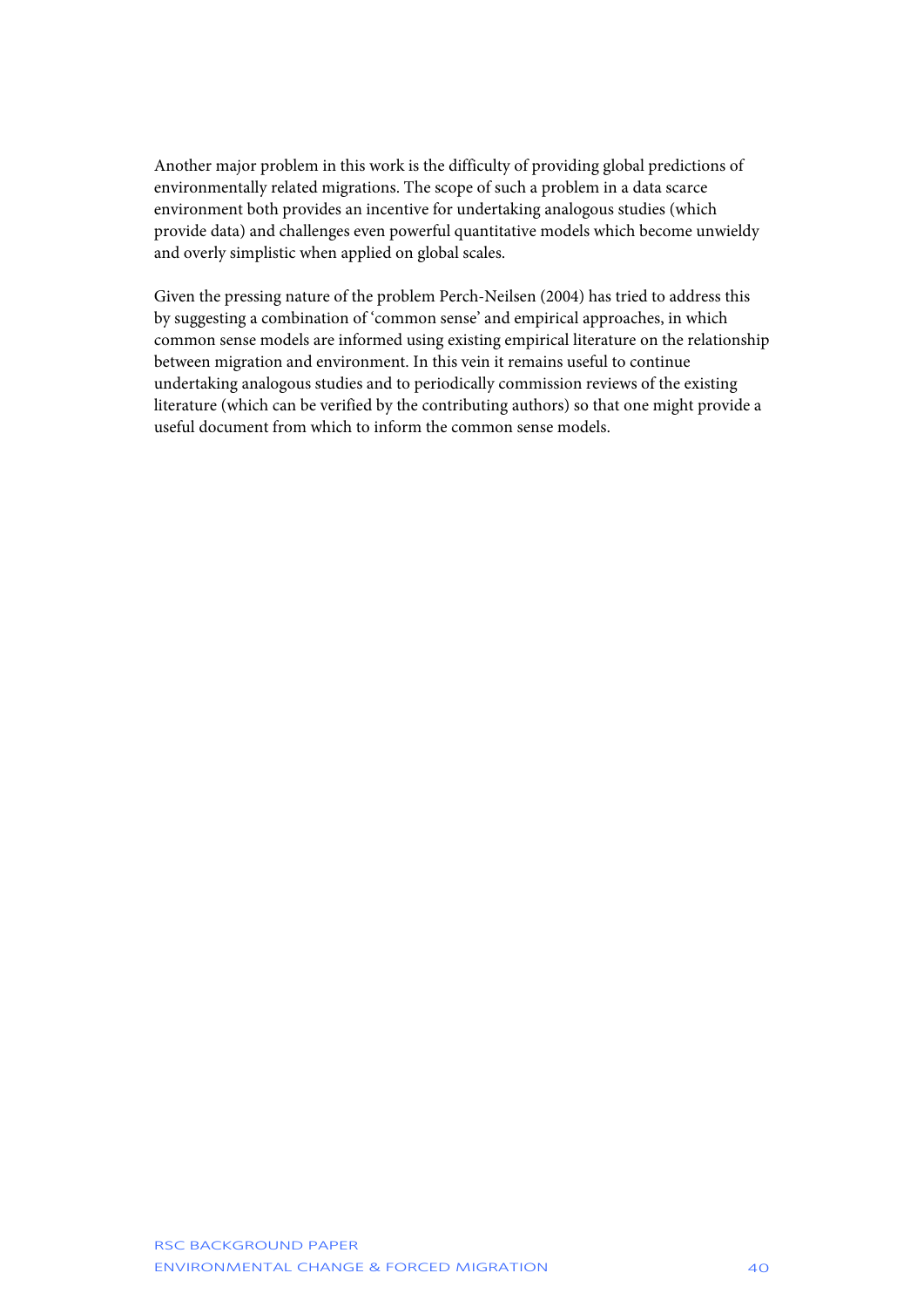# <span id="page-41-0"></span>**8 Conclusion**

From this background paper it is clear that formulating a coherent debate and setting the research agenda for work on the relationship between environmental change and migration requires a comprehensive look at the historical generation of the debate on this topic. It also requires a contextualisation of the debate in terms of the broader politics of the late 20<sup>th</sup> century in order to make its seemingly intractable elements more comprehensible.

It is notable that a popular claim from work on this topic is that there exists a dearth of empirical work on the relationship between environmental change and migration. This lack of evidence has been cited as a justification for running headlong into potentially illadvised policy, with a popular defence of simplistic models being that "one is better of being approximately right than exactly wrong". Contrary to this, this paper has shown that there exists a fair body of empirical work on the relationship between environmental change and migration.

It has in fact shown that the notion of a link between environmental change and migration is not fanciful but rather there appears a fair body of evidence (from both paleoclimatic and contemporary analogous studies) that a real relationship does exist. Having said this, however, instead of a simple causal relationship, around which one could easily build models, we find a highly complex body of evidence in which empirical findings appear, at first glance, highly contradictory. Such contradictory findings appear explainable on an individual basis when one explores the importance of the social, political and economic contexts in which such change occurs but making sense of the relationship more generally still appears impossible.

Finally then, given that the relationship between environmental change and migration appears both real and complex, and given that the impacts of climate change appear significant, ongoing research into this topic is considered exceptionally valuable. A greater understanding of the general relationship between environmental factors and migration theory can only improve our ability to afford rights to migrants more generally, while at the same time allowing us to successfully mitigate the potential human insecurity that will be generated by climate change in particular.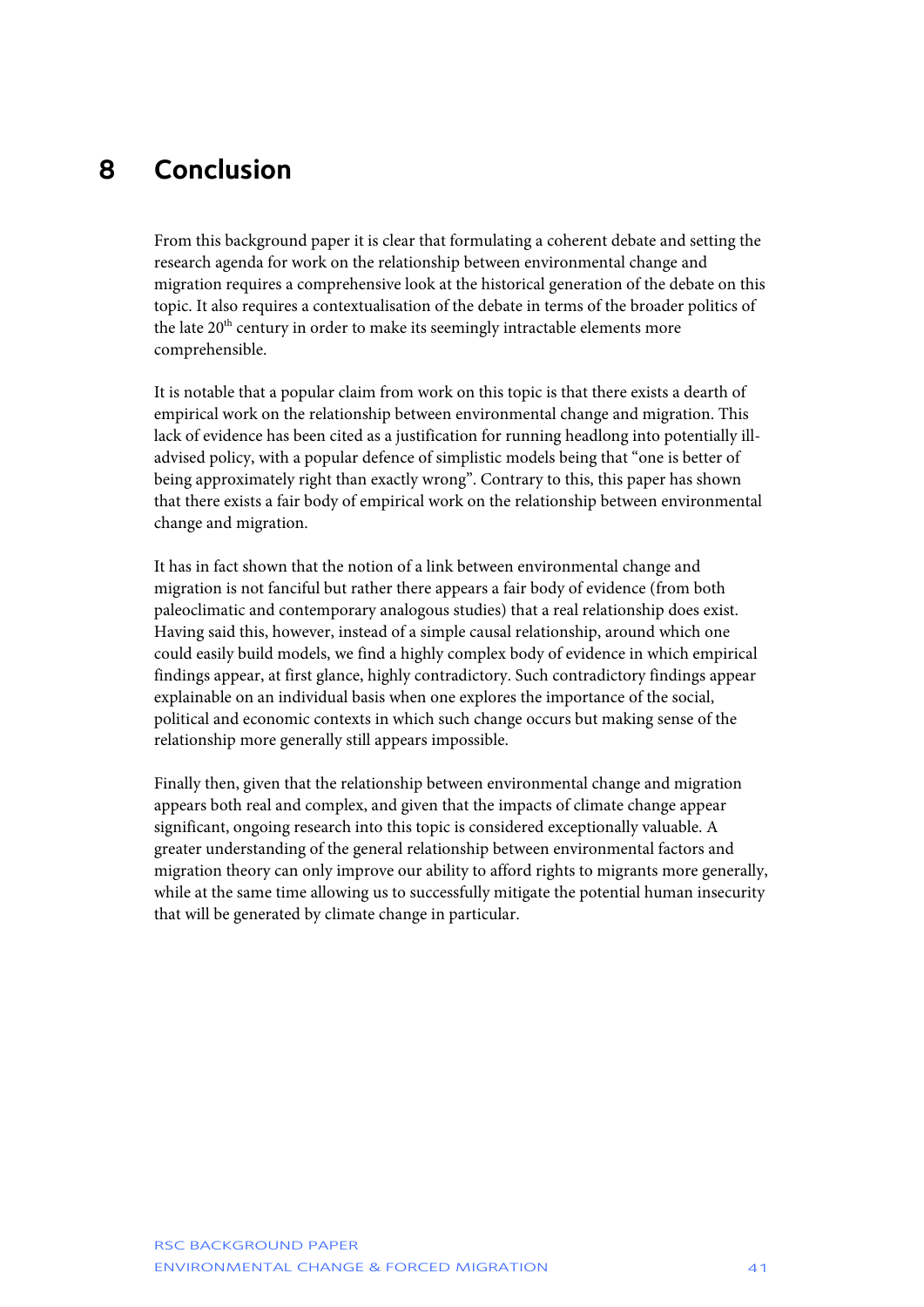### <span id="page-42-0"></span>**9 References**

ADAMO, S.B., 2008. Addressing Environmentally Induced Population Displacements: A Delicate Task, P.R. NETWORK, ed. In: *Population-Environment Research Network Cyberseminar on "Environmentally Induced Population Displacements",* 18-29 August 2008, www.populationenvironmentresearch.org.

ALLEY, R., MAROTZKE, J., NORDHAUS, W., OVERPECK, J., PETEET, D., PIELKE, R., JR., PIERREHUMBERT, R., RHINES, P., STOCKER, T., TALLEY, L. and WALLACE, J., 2003. Abrupt Climate Change. *Science,* **299**, pp. 2005-2010.

APELDOORN, G., 1981. Perspectives on drought and famine in Nigeria. London: George Allen & Unwin Ltd.

ARENSTAM GIBBONS, S.J. and NICHOLLS, R.J., 2006. Island abandonment and sealevel rise: An historical analog from the Chesapeake Bay, USA. *Global Environmental Change,* **16**(1), pp. 40-47.

BARNETT, J. and ADGER, W., 2007. Climate change, human security and violent conflict. *Political geography,* **26**, pp. 639.

BARNETT, J. and ADGER, W., 2003. Climate dangers and atoll countries. *Climatic change,* **61**, pp. 321.

BASSETT, T.J. and TURNER, M.D., 2007. Sudden Shift or Migratory Drift? Fulbe Herd Movements to the Sudano-Guinean Region of West Africa. *Human Ecology,* **35**(1), pp. 33-49.

BATES, D., 2002. Environmental Refugees? Classifying Human Migrations Caused by Environmental Change. *Population and Environment,* **23**(5), pp. 465.

BELCHER, J. and BATES, F., 1983. Aftermath of natural disasters: coping through residential mobility. *Disasters,* **7**, pp. 118-128.

BELL, D., 2004. Environmental refugees: what rights? Which duties? Liverpool, U.K.: Deborah Charles Publications.

BILSBORROW, R., 1992. Rural Poverty, migration, and the Environment in Developing Countries: Three Case Studies. *Background paper for World Development Report*.

BILSBORROW, R.E. and DELARGY, P.F., 1990. Land Use, Migration and Natural Resource Deterioration: the experience of Guatemala and the Sudan. *Population and Development Review,* **16**(supplement: Resources, Environment, and Population: Present Knowledge, Future Options), pp. 125-147.

BLACK, R., 2001. Environmental refugees: myth or reality?

BLACK, R., 1998. Refugees, environment and development.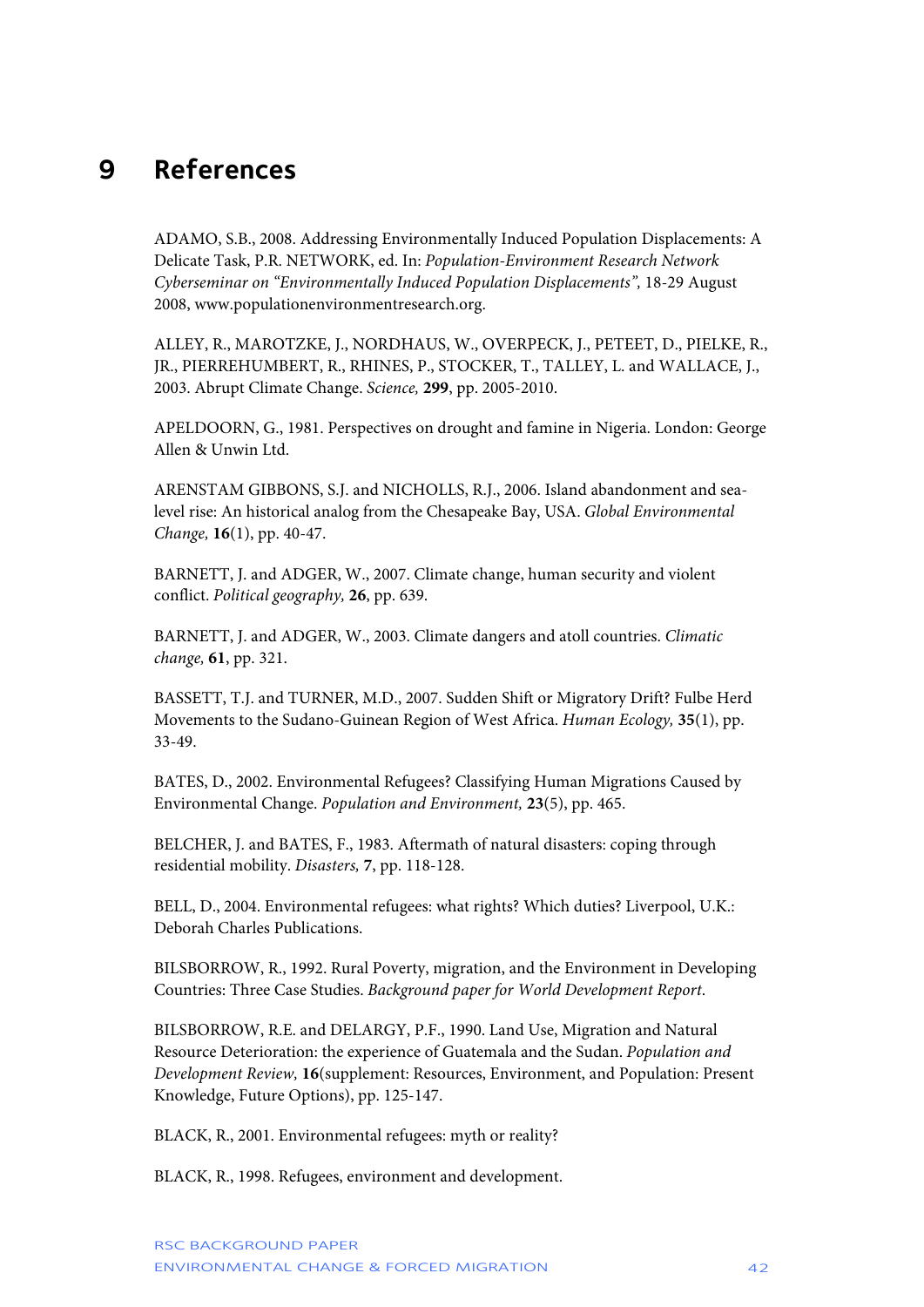BOANO, C., ZETTER, R. and MORRIS, T., 2009. Environmentally displaced people: Uniderstanding the linkages between environmental change, livelihoods and forced migration, *Forced Migration Policy Briefing 1*, Refugee Studies Centre, University of Oxford.<http://www.rsc.ox.ac.uk/PDFs/RSCPB1-Environment.pdf>

BROOKS, N., 2006. Climate change, drought and pastoralism in the Sahel, *The World Initiative on Sustainable Pastoralism,* November 2006 2006, .

BYRAVAN, S. and RAJAN, S., 2006. Providing new homes for climate change exiles, *Climate Policy,* **6**, pp. 247-252.

CAIRNS, J., JR., 2005. How many people will nature permit? *Ethics in science and environmental politics,* pp. 17.

CAIRNS, J., JR., 2004. Remaining on stage in the planetary theater. *Ethics in science and environmental politics,* pp. 45.

CAMPBELL, K., Climatic Cataclysm: The Foreign Policy and National Security Implications of Climate Change.

CASTLES, S., 2002. Environmental change and forced migration: making sense of the debate.

CHRISTIAN AID, 2008-last update. Available: http://www.christianaid.org.uk/stoppoverty/climatechange/facts/index.aspx [01/06, 2008].

CONISBEE, M. and SIMMS, A., 2003. Environmental Refugees: The case for recognition. *New Economics Foundation*.

DE BRUIJN, M. and VAN DIJK, H., 2003. Changing population mobility in West Africa: Fulbe pastoralists in Central and South Mali. *African Affairs,* **102**(407), pp. 285-307.

EZRA, M., 2001. Demographic responses to environmental stress in the drought- and famine-prone areas of northern Ethiopia. *International Journal of Population Geography,*  **7**(4), pp. 259-279.

EZRA, M. and KIROS, G., 2001. Rural Out-Migration in the Drought Prone Areas of Ethiopia: A Multilevel Analysis. *International Migration Review,* **35**(3), pp. 749-771.

FANG, J. and LIU, G., 1992. Relationship between climatic change and the nomadic southward migrations in Eastern Asia during historical times. *Clim Change,* **22**, pp. 151- 169.

FINDLEY, S.E., 1994. Does Drought Increase Migration? A Study of Migration from Rural Mali during the 1983-1985 Drought. *International Migration Review,* **28**, pp. 539- 553.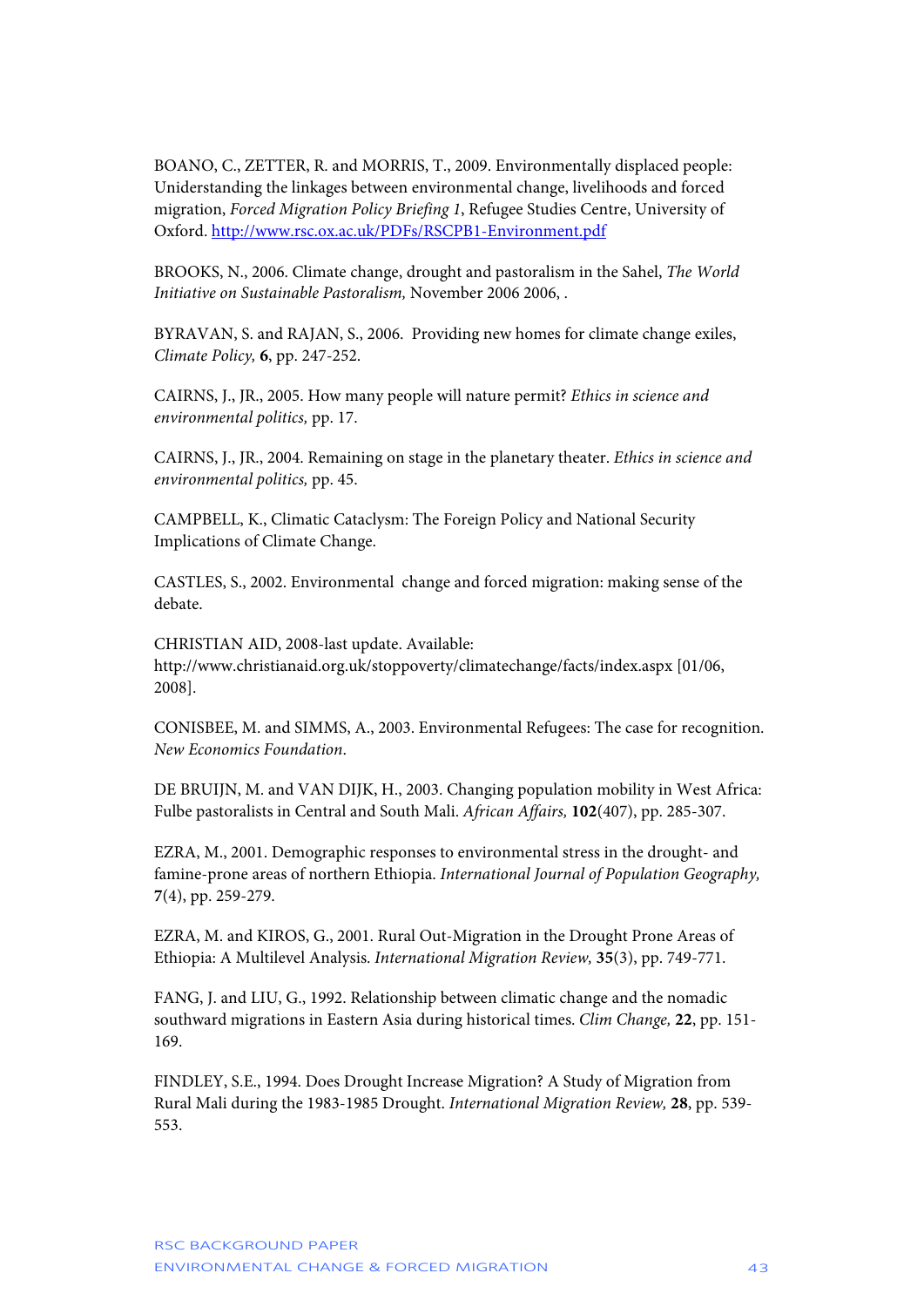FREY, W. and SINGER, A., 2006. Katrina and Rita impacts on Gulf Coast populations: first census findings. Washington D.C.: The Brookings Institution.

FRIENDS OF THE EARTH, 2008-last update. Available: http://www.safecom.org.au/foeclimate-guide.htm [01/06].

GILMAN, N., RANDALL, D. and SCHWARTZ, P., 2007. Impacts of climate change: A system vulnerability approach to consider the potential impacts to 2050 of a mid-upper greenhouse gas emission scenario. Global Business Network.

GLEDITSCH, N., NORDÅS, R. and SALEHYAN, I., 2007. Climate change and conflict: The migration link. International Peace Academy, Coping With Crisis, Working Paper Series.

GORLICK, B., 2007. Environmentally-Displaced Persons: a UNHCR Perspective.

HAMPSHIRE, K. and RANDALL, S., 1999. Seasonal Labour Migration Strategies in the Sahel: Coping with Poverty or Optimising Security? *International Journal of Population Geography,* **5**, pp. 367-385.

HAMPSHIRE, K., 2002. Fulani on the Move: Seasonal Economic Migration in the Sahel as a Social Process. *Journal of Development Studies,* **38**(5), pp. 15.

HAQUE, C. and ZAMAN, M., 1989. Coping with riverbank erosion hazard and displacement in Bangladesh: survival strategies and adjustment. *Disasters,* **13**, pp. 300- 314.

HENRY, S., PICHACO, V., OUACODRAOGO, D. and LAMBIN, E.F., 2004. Descriptive Analysis of the Individual Migratory Pathways According to Environmental Typologies. *Population and Environment,* **25**(5), pp. 397-422.

HUANG, C., ZHAO, S., PANG, J., ZHOU, Q., CHEN, S., LI, P., MAO, L. and DING, M., 2003. Climatic aridity and the relocations of the Zhou culture in the southern Loess Plateau of China. *Clim Change,* **61**, pp. 361-378.

HUGO, G., 1996. Environmental Concerns and International Migration. Center for Migration Studies of New York, Inc.

HULME, M., DOHERTY, R., NGARA, T., NEW, M. and LISTER, D., 2001. African Climate Change. *Climate Research,* **17**, pp. 145-168.

IOM, 22-23 February 2007. INTERNATIONAL DIALOGUE ON MIGRATION No. 10. EXPERT SEMINAR: MIGRATION AND THE ENVIRONMENT, *INTERNATIONAL DIALOGUE ON MIGRATION No. 10. EXPERT SEMINAR: MIGRATION AND THE ENVIRONMENT,* 22-23 February 2007, IOM pp107.

IPCC, 2007. Synthesis report. Contribution of Working Groups I, II, and III to the Fourth Assessment Report of the Intergovernmental Panel on Climate Change. Cambridge: Cambridge University Press.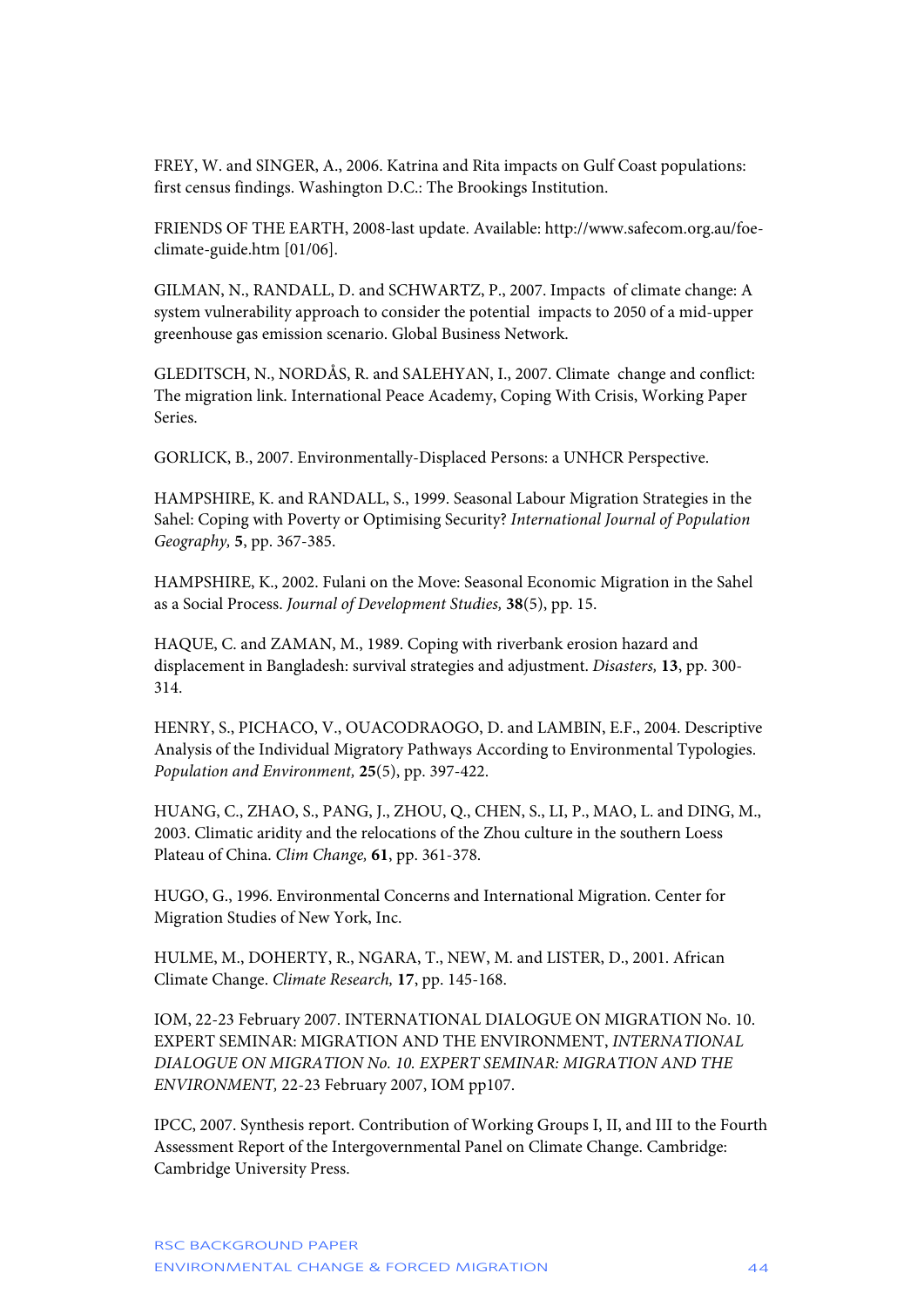JACOBSON, J., 1998. Environmental refugees: A yardstick of habitability. Washington D.C.: World Watch Institute.

KAPLAN, R., 1994. How scarcity, crime, overpopulation, tribalism and disease are rapidly destroying the fabric of our planet. *The Atlantic monthly,* **February**.

KAYASTHA, S. and YADAVA, R., 1985. Flood induced population migration in India: a case study of Ghaghara Zone. In: K. ELAHI and L. KOSINSKI, eds, *Population, redistribution and development in South Asia.* Dordrecht: D. Reider Publishing, pp. 79-88.

KIBREAB, G., 1997. Environmental causes and impact of refugee movements: A critique of the current debate. *Disasters,* **21**, pp. 20.

KING, T., 2006. Environmental displacement: Coordinating efforts to find solutions. *Georgetown international environmental law review,* **18**, pp. 543.

KUNZ, E.F., 1973. The Refugee in Flight: Kinetic Models and Forms of Displacement. *International Migration Review,* **7**(2), pp. 125-146.

LEIN, H., 2000. Hazards and 'forced' migration in Bangladesh. *Norsk Geografisk Tidsskrift - Norwegian Journal of Geography,* **54**(2), pp. 122-127.

LONERGAN, S., 1998. The Role of Environmental Degradation in Population Displacement. *Environmental Change and Security Project Report,* **4**.

MASSEY, D., AXINN, W. and GHIMIRE, D., 2007. Environmental change and outmigration: Evidence from Nepal. Population Studies Centre, University of Michigan, Institute for Social Research.

MCGRANAHAN, G., BALK, D. and ANDERSON, B., 2007. The rising tide: assessing the risks of climate change and human settlements in low elevation coastal zones. *Environment & Urbanization,* **19**(1).

MCGREGOR, J., 1994. Climate change and involuntary migration: Implications for food security. *Food Policy,* **19**(2), pp. 120-132.

MCLEMAN, R., MAYO, D., STREBECK, E. and SMIT, B., 2007. Drought adaptation in rural eastern Oklahoma in the 1930s: lessons for climate change adaptation research. *Mitig Adapt Strat Glob Change,* **13**, pp. 379-400.

MCLEMAN, R. and SMIT, B., 2006. Migration as an adaptation to climate change. *Climatic Change,* **76**(1-2), pp. 31.

MCNAMARA, K., 2007. Conceptualizing discourses on environmental refugees at the United Nations. *Population and Environment,* **29**, pp. 12-24.

MEADOWS, D. AND MEADOWS, D., 1972. The limits to growth: A report for the Club of Rome's project on the predicament of mankind. London: Earth Island.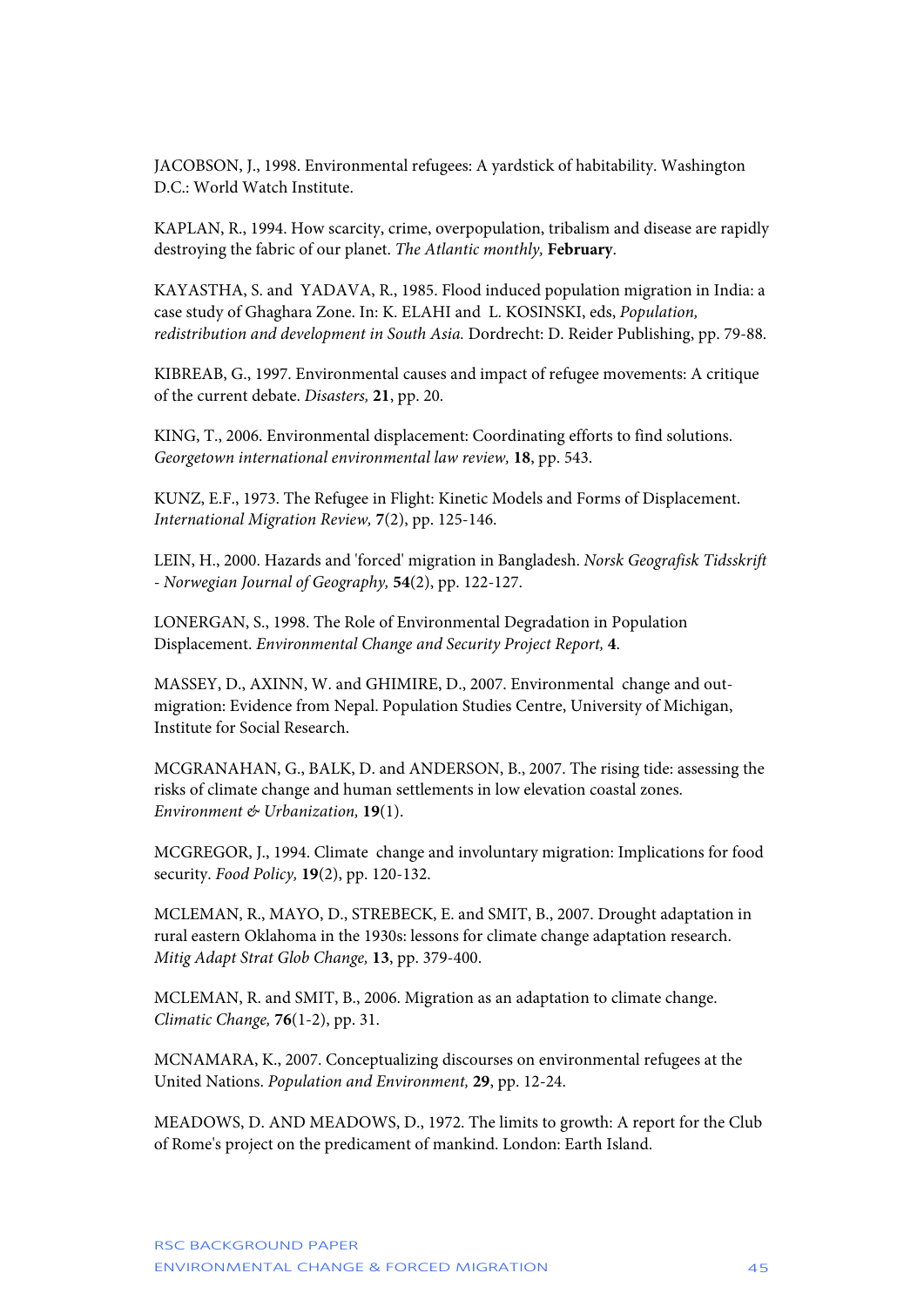MEZE-HAUSKEN, E., 2000. Migration caused by climate change: how vulnerable are people in dryland areas? A case study in Northern Ethiopia. *Mitigation and Adaptation Strategies for Global Change,* **5**(4), pp. 379-406.

MORINIÈRE, L., 2008. Time for that quantum improvement.

MORRISSEY, J., 2008. Environmental change and migration: An Ethiopian case study. MPhil Development Studies edn. Oxford: University of Oxford.

MORROW-JONES, H.A. and MORROW-JONES, C.R., 1991. Mobility Due to Natural Disaster: Theoretical Considerations and Preliminary Analyses. *Disasters,* **15**(2), pp. 126- 132.

MORTIMORE, M., 1989. Adapting to drought: Farmers, famines, and desertification in West Africa. Cambridge: Cambridge University Press.

MYERS, N., 2005. Environmental refugees and emergent security issue, *13th Economic Forum,* 23-27 May 2005.

MYERS, N., 2002. Environmental refugees: a growing phenomenon of the 21st century . *Philosophical Transactions of the Royal Society: Biological Sciences,* pp. 609-613.

MYERS, N., 1997. Environmental Refugees. *Population and Environment,* **19**(2), pp. 167- 182.

MYERS, N., 1993. Environmental Refugees in a Globally Warmed World. *BioScience,*  **43**(11), pp. 752-761.

MYERS, N. and KENT, J., 1995. Environmental exodus: An emergent crisis in the global arena. Washington D.C.: Climate Institute.

NICHOLLS, R.J., 2004. Coastal flooding and wetland loss in the 21st century: changes under the SRES climate and socio-economic scenarios. *Global Environmental Change,*  **14**(1), pp. 69-86.

NICHOLLS, R.J., HOOZEMANS, F.M.J. and MARCHAND, M., 1999. Increasing flood risk and wetland losses due to global sea-level rise: regional and global analyses. *Global Environmental Change,* **9**(Supplement 1), pp. S69-S87.

O'LEAR, S., 1997. Migration and the Environment: A Review of Recent Literature. *Social Science Quarterly,* **78**(2), pp. 606-618.

OSTERLING, J.P., 1979. The 1970 Peruvian Disaster and the Spontaneous Relocation of Some of Its Victims: Ancashino Peasant Migrants in Huayopampa. *Mass Emergencies,*  **4**(2), pp. 117-120.

PAUL, B.K., 2005. Evidence against disaster-induced migration: the 2004 tornado in north-central Bangladesh. *Disasters,* **29**(4), pp. 370-385.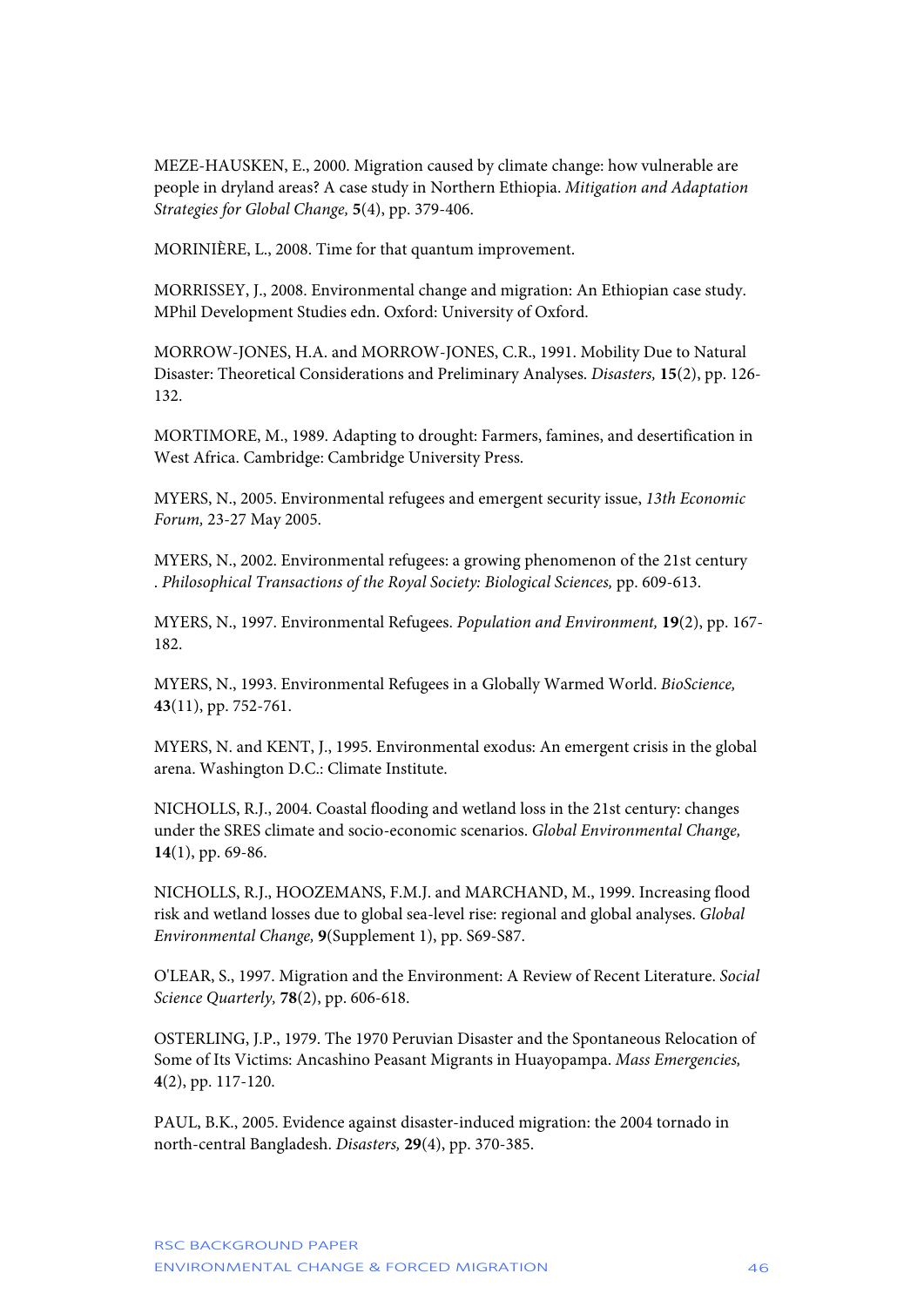PERCH-NIELSEN, S., 2004. Understanding the effect of climate change on human migration: The contribution of mathematical and conceptual models. M. Sc. Environmental Physics edn. Zurich: Department of Environmental Studies, Swiss Federal Institute of Technology.

RAJAN, S., 2008. *Blue alert: Climate migrants in South Asia.* India: Green Peace.

RALEIGH, C., JORDAN, L. and SALEHYAN, I., ND. Assessing the impact of climate change on migration and conflict. Social Development Department of the World Bank Group.

RENAUD, F., BOGARDI, J.J., DUN, O. and WARNER, K., 2007. *Control, Adapt or Flee. How to Face Environmental Migration?* UNU-EHS.

REUVENY, R., 2007. Climate change-induced migration and violent conflict. *Political Geography,* **26**, pp. 656-673.

RICHARDS, P., 2005. New war: An ethnographic approach. In: P. RICHARDS, ed, *No peace, no war: An anthropology of contemporary armed conflicts.* Oxford: James Currey, .

SMITH, P., 2007. Climate change, mass migration and the military response. *Foreign Policy Research Institute*.

SMITH, V., CARBONE, J., POPE, J., HALLSTROM, D. and DARDEN, M., 2006. Adjusting to natural disasters. *J Risk Uncertain,* **33**, pp. 37-54.

STENNING, D., 1960. Transhumance, migratory drift, migration: Patterns of pastoral Fulani nomadism. In: S. OTTENBURG and P. OTTENBURG, eds, *Cultures and Societies of Africa.* New York: Random House, pp. 139-159.

SUHRKE, A., 1994. Environmental degradation and population flows. *Journal of International Affairs,* **47**(2).

SUHRKE, A., 1993. Pressure Points: Environmental Degradation, Migration and Conflict, *Workshop on Environmental Change, Population Displacement, and Acute Conflict, 1991* 1993.

SWIFT, J., 1973. Disaster and a Sahelian nomad economy. In: D. DALBY and R. CHURCH, eds, *Drought in Africa: Report of the 1973 Symposium.* London: Univeristy of London.

TAFESSE, T., 2007. The migration, environment and conflict nexus in Ethiopia: A case study of migrant settlers in East Wollega Zone. Addis Ababa: Organisation for Social Science Research in Eastern and Southern Africa.

TYSON, P., LEE-THORP, J., HOLMGREN, K. and THACKERAY, J., 2002. Changing gradients of climate change in Southern Africa during the past millennium: implications for population movements. *Clim Change,* **52**, pp. 129-135.